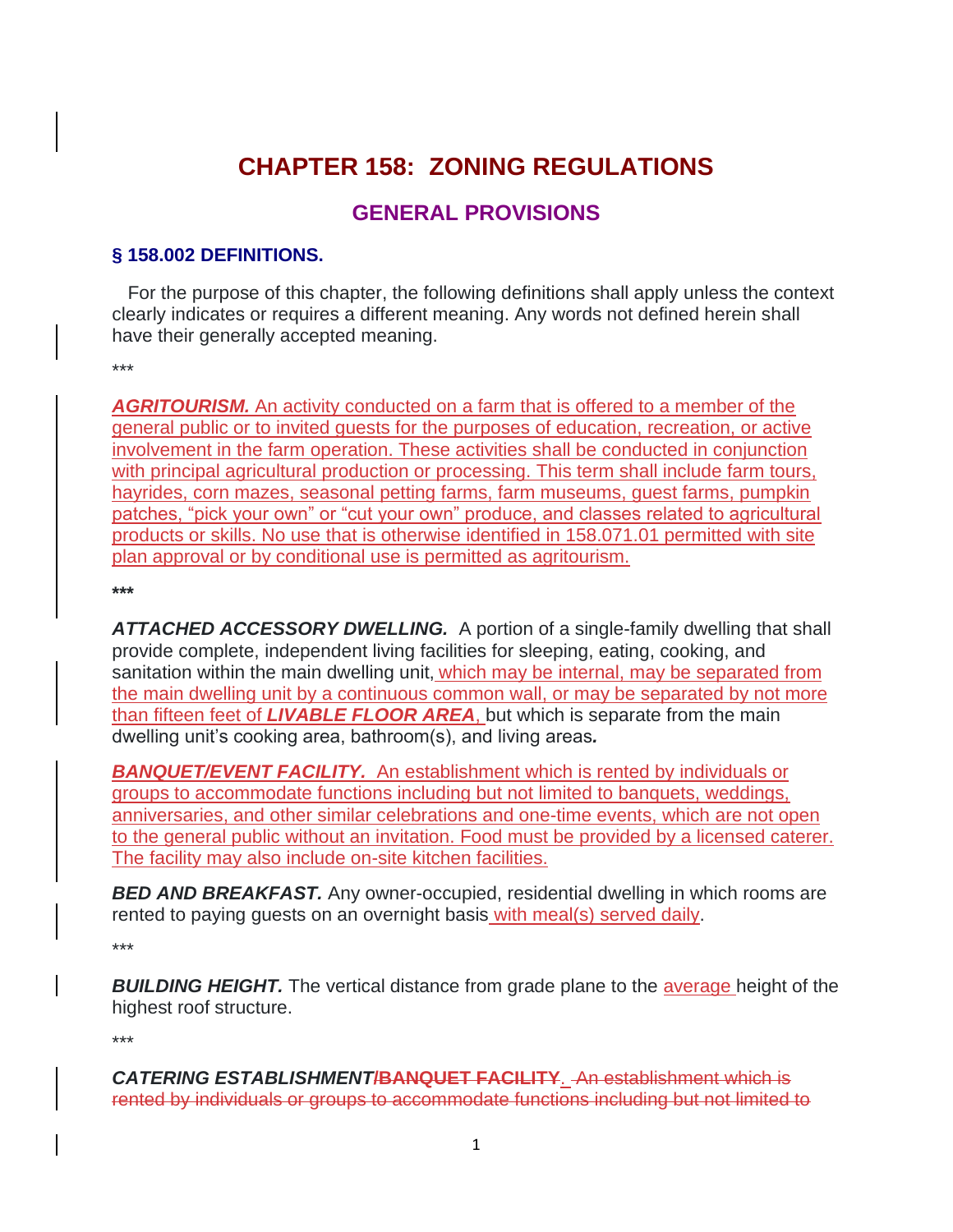banquets, weddings, anniversaries, and other similar celebrations, and may also include on-site kitchen facilities. A business at which food Foodprepared on the premises is may be delivered to another location for consumption.

\*\*\*

*COMMERCIAL CAMPING AREA.* Any tract of land not less than five acres which is designed, maintained, or intended for the purpose of supplying a location or accommodation for two or more tents, cabins, recreational vehicles, or other camping vehicles as sleeping quarters for persons engaged in recreational or vacation activities, except where the facilities are maintained for private use of the land owner.

\*\*\*

**COMMERCIAL SAWMILL.** A permanent operation or facility with an overall footprint greater than two acres in size, which has, as its predominant purpose, the sawing, splitting, shaving, chipping of timber or planing of logs or trees into rough slabs or semifinished products. A *COMMERCIAL SAWMILL* does not conduct manufacturing or refining. The operation may process timber without regard to point of origination.

*COMMERCIAL WOOD PROCESSING.* An operation which principally processes branches and logs by chopping, cutting, sawing, or slitting to produce firewood for sale, and which may include the accessory processing of the wood waste solely produced by the principal processing to create humus, mulch, or wood chips.

\*\*\*

*COUNTRY INN.* Any dwelling in which rooms are rented to paying guests on an overnight basis with meals served daily. A *COUNTRY INN* may also provide catering and facilities for banquets, weddings, receptions, reunions, and similar one-time events which are not open to the public generally.

\*\*\*

*CUSTOM.* A service or retail establishment which has no more than five full-time equivalent employees, providing special orders to the specifications of an individual purchaser with artisan fabrication quality.

\*\*\*

**DETACHED ACCESSORY DWELLING.** A dwelling unit (excluding mobile homes) on the same lot as the primary dwelling unit, but physically separated from the primary dwelling unit. A *DETACHED ACCESSORY DWELLING* unit shall provide complete, independent living facilities for one or more persons, including permanent facilities for living, sleeping, eating, cooking, and sanitation.

\*\*\*

**DWELLING.** Any building arranged, designed, or used in whole or in part for residential purposes, but not including a tent, cabin, trailer, or mobile home, or a room in a hotel or motel.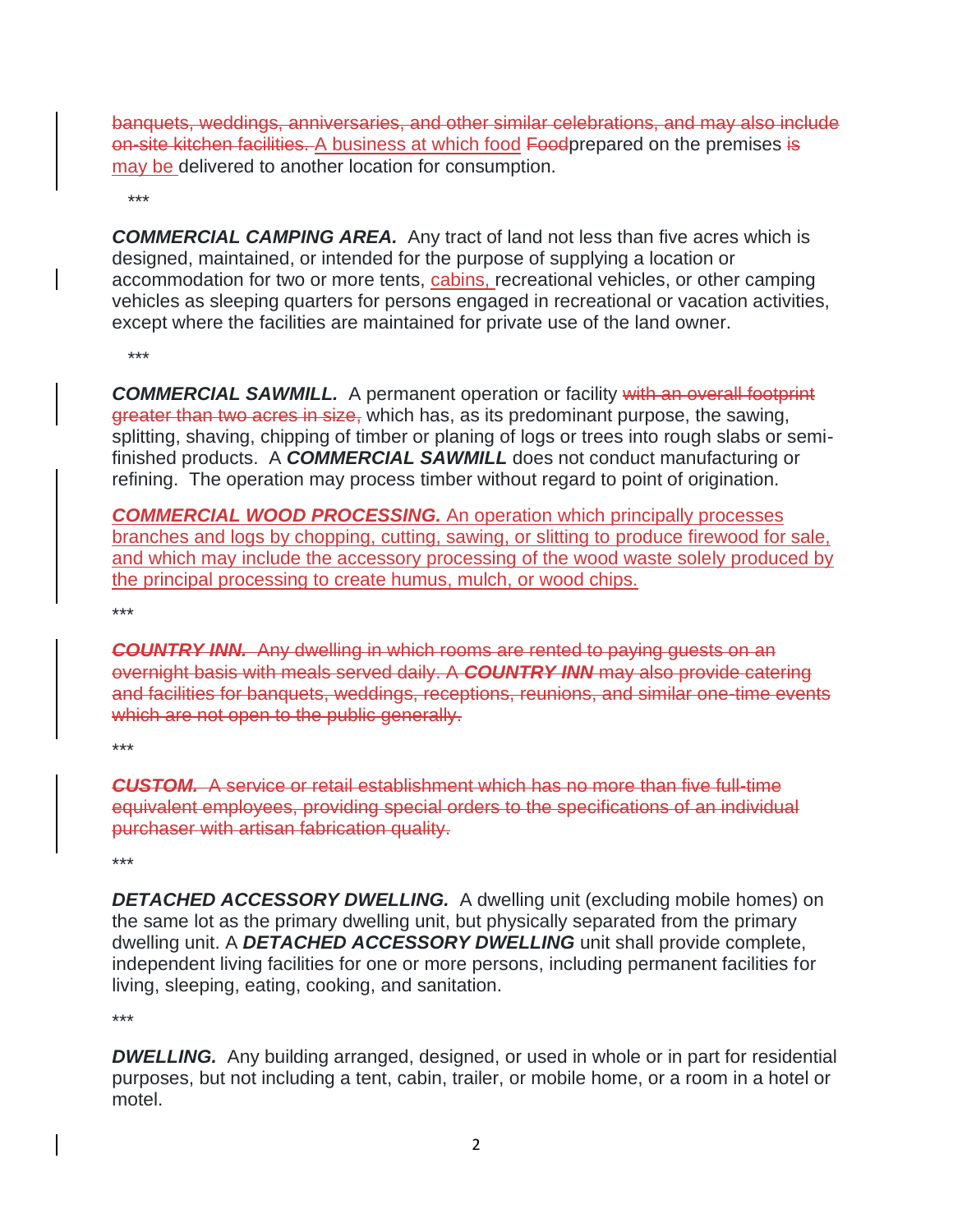(1) *DWELLING, MULTI-FAMILY.* More than two separate housing units for residential inhabitation contained within one building or several buildings within one complex. *MULTI- FAMILY DWELLING* does not include *TOWNHOUSE*.

 (2) *DWELLING, SINGLE-FAMILY.* A detached building designed for or used exclusively for residential purposes by residents as a single dwelling unit, except when including an *ATTACHED ACCESSORY DWELLING*.

 (3) *DWELLING, TOWNHOUSE*. One of a group of more than two attached each of which units is separated by a continuous common wall from any adjacent unit and each of which dwelling units has its own entrance directly from the outside.

 (34) *DWELLING, TWO-FAMILY.* A detached building with one dwelling unit above the other (duplex) or two semidetached dwelling units located on abutting lots or on the same lot, separated by a party wall without openings, in either case for or used exclusively for residential purposes, but not more than a total of two families or two housekeeping units.

**DWELLING UNIT.** A single unit providing complete independent living facilities for one or more persons including permanent provisions for living, sleeping, cooking, eating, and sanitation.

\*\*\*

**FOOD PROCESSING AND PACKING PLANT.** A commercial operation that manufactures, packages, labels or stores any type of food and does not provide food directly to a consumer.

\*\*\*

*GARDEN SUPPLY CENTER*. An establishment for the sale of small or light garden supplies, equipment, and tools, customary and incidental to the sale of garden plants and nursery stock.

\*\*\*

**LIVABLE FLOOR AREA.** Heated sSpace within a dwelling unit utilized for living, sleeping, eating, and sanitation. Garages, unfinished basements, storage or utility spaces, and similar areas are not considered as *LIVABLE FLOOR AREA*.

\*\*\*

*SPECIAL EVENT.* A grand opening, anniversary, holiday sale, or other similar unique occasion of limited duration as determined by the Zoning Administrator.

\*\*\*

*TOWNHOUSE.* One of a group of more than two attached each of which units is separated by a continuous common wall from any adjacent unit and each of which dwelling units has its own entrance directly from the outside.

\*\*\*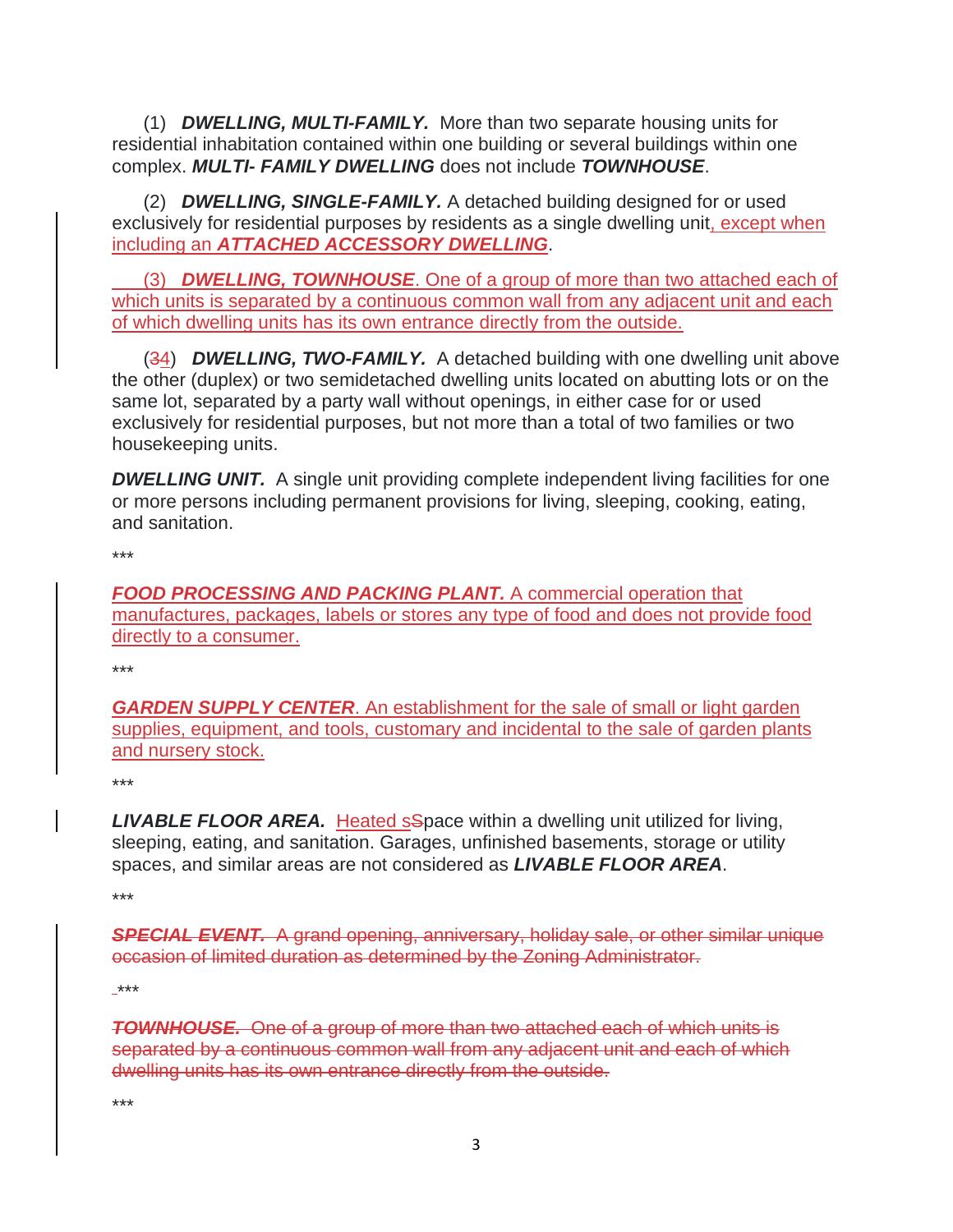# **GENERAL REGULATIONS**

### **§ 158.040 DISTANCE REQUIREMENTS.**

 (A) Any uses or buildings subject to compliance with this section, as referenced in § [158.051,](https://codelibrary.amlegal.com/codes/carrollcounty/latest/carrollcounty_md/0-0-0-27931#JD_158.051) § [158.059,](https://codelibrary.amlegal.com/codes/carrollcounty/latest/carrollcounty_md/0-0-0-27990#JD_158.059) § 158.070, § [158.071.](https://codelibrary.amlegal.com/codes/carrollcounty/latest/carrollcounty_md/0-0-0-28161#JD_158.071)01, § [158.075.01,](https://codelibrary.amlegal.com/codes/carrollcounty/latest/carrollcounty_md/0-0-0-30485#JD_158.075.01) § [158.076,](https://codelibrary.amlegal.com/codes/carrollcounty/latest/carrollcounty_md/0-0-0-28449#JD_158.076) § [158.097](https://codelibrary.amlegal.com/codes/carrollcounty/latest/carrollcounty_md/0-0-0-28819#JD_158.097) or § [158.082\(](https://codelibrary.amlegal.com/codes/carrollcounty/latest/carrollcounty_md/0-0-0-28564#JD_158.082)A), shall be located at least 200 feet from:

(1) Any lot in a Residence District.

(2) Any residential lot of less than three acres in the A or C District.

 (3) On adjoining lots of three acres or more, minimum separation distance of at least 300 feet from dwellings is required.

 (B) The following uses shall be subject to two times the distance requirement in division (A) above:

 $-$ (1) Coal yard;

 (2) Commercial kennels for more than ten dogs and veterinary facilities in the Agricultural and Conservation Districts;

(3) Commercial swimming pools and golf ranges in the Agricultural District;

(2) Cooperage works;

 $(4)$   $\longrightarrow$   $(3)$  - Crematory;

- (54) Electric generating power plant, not including solar facilities;
- (65) Facility for the dispensing of medical cannabis;
- (76) Flour and grain milling;
- $(87)$  Heavy manufacturing;
- $(109)$  -Indoor growing of medical cannabis;

 $(4110)$  -Indoor processing of medical cannabis; and

(12) Shop for the service, repair, or sale exclusively of farm machinery and equipment; and

(131) Steel mill.

 (C) The following uses shall be subject to three times the distance requirement in division (A) above:

- (1) Above ground petroleum products storage (2,000 gallons or greater);
- (2) Bituminous concrete mixing plant;
- (3) Commercial sawmill;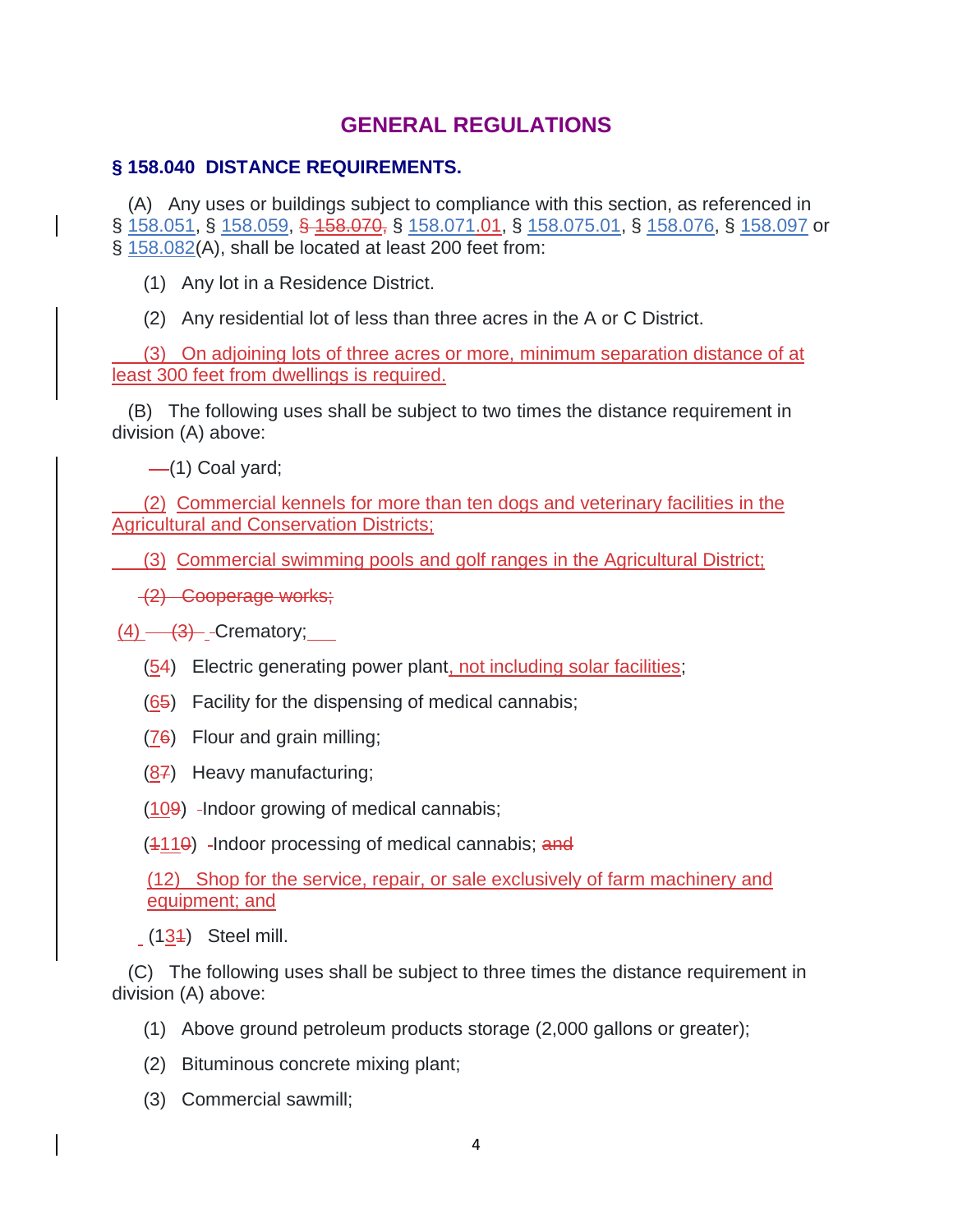- (4) Concrete and ceramic products manufacture;
- (5) Concrete or asphalt recycling;
- (6) Contractors' equipment storage;

(7) Fairgrounds, racetracks, or courses in the Agricultural District;

- (8) Food processing in the Agriculture District;
- (96) Oil-contaminated soil facility;

 (7) Outdoor contractors' equipment storage yard;(10) Raising of animals for experimental purposes;

(811) Solid waste acceptance facility; and

 $(4912)$  Truck or motor vehicle freight terminal.

 (D) The following uses shall be subject to four times the distance requirement in division (A) above, and shall be located not less than 1,000 feet from any Residence District:

- (1) Acid or heavy chemical manufacturing;
- (2) AirportAirfield;
- (3) Blast furnace, boiler works, foundry;
- (4) Cement, lime, gypsum manufacturing;
- (5) Distillation of bones, fat rendering, grease, lard or tallow manufacturing;
- (6) Explosive manufacturing or storage;
- (7) Fertilizer, potash, insecticide, glue, size, or gelatin manufacture;
- $(8)$   $\longrightarrow$   $(8)$  Junkyard;
- (9) Livestock sales yards and buildings;
- $(109)$  Outdoor trap, skeet, rifle, or archery ranges, including gun clubs;
- $(110)$  Petroleum products refining; and
- (121) Slaughterhouse.

 (E) The following uses shall be subject to five times the distance requirement in division (A) above:

(1) Airports; and

(2) Rubble fills.

### **§ 158.048.01 TEMPORARY AND SEASONAL USES.**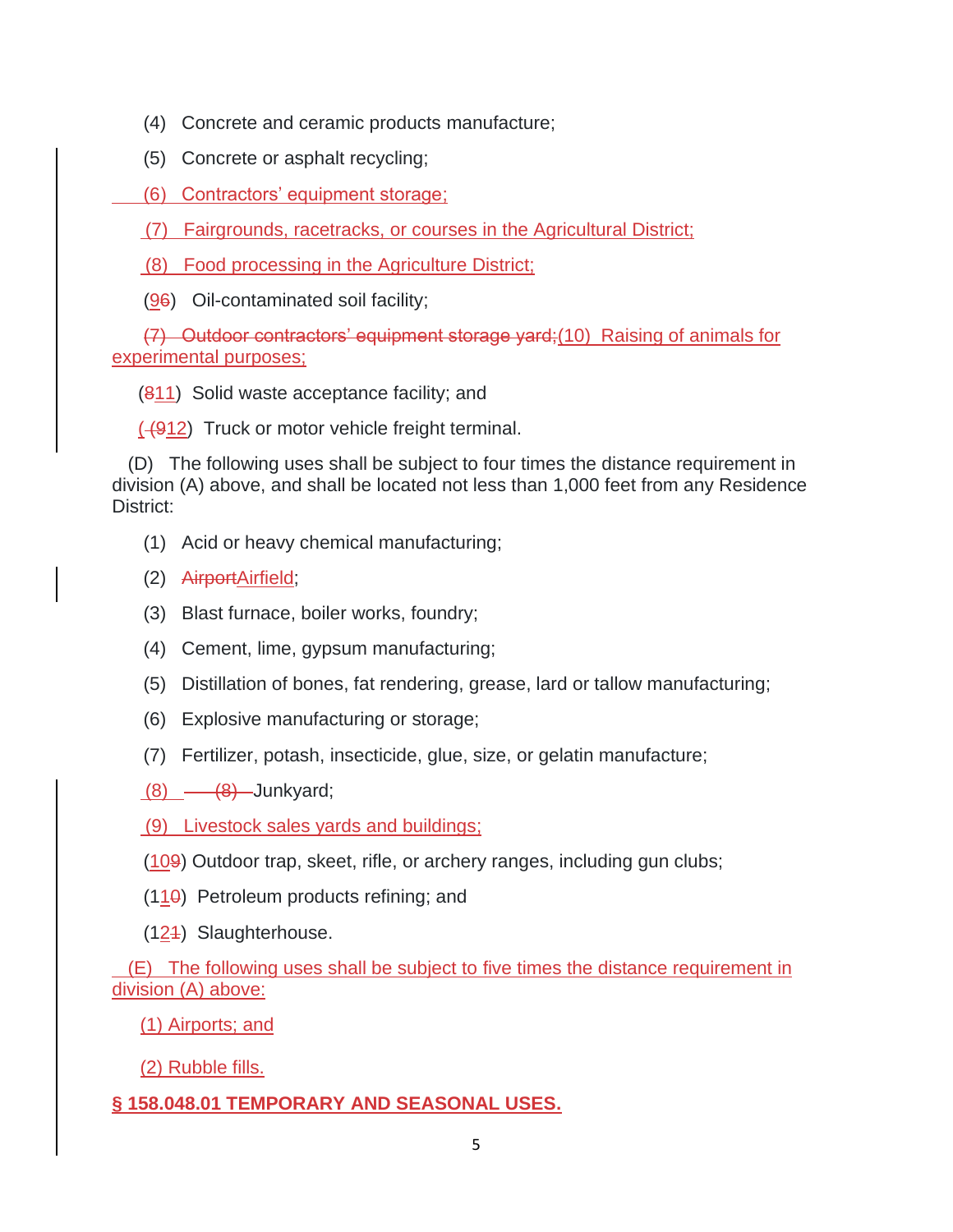The following temporary and seasonal uses and other similar uses shall be subiect to approval by the Zoning Administrator and shall meet the requirements of § [158.048.](https://codelibrary.amlegal.com/codes/carrollcounty/latest/carrollcounty_md/0-0-0-27922#JD_158.048)

 (A) Carnivals and fairs sponsored by a nonprofit organization, a volunteer fire company, school, church, or other charitable, social, civic, or educational organization.

(1) Such use shall operate for a period of time not to exceed ten days per event.

 (2) The use shall not be held more than once in any 30-day period at the same location.

 (B) Seasonal sales of items, including but not limited to Christmas trees, pumpkins, plants, flowers, or other decorative plant materials for a period of not more than 90 consecutive days. Each seasonal item not sold within the same 90-day period requires a separate temporary zoning certificate.

(C) Stands for snowballs and similar confections:

(1) The floor area of the structure shall be no greater than 150 square feet.

(2) The use shall operate only between April 1 and October 1.

(D) Sidewalk sales.

(E) Produce stands of a seasonal nature.

(F) Temporary shelter for commercial displays, sales, and services.

 (1) The uses may include all commercial displays, sales, and services permitted in the respective business and industrial zones for promotional displays or sales, seasonal activities, fireworks, truckload sales of products, sidewalk sales, and demonstration of products in a parking lot;

(2) The shelter may include a trailer or tent; and

(3) The use shall operate no longer than 30 consecutive days.

(G) Farmer's market or flea market:

 (1) The zoning certificate shall only be issued for 30 days for a flea market and no more than 120 days for a farmer's market in any one calendar year; and

 (2) Stalls, sales tables, and any other facilities related to the farmer's or flea market shall be located at least 25 feet from any abutting street. If located within a parking lot, the facilities shall be located so as to provide sufficient parking facilities for the patrons.

 (H) Dumpsters and self-contained portable storage containers may be used on a residential property.

 (1) A dumpster or self-contained portable storage unit may be used in conjunction with a valid residential building permit during the time the construction is active.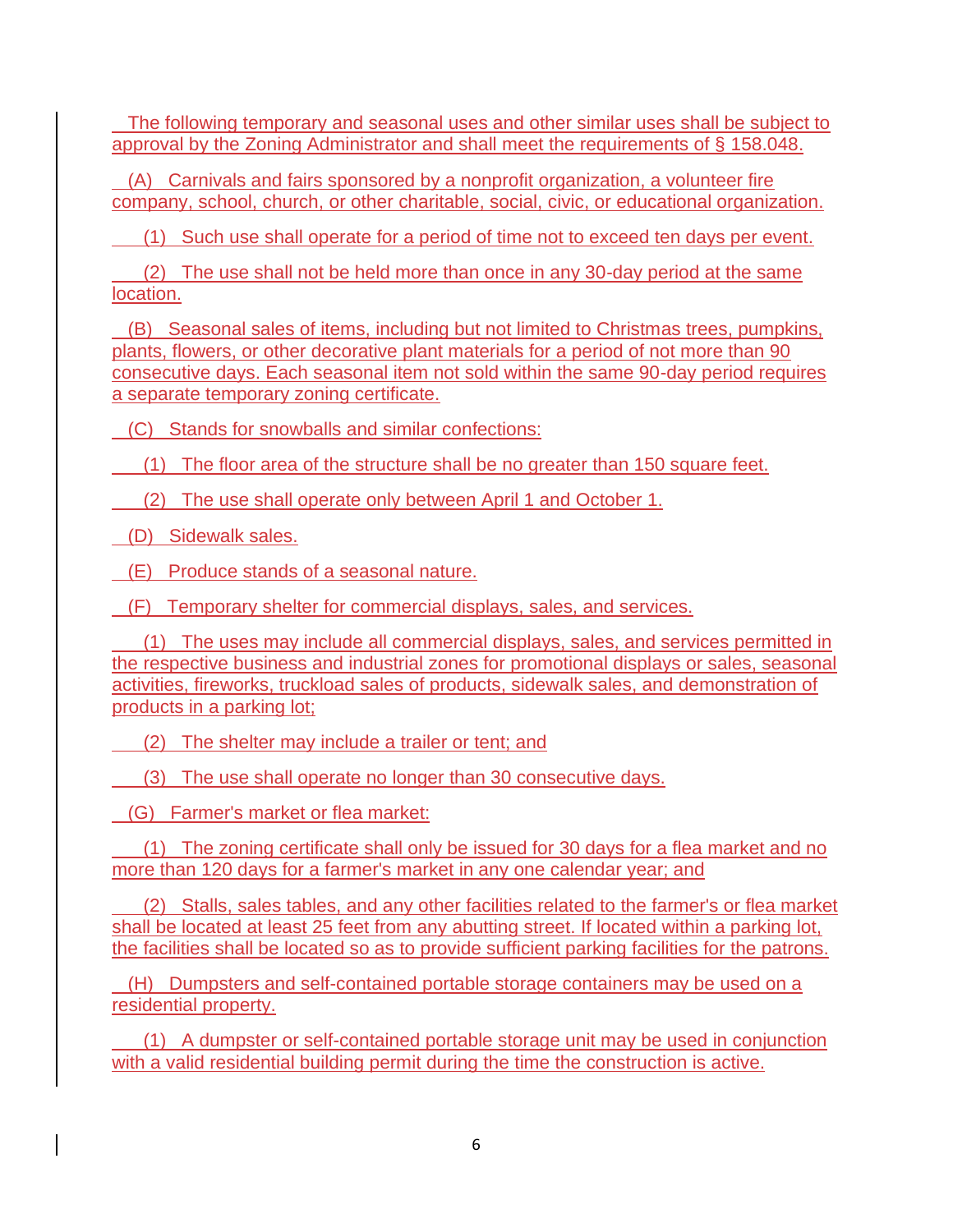(2) When not used in conjunction with a valid residential building permit, a dumpster or self-contained storage unit may be used for a period up to 60 days with up to two 60-day extensions for good cause, for no more than six months in any calendar year.

 (3) In the R-10,000 and R-7,500 Districts, self-contained storage units shall be limited to a length of 20 feet.

(I) Farm alcohol producer events or activities, subject to the provisions of  $\S$  158.168

 (J) Temporary activities and structures needed based on hardship resulting from the destruction of any existing building or structure from a natural disaster or other health and safety emergencies, such as fire, windstorm, flood, explosion, act of public enemy, accident, or pandemic. Temporary activities may include food, water, and equipment distribution centers, warming or cooling shelters, and triage stations. Temporary structures may include emergency housing and outdoor storage. The use shall operate no longer than the duration of the emergency or the duration of an active building permit to restore the principal structure, whichever is shorter;

#### **§ 158.055 RENTAL OF CERTAIN DWELLING UNITS.**

 All tenant houses, in-law apartments, attached accessory dwelling units or detached accessory dwelling units existing as of November 28, 2000, are granted relief from the zoning restrictions preventing rental of the unit. These units may be rented upon receipt of a zoning certificate, a use and occupancy certificate, and demonstrated compliance with Chapter 171, Livability Code.

### **DISTRICTS**

#### **§ 158.070 A AGRICULTURAL DISTRICT.**

 (A) **Purpose and Intent.** The purpose of the A District is to provide for continued farming activities, conserve agricultural land, and reaffirm agricultural use, activities, and operations as the preferred dominant use of the land within the district, except in an area designated MR within the MRO where mineral resource recovery is also a preferred use. While relatively small existing hamlets, villages, and residential communities appear within, as do occasional dwellings, and other uses, the district is primarily composed of lands which, by virtue of their highly productive soils, rolling topography, and natural beauty, are the very essence of the county's farming heritage and character. A substantial portion of the residential development in the county has previously taken place in the A District. This has the effect of taking agricultural land out of production and creating a demand for public facilities and services (roads, water and sewerage, schools, and police and fire protection) in areas where provision for such additional services and facilities is not consistent with the purpose of the A District. The intent of this section is to recognize the need for and appropriateness of very limited residential development in the A District, but to prohibit residential development of a more extensive nature. It is the further purpose of this district to maintain and promote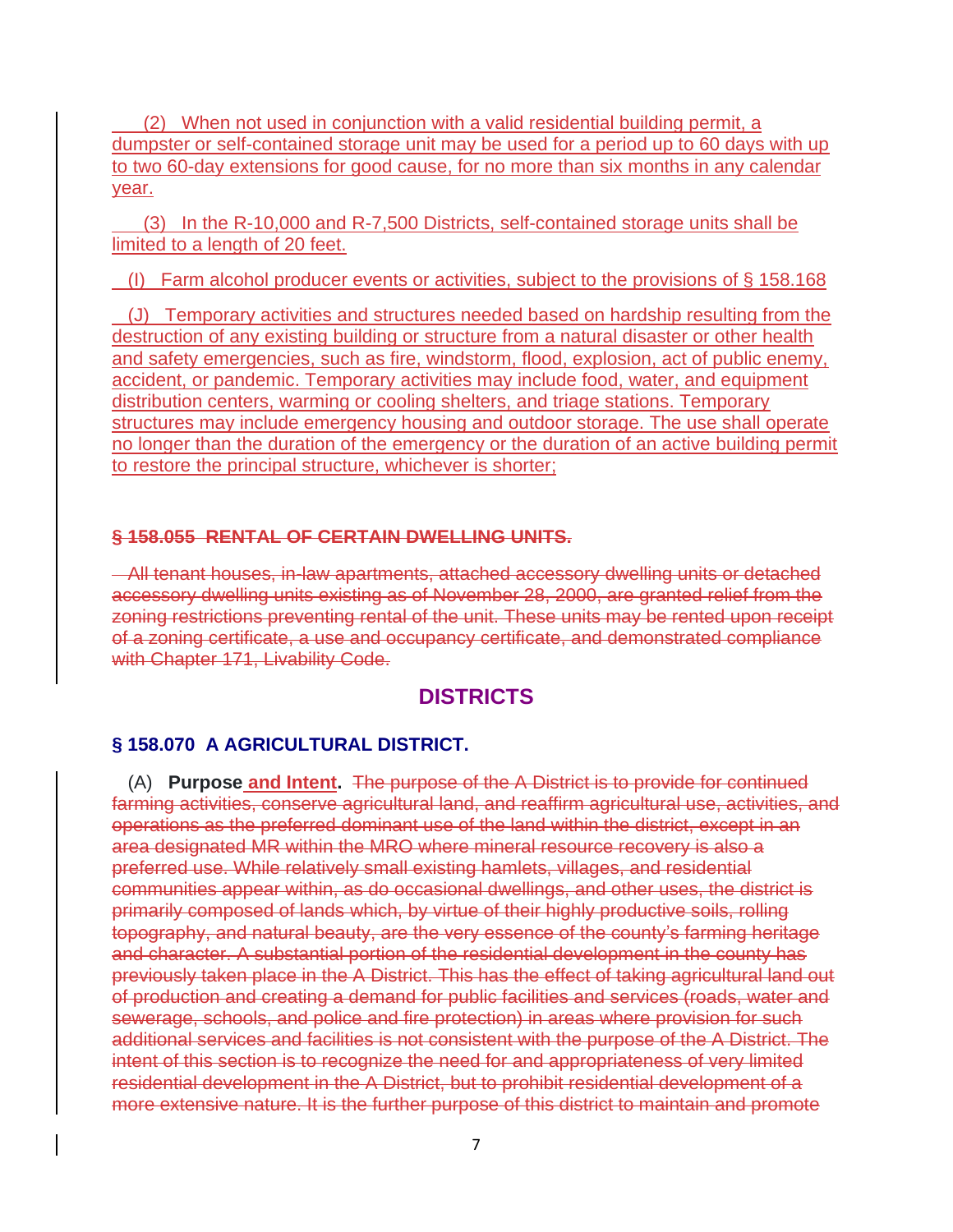the open character of this land as well as to promote the continuance and viability of the farming and agribusiness uses. The purpose of the Agricultural District is to provide locations generally outside of the designated growth areas where agriculture is the primary land use. Residential development potential is generally limited to one singlefamily or two-family dwelling for every twenty acres. Commercial and industrial uses are limited to agribusiness, agritourism, and those uses intended to serve the agricultural industry and residents of the area, while maintaining the character of the surrounding countryside. No water and sewer service is planned to these areas.

 (B) **Applicability.** The following regulations and the applicable regulations contained in other sections shall apply in the A District.

 (C) **Agriculture as preferred use.** Agriculture is the preferred use in the A District. All agricultural operations shall be permitted at any time, including the operation of farm machinery, and no agricultural use shall be subject to restriction because it interferes with other uses permitted in the district. Compliance with §§ [150.55](https://codelibrary.amlegal.com/codes/carrollcounty/latest/carrollcounty_md/0-0-0-20811#JD_150.55) through [150.59,](https://codelibrary.amlegal.com/codes/carrollcounty/latest/carrollcounty_md/0-0-0-20840#JD_150.59) Right to Farm, is required.

 (D) **Principal permitted uses.** The regulation of pPrincipal permitted uses is set forth in §158.071.01 shall be as follows:

 (1) Agriculture, as defined in § 158.002, including commercial or noncommercial nurseries and greenhouses, and provided that any greenhouse heating plant, or any building or feeding pens in which farm animals are kept, shall comply with the distance requirements specified in § 158.040;

(2) Religious establishments;

 (3) Circus, carnival, or similar transient enterprise, provided that such use shall not exceed ten days at any one time, and does not include any permanent structures;

(4) Single-family and two-family dwellings;

 (5) Recreation areas and centers (public or private noncommercial), including country clubs, swimming pools, golf courses, and summer camps;

 (6) Forests and wildlife preserves and similar conservation areas including publicly owned or private parks of a nonprofit nature;

 (7) Riding academies, boarding stables, subject to the distance requirements specified in § 158.040;

(8) Reserved;

(9) Schools and colleges, including nursery schools or day care centers;

 (10) Public buildings, structures, and properties of the recreational, cultural, administrative, or public service type, including fire, ambulance, or rescue services;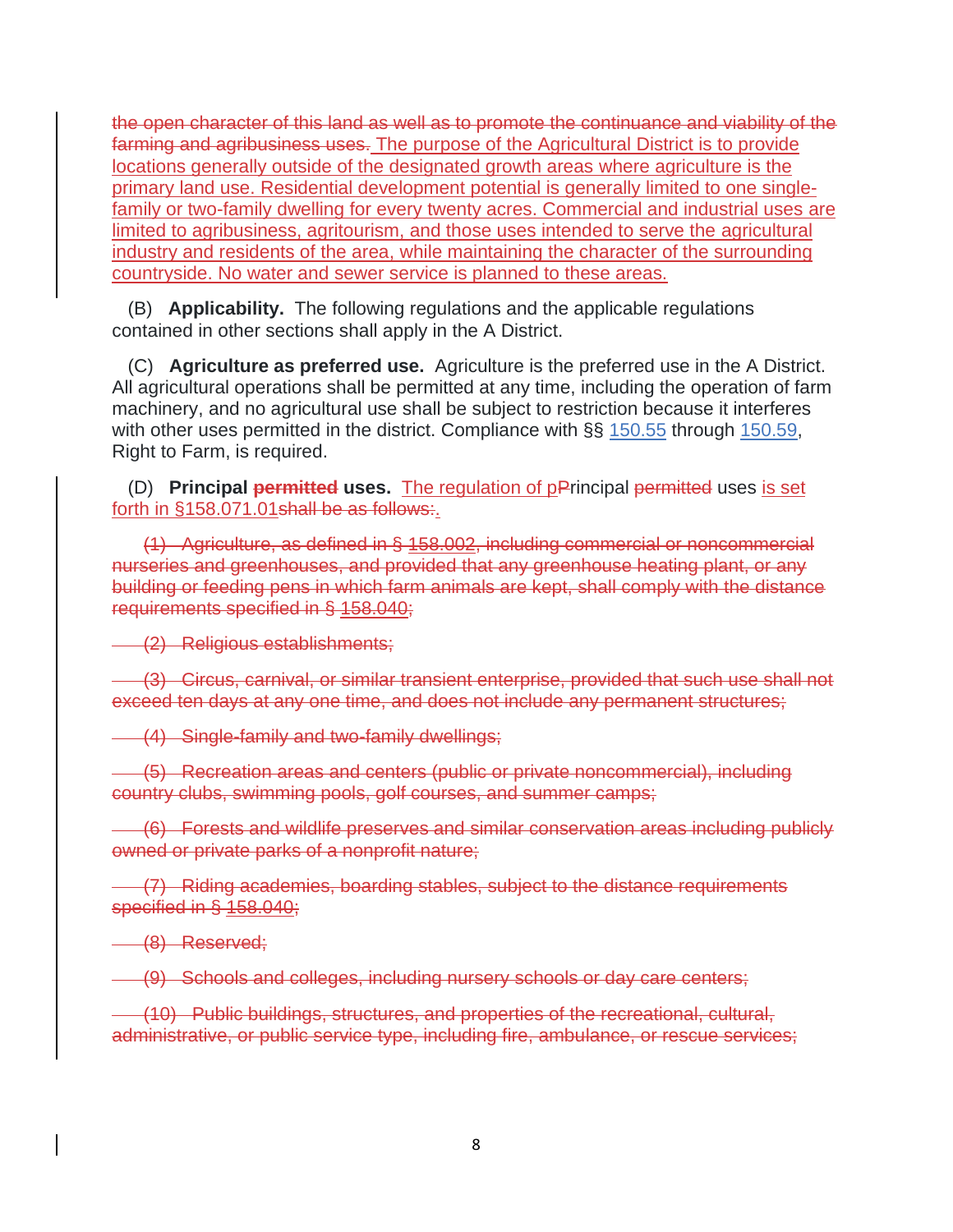(11) Temporary buildings which may be used incidental to construction work upon compliance with the requirements of the Carroll County Health Department, but shall be removed upon the completion or abandonment of the construction work;

 (12) Veterinary clinics or animal hospitals, but not including any exercising runway, provided that any structure or area used for such purposes shall be at least two times the distance requirements specified in § 158.040;

 (13) Conversion of buildings existing prior to August 17, 1965, to accommodate not more than two families, provided that any such use shall have a minimum lot area of one acre;

 (14) Mineral resource recovery operations in any areas shown and designated as within a MRO on the Zoning Maps of the county as from time to time adopted or amended, subject to the requirements of § 158.096 and as defined by § 158.002 and subject to the limitations and requirements of this chapter;

 (15) Community Solar Energy Generating Systems (CSEGS), subject to the requirements, conditions, and limitations in § 158.153; and

 (16) Aggregate Net Energy Metered Solar Energy Generating Systems, subject to the requirements, conditions, and limitations in § 158.153.

(E) **Conditional uses requiring BZA authorization.**

(1) Conditional uses requiring BZA authorization shall be as follows:

 (a) Airports or airfields, public or private, subject to approval by the Maryland Aviation Administration, provided such uses shall comply with at least five times the distance requirements of § 158.040;

(b) Cemeteries, mausoleums, or memorial gardens;

 (c) Contractor's equipment storage located in an area of the property comprising no more than 43,560 square feet and which shall comply with at least twice the distance requirements of § 158.040;

 (d) Shops for the service, repair, and sale of farm machinery and farm equipment, including welding, but which are limited exclusively to the sale, service, and repair of farm machinery and farm equipment; and blacksmith shops. The uses authorized herein shall comply with at least twice the distance requirements of § 158.040;

 (e) Extractive-type industries, subject to the requirements of § 158.096. As part of an application to the BZA, the same information required to be provided to the County Commissioners, specified under § 155.090(B) shall be provided;

 (f) Fairgrounds and race tracks or courses for the conduct of seasonal or periodic meets of horses, dogs, aircraft, automobiles, motorcycles, off-road vehicles, and the like, provided that such uses shall be subject to three times the distance requirements specified in § 158.040; and provided further that such uses shall require the filing of an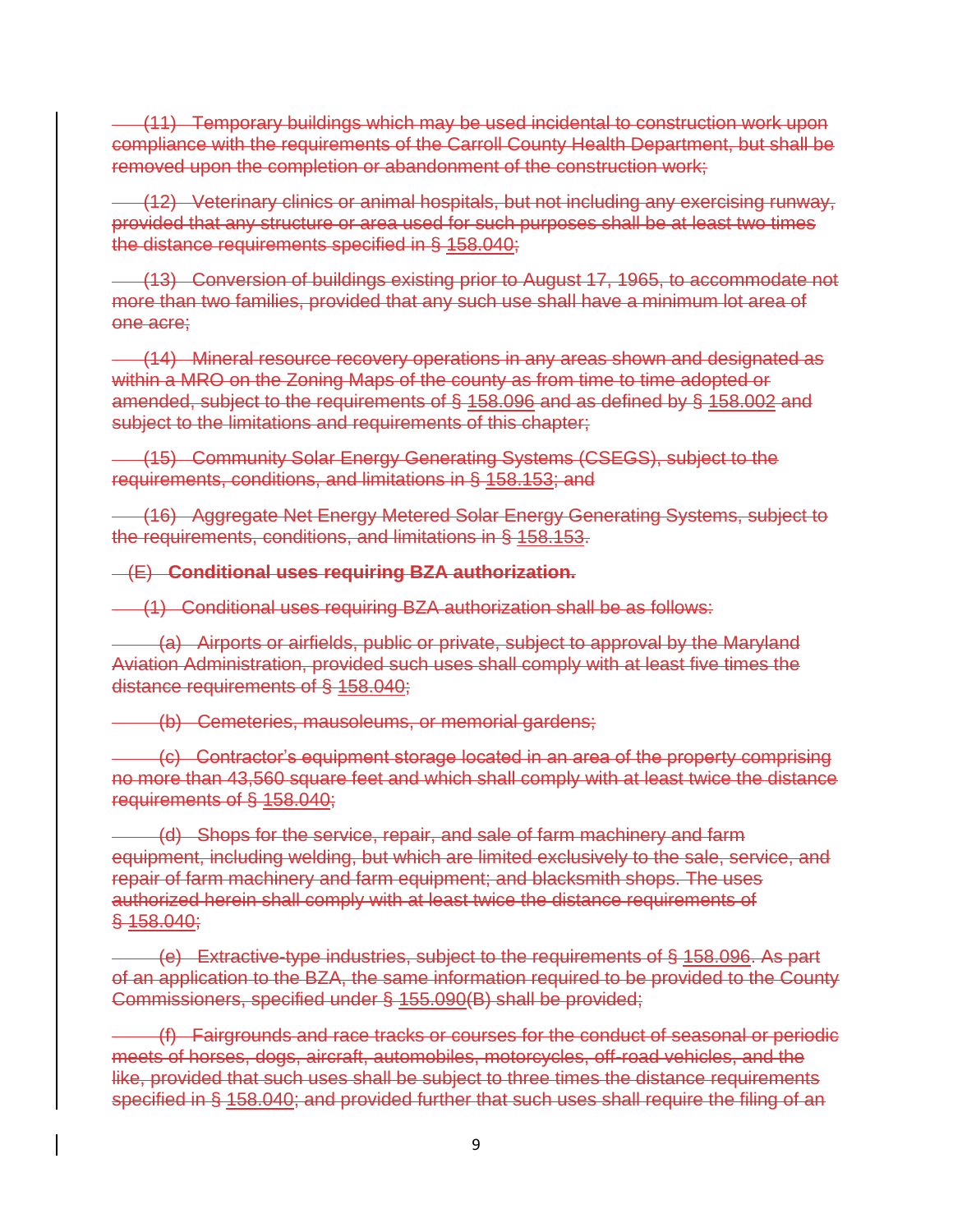environmental site delineation prepared in accordance with Chapter 155 to demonstrate how use, maintenance, and activities will be conducted and operated so as not to adversely affect the natural resources;

 (g) Farms for raising of animals for experimental or other purposes, such as rats, rabbits, mice, monkeys, and the like, and fur farms, provided that such uses shall be subject to three times the distance requirements specified in § 158.040;

 (h) Food processing and packing plants, wineries, slaughterhouses, and plants for the processing of animal by-products, provided that such use shall be located three times the distance requirements specified in § 158.040;

 (i) Commercial kennels or animal hospitals with runways, provided that such use shall be subject to the distance requirements specified in § 158.040, except that where the kennel involves more than ten dogs, the distance requirement shall be two times the requirements specified in § 158.040;

 (j) Livestock sales yards and buildings, subject to a minimum of ten acres being provided, and provided that such buildings or use shall be subject to four times the distance requirements specified in § 158.040 and a front yard of 400 feet is provided for any use pertaining thereto;

 (k) Commercial swimming pools, parks, recreational areas, and golf ranges, provided that such use shall be two times the distance requirements specified in § 158.040, and commercial camping areas, subject to the requirements of § 158.098;

 (l) Trap, skeet, rifle, or archery ranges, including gun clubs, provided that such use shall be five times the distance requirements specified in § 158.040 and all safety standards of county, state, and federal agencies are observed;

 (m) Garden supply centers, including the sale of small or light garden supplies, equipment and tools, customary and incidental to the sale of garden plants and nursery stock; and including the sale of woodburning stoves, fireplaces, and their accessories;

(n) Liquid and/or dry fertilizer storage and/or sales;

 (o) Commercial feed and grain mills and dryers; and farm seed distribution and storage facilities;

 (p) Agricultural research laboratories and facilities on a minimum lot of 25 acres; however, the lot may be reduced, provided that the BZA finds the nature and scale of the operation can be appropriately accommodated and further provided that a site development plan shall be approved by the Commission;

 (q) Storage lot for commercial vehicles, not to include truck or motor freight terminals, provided that the BZA shall have the authority to limit the number of vehicles based on the considerations enumerated in § 158.133(G), and provided that the BZA determines sufficient space is available to park the vehicles without disturbance to neighboring properties. Notwithstanding the area requirements of § 158.070(H), the BZA may consider applications on sites of less than three acres;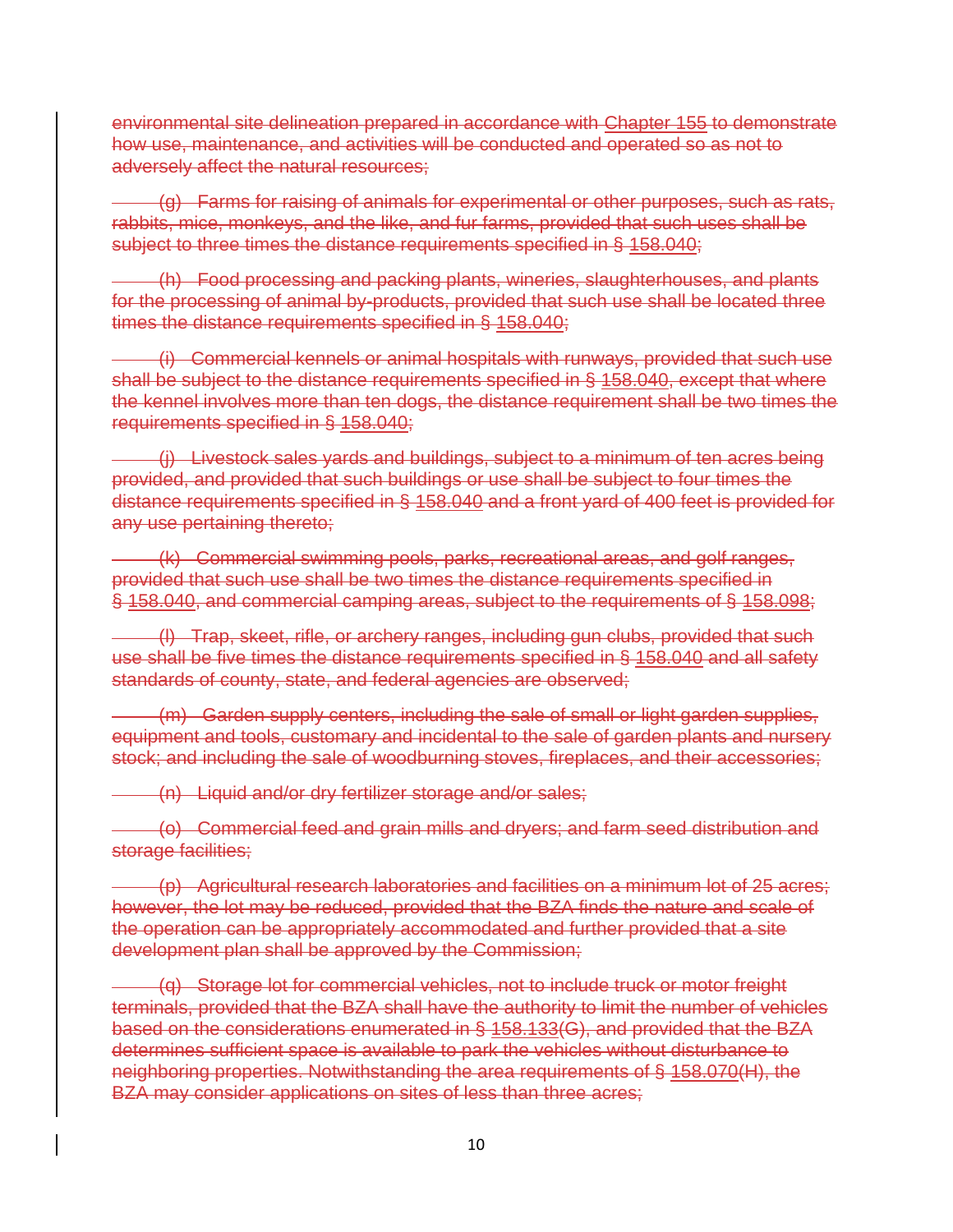(r) Nursing homes, continuing care retirement communities and assisted-living facilities, subject to prior concept site development plan and traffic study review and determination of density, exterior design, and site layout by the Planning Commission;

(s) Bed-and-breakfast (subject to § 158.071(D)(6));

 $($ t) Country inn (subject to § 158.071(D)(7));

 (u) Retreat or conference centers as defined in § 158.002, provided that a site development plan shall be approved by the Planning Commission, and subject to the following:

1. The use shall be located on a property of not less than five acres;

2. All buildings and housing shall be located not less than 100 feet from adjoining property;

 3. Such use shall be designed so as to preserve the maximum amount of land for agricultural purposes; and

 4. The BZA may limit the maximum occupancy of the site based on such factors as its proximity to a public water supply and adequacy of the access to the site;

 (v) Rubble landfills subject to the following requirements, conditions, and limitations:

1. The use shall not be allowed unless authorized by valid permits issued by all governmental agencies which require a permit for any part of the activity or use performed;

 2. Unless a valid close out permit has been issued and maintained for the site, termination or revocation of any permit required by the preceding section terminates any authority granted hereunder and constitutes a violation of this chapter;

3. This use shall be subject to § 155.059;

 4. This use shall be subject to five times the distance requirements of § 158.040; and

 5. Prior to beginning to use any property for this use, the owner shall enter into an indenture with the County Commissioners which guarantees that all of the requirements of this chapter and any permit required to conduct the use are met and further guarantees that the cost of eliminating any nuisance created by the rubble landfill, including fires, shall be borne by the property owner, and the owner shall provide a bond or other suitable guaranty to the County Commissioners (in the discretion of the County Commissioners) to ensure the proper use of the property and performance of the covenants contained in the indenture. For purposes of this section, the County Commissioners may include any provisions in the indenture it deems necessary to protect the health, safety, and welfare of the people of the county, and the County Commissioners shall be the sole arbiters of what constitutes a nuisance;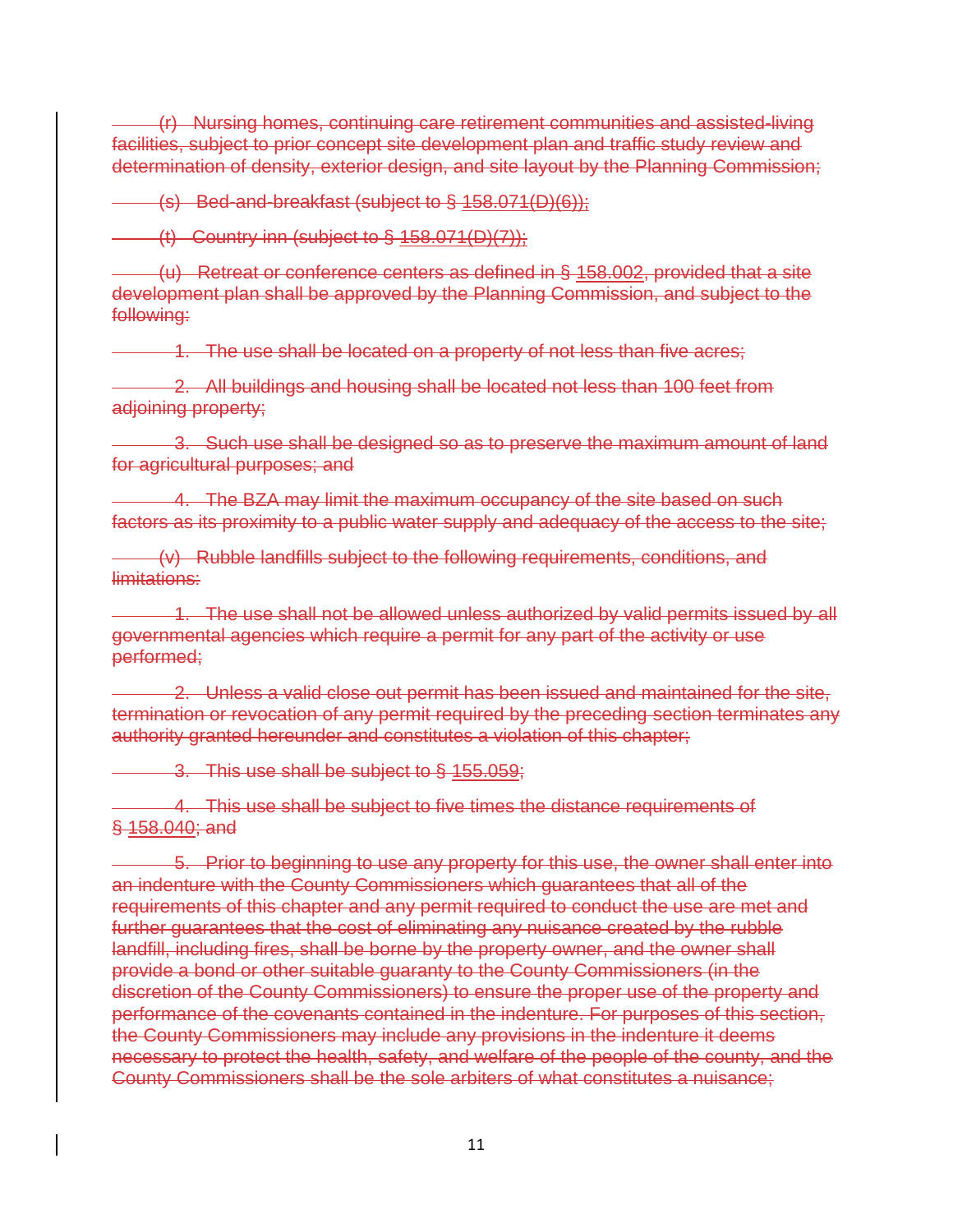(w) Manufacture of mulch, including processing, storage, and sale at retail and wholesale, provided that a site development plan shall be approved by the Commission, and subject to the following conditions:

1. The use shall not be located within 600 feet from any property line;

 2. The use shall be shown by the owner not to adversely affect the quantity or quality of groundwater or surface waters, or be otherwise detrimental to neighboring properties;

 3. The BZA may limit the maximum occupancy of the site based on factors, including but not limited to the proximity to a public water supply and adequacy of access of the site;

 4. The BZA may require an environmental impact study based on the scale of the project and on the recommendation of technical staff;

5. The BZA shall limit the hours and days of operations; and

 6. No zoning certificate shall be issued until documentation of all necessary permits or exemptions from state and county agencies are presented to the Zoning Administrator;

(x) Research laboratories and facilities conducting bioscience research through clinical and preclinical testing on animals, plants, or foods for the purpose of developing products which are technically, scientifically, or clinically useful, subject to the following requirements:

1. Such uses shall be located on a minimum lot of 25 acres;

2. The use shall be subject to a front, rear, or side yard of 200 feet, unless the use includes any exterior animal holding or living areas including kennels with or without runs, pens, corrals, barns or sheds, then the use shall be subject to a front, rear, or side yard of 400 feet;

 3. Such uses may not exceed a classification of Biosafety Level (BSL) 2 as that term is defined by the Centers for Disease Control (CDC) as of May 1, 2004;

 4. Such uses shall comply with the following certifications that apply to the testing and research being performed on site if recommended or mandatory for the industry including but not limited to: United States Food and Drug Administration (FDA), Association for Assessment and Accreditation of Laboratory Animal Care International (AAALAC), National Institute of Health Office of Laboratory Animal Welfare (OLAW), United States Department of Agriculture (USDA), United States Drug Enforcement Agency (DEA), United States Environmental Protection Agency (EPA), and the United States Nuclear Regulatory Commission (NRC) and all other similar industry standards, laws, and regulations in effect; and

 5. Such uses must meet all applicable Carroll County Health Department regulations and standards;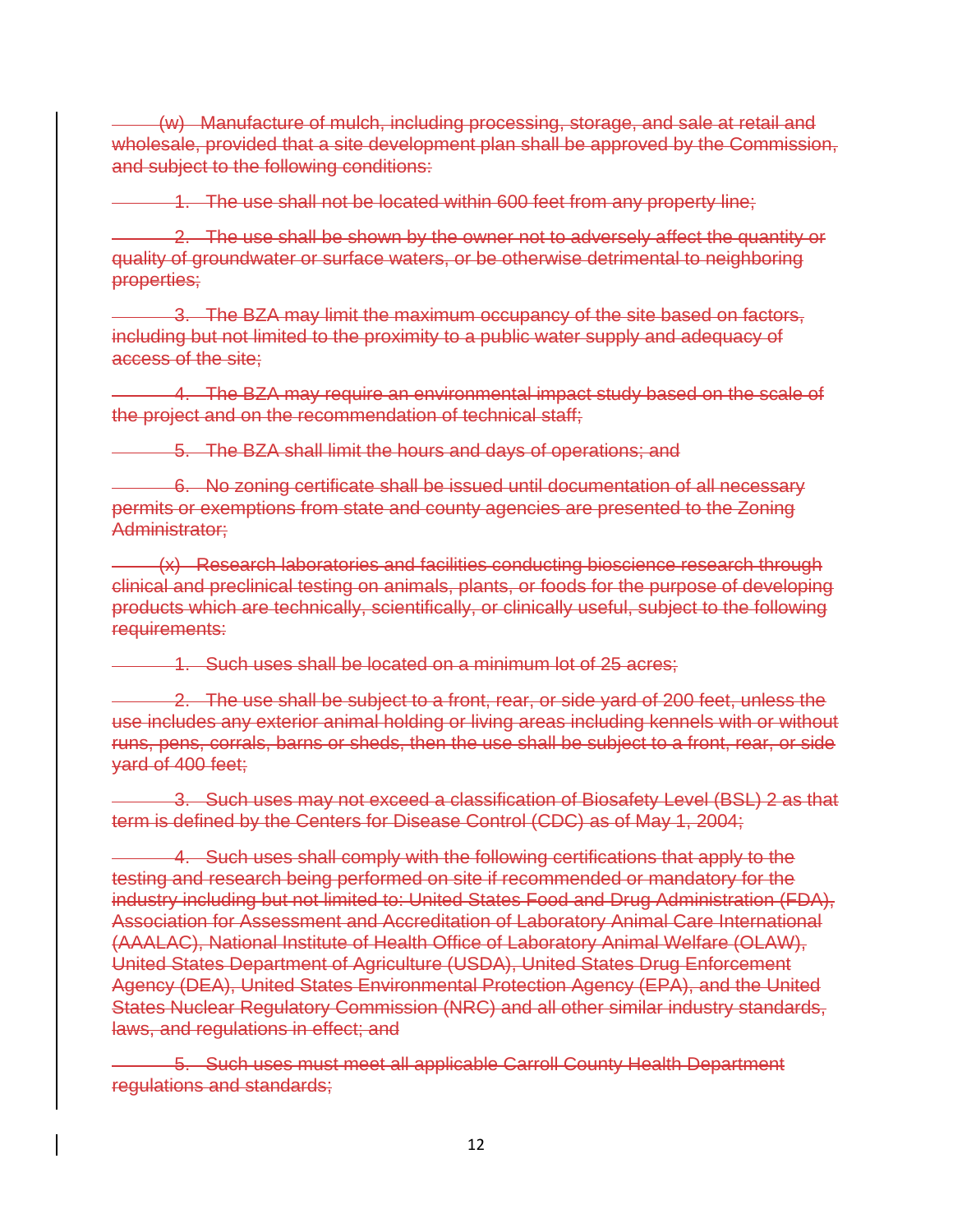(y) Funeral establishments;

(z) Crematoria; and

 (aa) Farm alcohol producer, subject to the following requirements, conditions, and limitations:

 1. The primary use of the property shall continue to be agricultural in nature and any commercial aspects of this use shall not be used solely to warrant or justify the assignment of future land use designations or rezoning petitions.

 2. A farm alcohol producer must have a valid Class 4 limited winery, Class 8 farm brewery, or Class 1 distillery Maryland alcohol manufacturer license, or as may be amended.

 3. The alcoholic beverage shall be manufactured with an ingredient from a Carroll County agricultural product produced on the licensed farm. If Maryland Department of Agriculture determines for the calendar year that an insufficient supply of Maryland agricultural products exist, a farm alcohol producer may use agricultural products from outside Carroll County or outside the state to manufacture its alcohol products.

 4. The farm alcohol producer may purchase bulk beverage fermented, brewed, or distilled by a licensed alcohol manufacturer and blend the beverage with the farm alcohol producer's alcoholic beverage, if the aggregate purchase does not exceed 25% of the farm alcohol producer's annual beverage production.

 5. All associated structures shall be subject to a 200-foot front, rear, and side yard setback. Parking must be consistent with Chapter 155, Development and Subdivision of Land, Parking Space Requirements.

 6. Accessory uses at the farm alcohol producer are permitted, as outlined in § 158.070(F)(23). The floor area for beverage tasting, sales of alcohol produced on-site or other non-alcoholic beverages, accessory food sales related to the beverage tasting, and retail sales facility for sale of novelty and gift items related to the beverage shall not exceed the on-site floor area being used for production and storage of such beverage. Sales of non-agricultural products shall be limited to no more than 25% of the floor area of the entire retail sales facility.

 7. *TOURS AND TASTINGS* means tours of the farm alcohol producer and/or tastings of beverages produced by the farm alcohol producer during the operating hours prescribed in the license. The farm alcohol producer may serve food in conjunction with tours and tastings, provided:

A. All advertising to the public is only for tours and/or tastings;

B. The amount and type of food is intended to be secondary and complementary to the alcohol as part of the tours and tastings; and

 C. The food arrives at the establishment ready for service or in a state generally ready for consumption.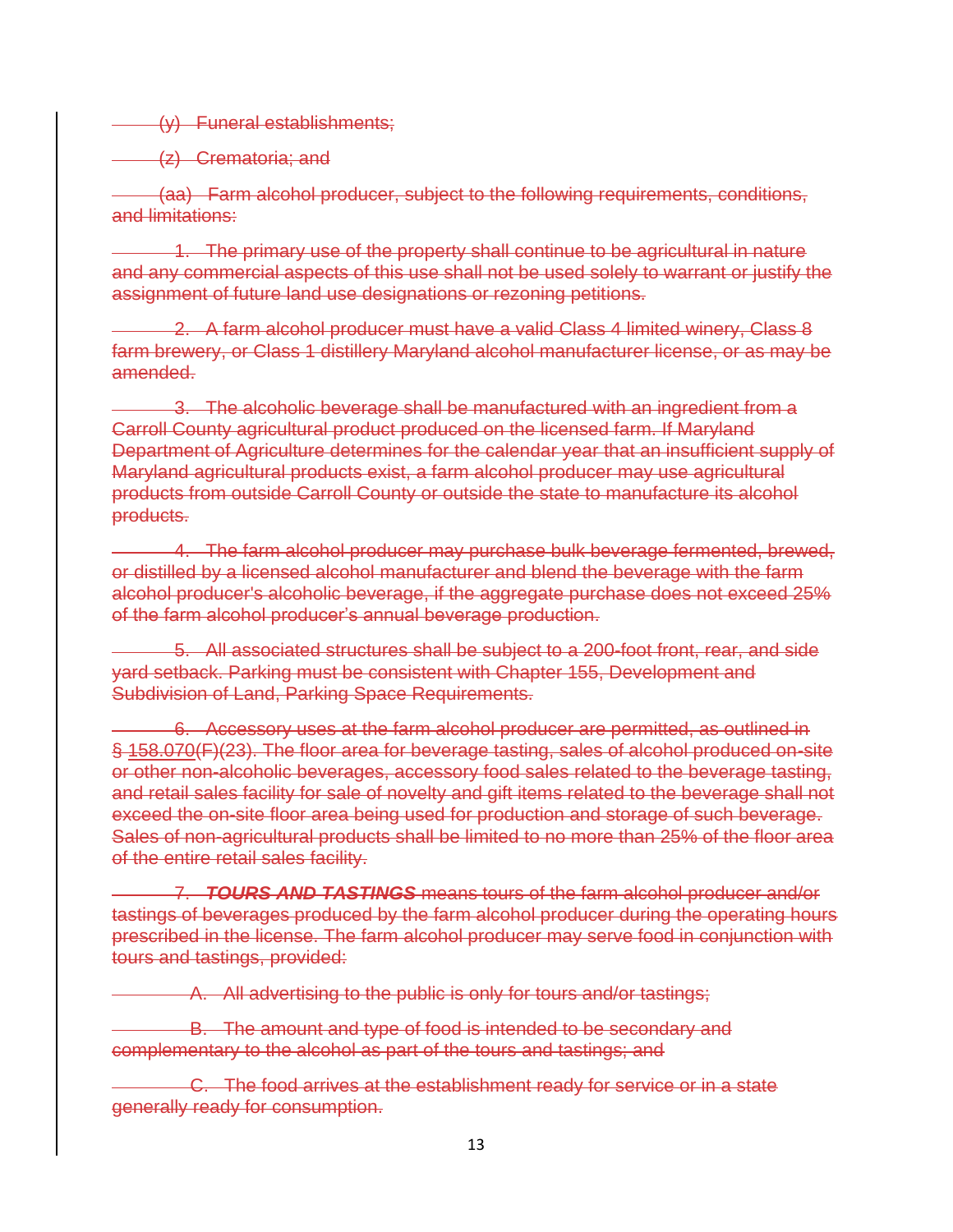8. Storage of beverages produced on the property is allowed.

9. A Health Department food service license is required if food is served.

 10. Health Department approval for water supply and wastewater disposal systems is required. For farm alcohol producer facilities served by individual on-site sewage disposal systems (OSDS), the OSDS must provide adequate treatment and hydraulic capacity for the proposed or intended use.

 11. Approval is required from the Bureau of Permits and Inspections for the use of any structures by the public, including sanitation facilities, as outlined in Chapter 170, Construction Codes.

 12. All vehicles parked must be parked on an approved property and may not be parked on public roads or rights-of-way.

 13. Any on-site event or activity at a farm alcohol producer that is expected to exceed site plan approval is considered a temporary/seasonal use and shall obtain a temporary zoning certificate from the Zoning Administrator by submitting a simplified application form as prescribed by the Zoning Administrator.

 14. Those events or activities which require a temporary zoning certificate are subject to the following additional conditions and requirements:

 A. The event or activity is intended to assist in the sale and direct marketing of alcoholic beverages produced by a Carroll County farm alcohol producer;

 B. The event or activity must be clearly incidental, related, and subordinate to the farm alcohol producer's agricultural farming product and must be consistent with state manufacturing license requirements;

 C. The event or activity must comply with the provisions of Chapter 93, Nuisances, Noise;

 D. The event or activity requires a temporary zoning certificate subject to the provisions of §§ 158.047 and 158.048 and must be consistent with state manufacturing license requirements. Multiple events may be approved under one temporary zoning certificate. Modifications and additions to an approved temporary zoning certificate may occur with the prior approval of the Zoning Administrator;

 E. A temporary food permit license must be approved by the Health Department; and

 F. Approval of a zoning certificate for a temporary use will be determined on a case-by-case basis depending on individual site conditions and the applicant's demonstration that potential impacts to neighboring properties will be adequately addressed and minimized, including, but not limited to, access and traffic impacts, offstreet parking, availability of water and sanitation facilities, and anticipated noise levels. The Zoning Administrator may revoke the temporary zoning certificate for a temporary/seasonal use if the use constitutes a nuisance because of noise, traffic, trash, or other cause.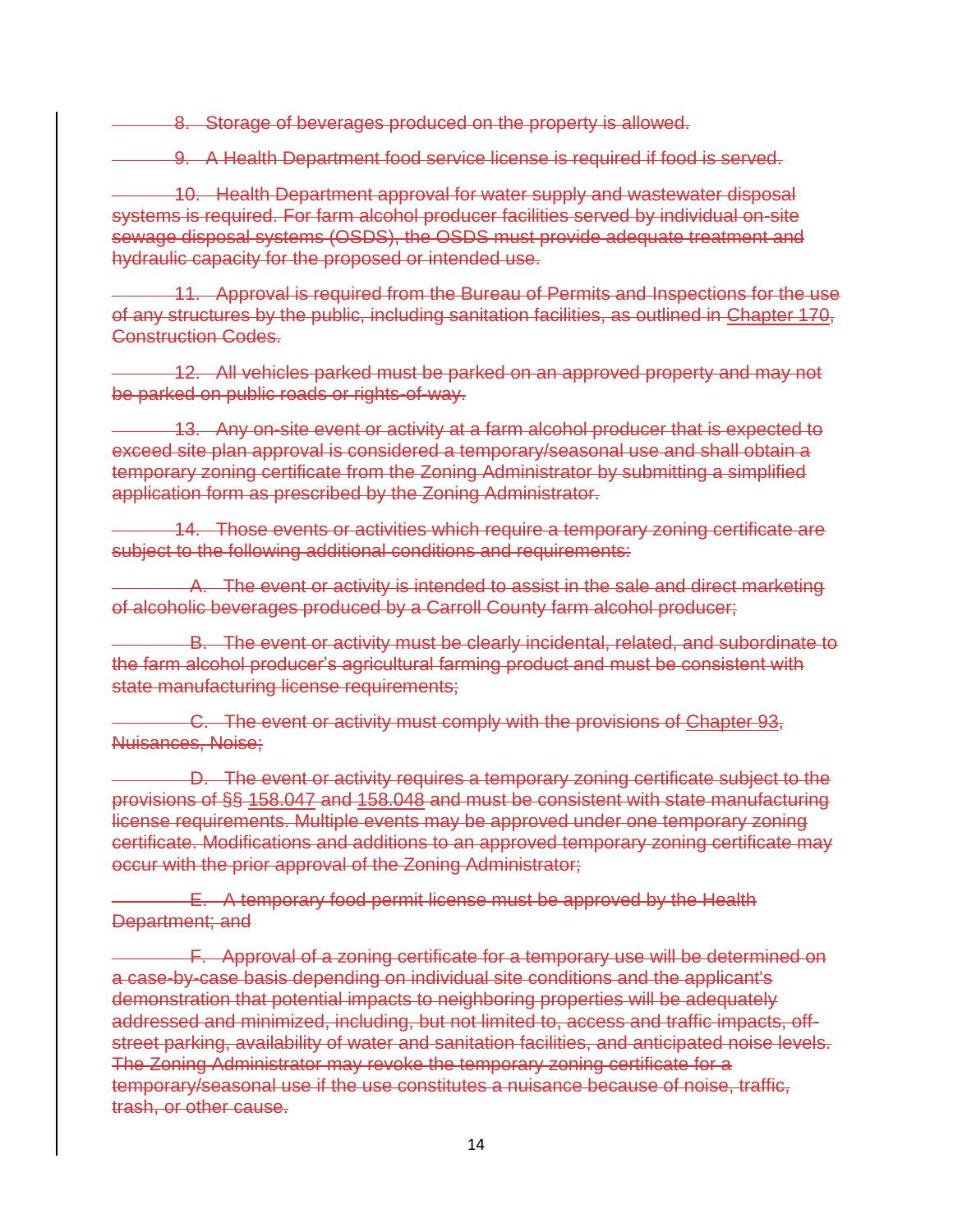15. Banquet and meeting facilities.

 A. The BZA may also authorize, in conjunction with a farm alcohol producer, facilities and catering for private events, such as banquets, weddings, receptions, and reunions.

B. Events at these facilities shall not be open to the public.

**C.** Food must be provided and served by a licensed caterer.

D. Site plan approval is required.

 16. No variances of the above requirements may be granted, with the exception of those provisions specified in § 158.130(F), Application; limits.

(F) **Accessory uses.** Accessory uses shall be as follows:

 (1) Accessory buildings and uses customarily incidental to any principal permitted use or authorized conditional use, including mobile homes subject to the applicable provisions of § 158.150;

 (2) Home occupation, subject to Zoning Administrator approval after a public hearing in accordance with § 158.130(G);

(3) Keeping of not more than four roomers or boarders by a resident owner;

(4) Business signs, subject to the provisions of §§ 158.110 through 158.115;

 $\left(-\frac{1}{5}\right)$  One private stable as regulated in § 158.071(E)(2);

 (6) Saddlery and tack shop on the premises of any riding academy, boarding stable or horse farms;

 (7) In conjunction with contractor's equipment storage, the storage of building materials which are to be used by the contractor and which are not otherwise for sale;

 (8) Storage modules may be used in conjunction with an approved business use of the property, provided that:

 (a) On property of less than ten acres the storage module shall be subject to the following standards:

1. The maximum size shall be eight feet by 24 feet.

2. The exterior surface shall be painted and kept in good repair.

3. The storage module shall be vented where needed for safety purposes.

4. The storage module shall be screened from adjacent roadway and from residences on adjoining properties.

 (b) On property of ten acres or more, the storage module shall be subject to the following standards: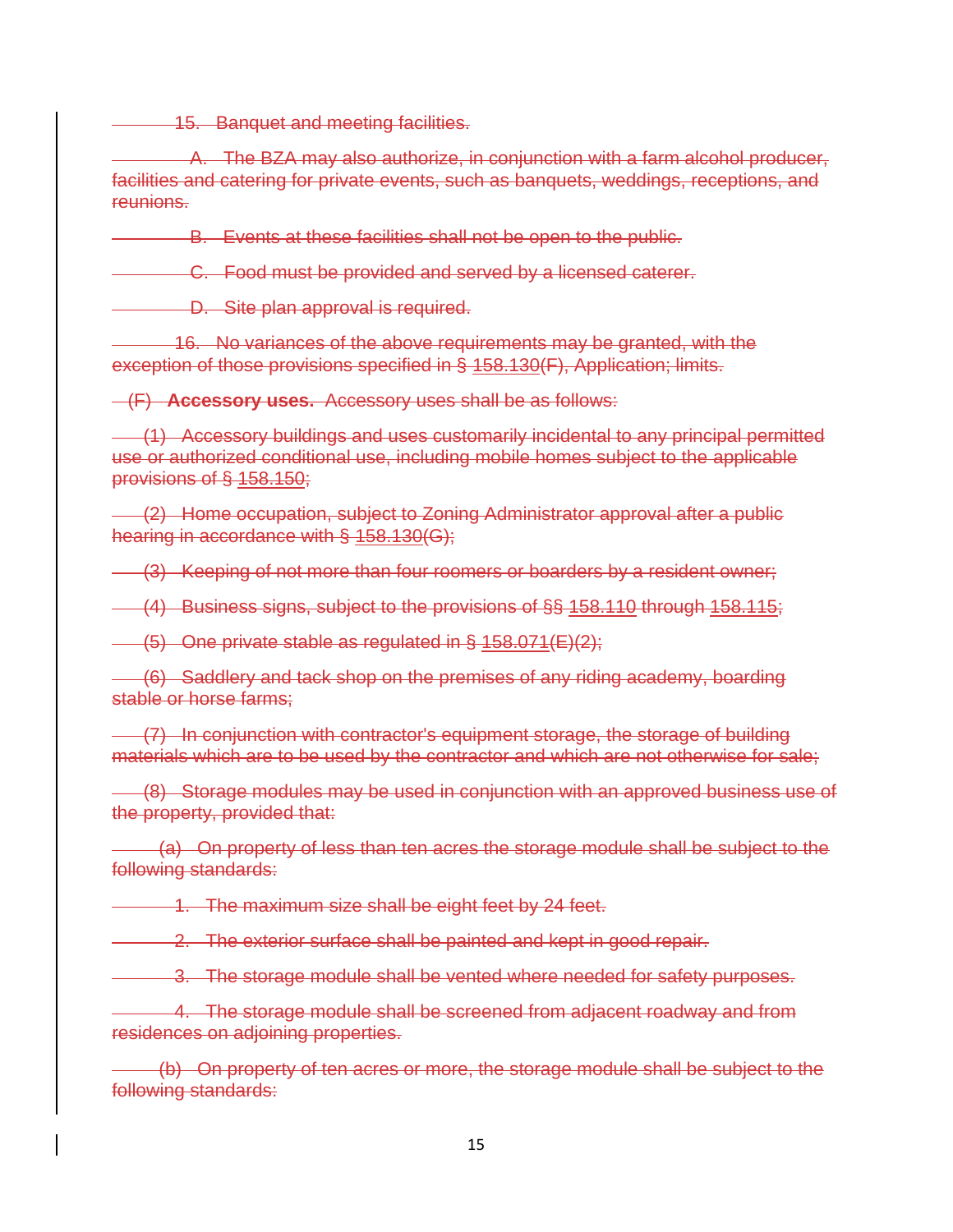1. The exterior surface shall be painted and kept in good repair.

2. The storage module shall be vented where needed for safety purposes.

 3. The storage module shall be screened from adjacent roadway and from residences on adjoining properties;

 (9) Outdoor parking of commercial vehicles and outdoor storage of unlicensed vehicles as accessory use to residential use as defined and provided in §§ 158.056 and 158.057;

 (10) Family day care, subject to Zoning Administrator approval after a public hearing in accordance with § 158.130(G);

(11) Attached accessory dwelling units which are subject to the following:

(a) An attached accessory dwelling must have direct access from the outside;

 (b) Only one attached accessory dwelling is permitted on any principal dwelling unit;

 (c) The property owner must occupy either the principal dwelling unit or the attached accessory dwelling unit on the property;

 (d) The maximum size of an attached accessory dwelling shall be 800 square feet of the livable floor area or one-third of the total livable floor area of the principal dwelling unit, whichever is greater;

(e) The attached accessory dwelling unit shall have no more than two bedrooms;

 (f) The attached accessory dwelling unit must meet all applicable building construction and Maryland Department of Health and Mental Hygiene and MDE;

 (g) Two additional off street parking spaces must be provided for the attached accessory dwelling unit; and

 (h) Only one accessory dwelling unit (attached or detached) shall be permitted on a lot;

 (12) Detached accessory dwelling units, provided that the lot or parcel is either eligible to be subdivided to separate the detached accessory dwelling or subject to an agricultural land preservation easement, and which are subject to the following:

 (a) Only one detached accessory dwelling unit is permitted on any lot or parcel. Buildings converted in accordance with § 158.070(D) shall be considered detached accessory dwelling units;

 (b) The property owner must occupy either the principal dwelling unit or the detached accessory dwelling unit on the lot or parcel;

 (c) The detached accessory dwelling unit must meet all applicable building construction and Maryland Department of Health and Mental Hygiene and MDE;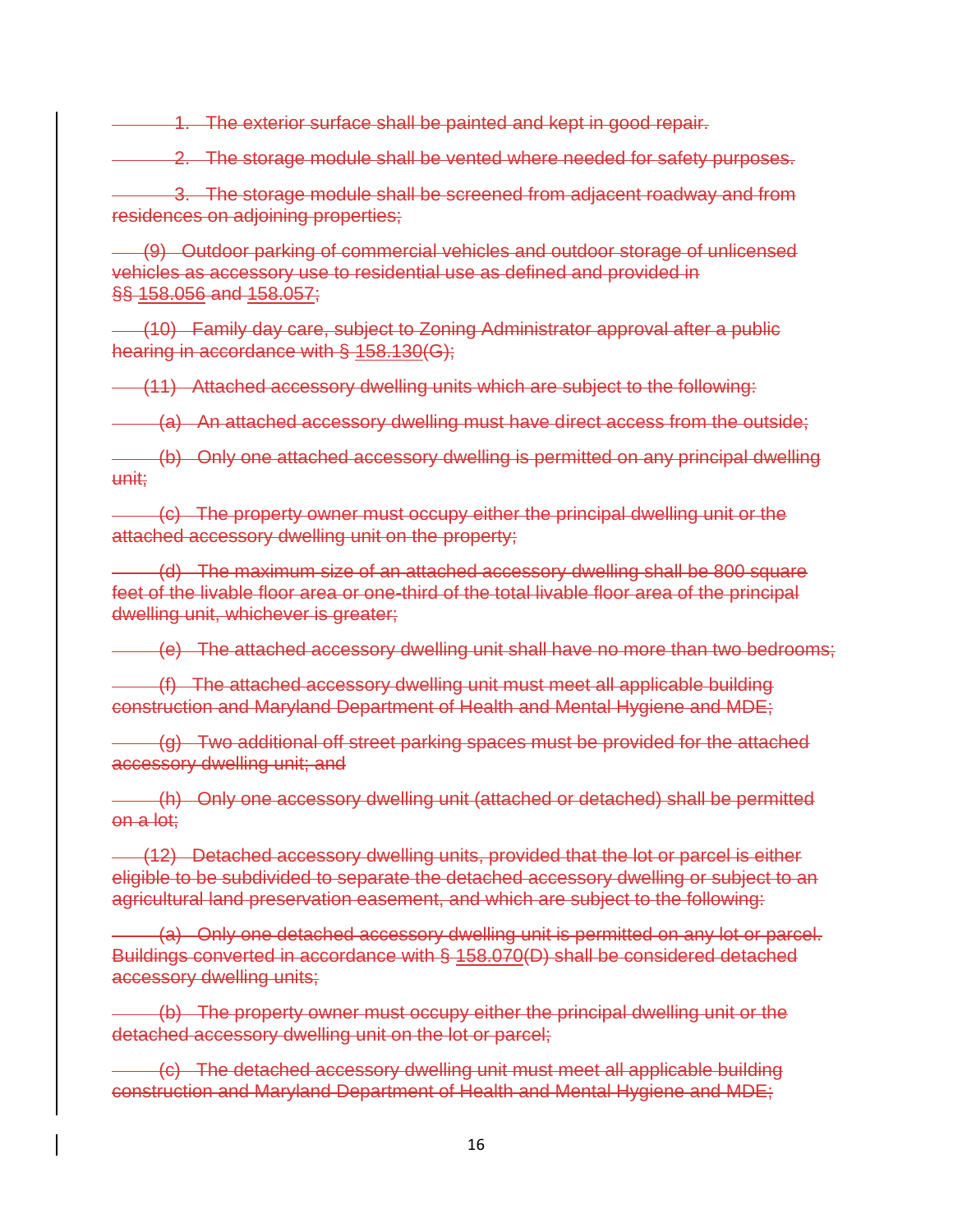(d) Two off street parking spaces must be provided for the detached accessory dwelling unit; and

(e) Detached accessory dwelling units shall not be subject to any size limits;

 (13) Antique and arts and crafts shops, in conjunction with a residence or farming operation, subject to Zoning Administrator approval after a public hearing in accordance with § 158.130(G);

 (14) Beauty parlors and barbershops, in conjunction with a residence, subject to Zoning Administrator approval after a public hearing in accordance with § 158.130(G);

 (15) Roadside stands for the sale of fresh fruits, vegetables, and other farm products, subject to Zoning Administrator approval after a public hearing in accordance with § 158.130(G);

 (16) Offices to conduct mail order and catalog-type operations where operated by a resident of the property, provided that no inventory or merchandise is kept on the premises for sale (except samples, and the like), and provided that the Zoning Administrator may approve no more than two nonresident employees, subject to Zoning Administrator approval after a public hearing in accordance with § 158.130(G);

 (17) Dance studios, when conducted within a dwelling by a resident, subject to Zoning Administrator approval after a public hearing in accordance with § 158.130(G);

 (18) Cottage industry, provided that it is conducted within the dwelling or within an accessory building which does not exceed 2,000 square feet in area, subject to Zoning Administrator approval after a public hearing in accordance with § 158.130(G);

 (19) Within a dwelling, the professional office of a physician, insurance agent, realtor, or other profession determined by the Zoning Administrator to be similar in use and characteristics, subject to Zoning Administrator approval after a public hearing in accordance with § 158.130(G);

 (20) Lawn care and maintenance service, subject to Zoning Administrator approval after a public hearing in accordance with § 158.130(G);

 (21) The above or below ground storage of not greater than 2,000 gallons, in aggregate capacity of petroleum products which is not sold at retail or wholesale, and subject to Chapter 170 of the Carroll County Code and all applicable Maryland Department of the Environment (MDE) and National Fire Protection Association (NFPA) regulations;

 (22) Above-ground petroleum storage exceeding 2,000 gallons but less than 50,000 gallons, in aggregate capacity, provided however, that no individual container may exceed 30,000 gallons. These petroleum products may not be sold at retail or wholesale, and shall be subject to the following:

 (a) One hundred feet of separation from all existing or proposed residential dwellings on the same property;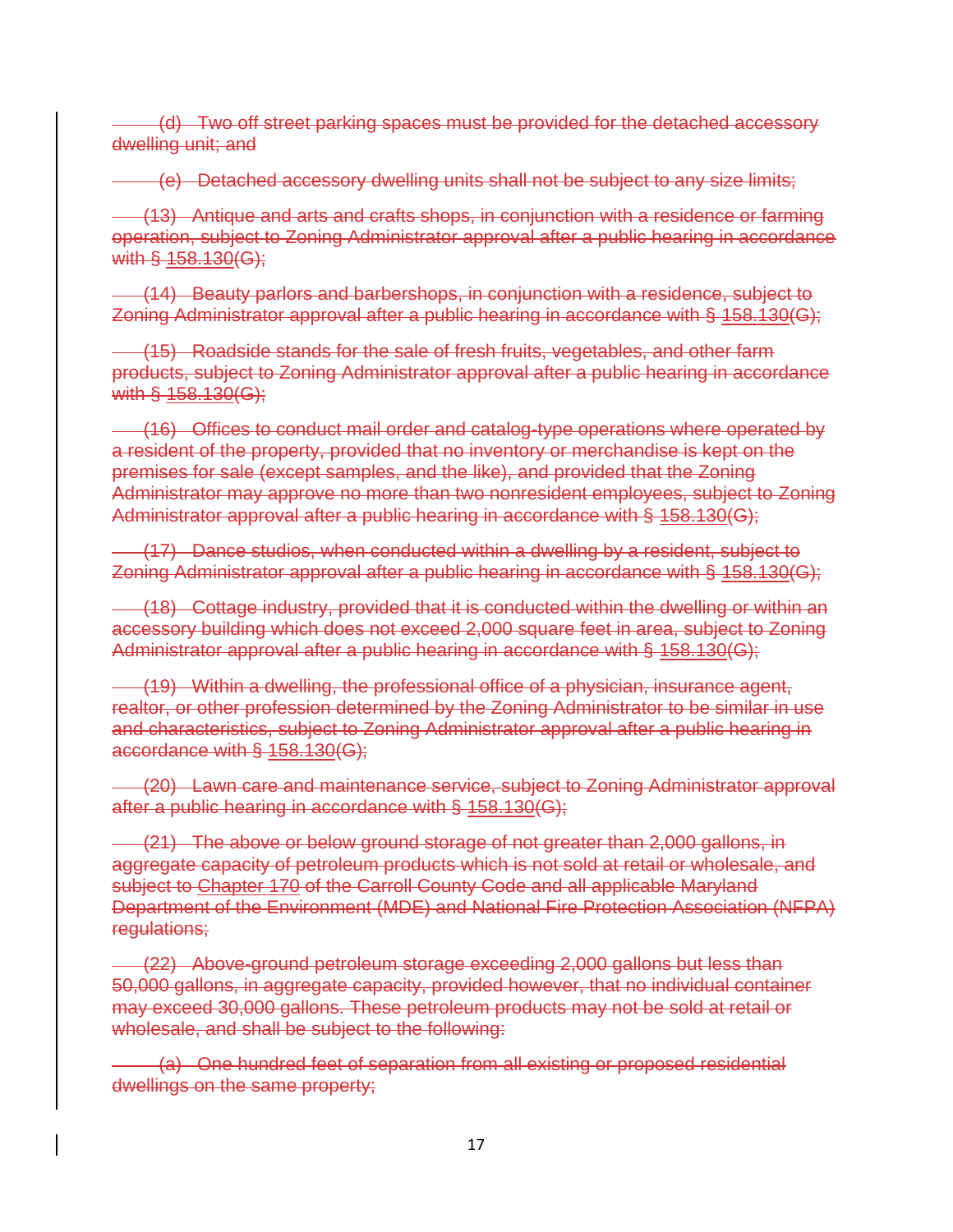(b) Setback requirements as specified by NFPA, but not less than 100 feet from all property lines;

(c) Compliance with Chapter 170 of the Carroll County Code;

(d) Compliance with all state and NFPA regulations; and

(e) No variances of the above requirements may be granted;

 (23) Subject to the provisions of § 158.040, accessory sawmills on lots greater than five acres in conjunction with the storage and processing of forest products, as well as the storage of finished products, provided, however, that any such operation be limited to a total average daily output of 2,500 board feet, that timber deliveries of logs and trees be limited to one truck or trailer load per day, that the total footprint of any such operation be limited to two acres, and further, that hours of operation be limited to 8:00 a.m. to 5:00 p.m. Monday through Friday and 8:00 a.m. to noon on Saturdays. The setback and lot size requirements set forth herein shall not be subject to variance;.

(24) When associated with a farm alcohol producer:

(a) Tasting rooms;

(b) Accessory food sales to accompany the beverage tasting;

 (c) Retail sales facility for the sale of novelty and gift items related to the beverage;

(d) Sales of beverages produced on-site;

**(e)** Guided tours; and

(f) Promotional activities.

 (G) **Height regulations.** Except as provided in § 158.130(E), no building or structure or part thereof shall be constructed or extended to exceed two and one-half stories or a height of 35 feet. The height limit for accessory buildings shall be two stories, but not over 25 feet.

 (H) **Bulk requirements.** The following minimum requirements shall apply, except as hereinafter modified in § 158.130:

**Dwellings, schools, and the like.**

| Use<br>$\overline{4}$<br>▽                                                                           | <b>Lot Area</b>    | <b>Lot Width (feet)</b> | <b>Front Yard</b><br>Depth (feet) | Side Yard (Width<br><b>Fach Side Vard)</b><br><del>Laun oruc raru</del><br>${fee}$ | <b>Rear Yard Depth (feet)</b> |
|------------------------------------------------------------------------------------------------------|--------------------|-------------------------|-----------------------------------|------------------------------------------------------------------------------------|-------------------------------|
| Antique or<br>hequity chang<br><del>beauty shops,</del><br>barbershops or<br>arts and craft<br>shops | $20,000$ sq.<br>Ħ. | $+00$                   | 40                                | 20                                                                                 | 50                            |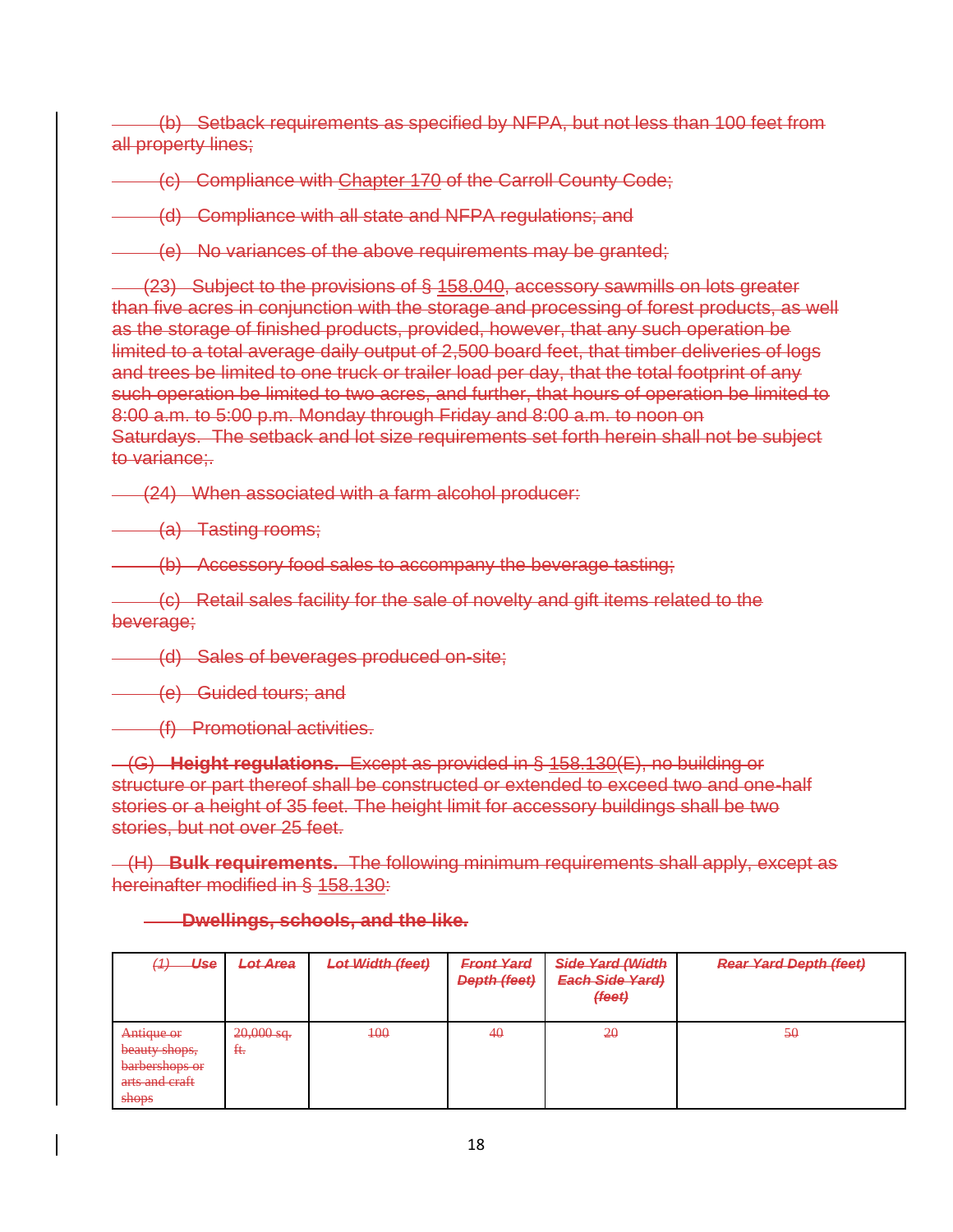| Conversion<br>apartments                            | $1$ acre                 | $+50$ | 40        | 30    | 50 |
|-----------------------------------------------------|--------------------------|-------|-----------|-------|----|
| <b>Dwelling</b>                                     | $1$ acre                 | $+50$ | $4\theta$ | 20    | 50 |
| Nursery schools;<br>day centers                     | $20,000$ sq.<br>ft.      | 400   | 40        | 30    | 50 |
| Religious<br>establishments                         | 2-acres                  | 200   | $+00$     | 50    | 50 |
| Schools:                                            | $\overline{\phantom{a}}$ |       |           |       |    |
| <b>Elementary</b>                                   | 5-acres                  | 400   | $+50$     | $+00$ | 50 |
| <b>High</b>                                         | 40 acres                 | 500   | $+50$     | 100   | 50 |
| <b>Colleges</b>                                     | <del>15 acres</del>      | 500   | $+50$     | $+00$ | 50 |
| Other principal<br>permitted or<br>conditional uses | 3-acres                  | 200   | 40        | 30    | 50 |

(2) **Nursing homes and assisted living facilities.**

| <b>Lot Width (feet)</b> | <b>Density</b>                         | <b>Front Yard Depth</b><br>${f (eet)}$ | Side Yard<br>Width<br>feach side<br>yard) (feet) | <b>Rear Yard Depth</b><br>${f(test)}$ |
|-------------------------|----------------------------------------|----------------------------------------|--------------------------------------------------|---------------------------------------|
| $+50$                   | + bed/3,000<br>$\text{sq. ft}^{\ddag}$ | $50$ min. $2$                          | 40 min.2                                         | 50 min.2                              |

### **§ 158.071 C CONSERVATION DISTRICT.**

 (A) **Purpose.** The purpose of the C District is to prescribe a zoning category for those areas where, because of natural geographic factors and existing land uses, it is considered feasible and desirable to conserve open spaces, water supply sources, woodland areas, wildlife, and other natural resources. This district may include extensive steeply sloped areas, stream valleys, water supply sources, and wooded areas adjacent thereto. Commercial and industrial development should not generally be located in these areas, and residential development should generally be limited to one single-family detached dwelling per three acres. No water or sewer service is planned to these areas.

 (B) **Applicability.** The following regulations and the applicable regulations contained in other sections shall apply in the C District.

 (C) **Principal permitted uses.** The regulation of principal uses is set forth in §158.071.01

(1) Agriculture, as defined in § 158.002, provided that any greenhouse heating plant or any building or feeding pens in which farm animals are kept shall comply with the distance requirements specified in § 158.040; (2) Forests and forestation and wildlife preserves;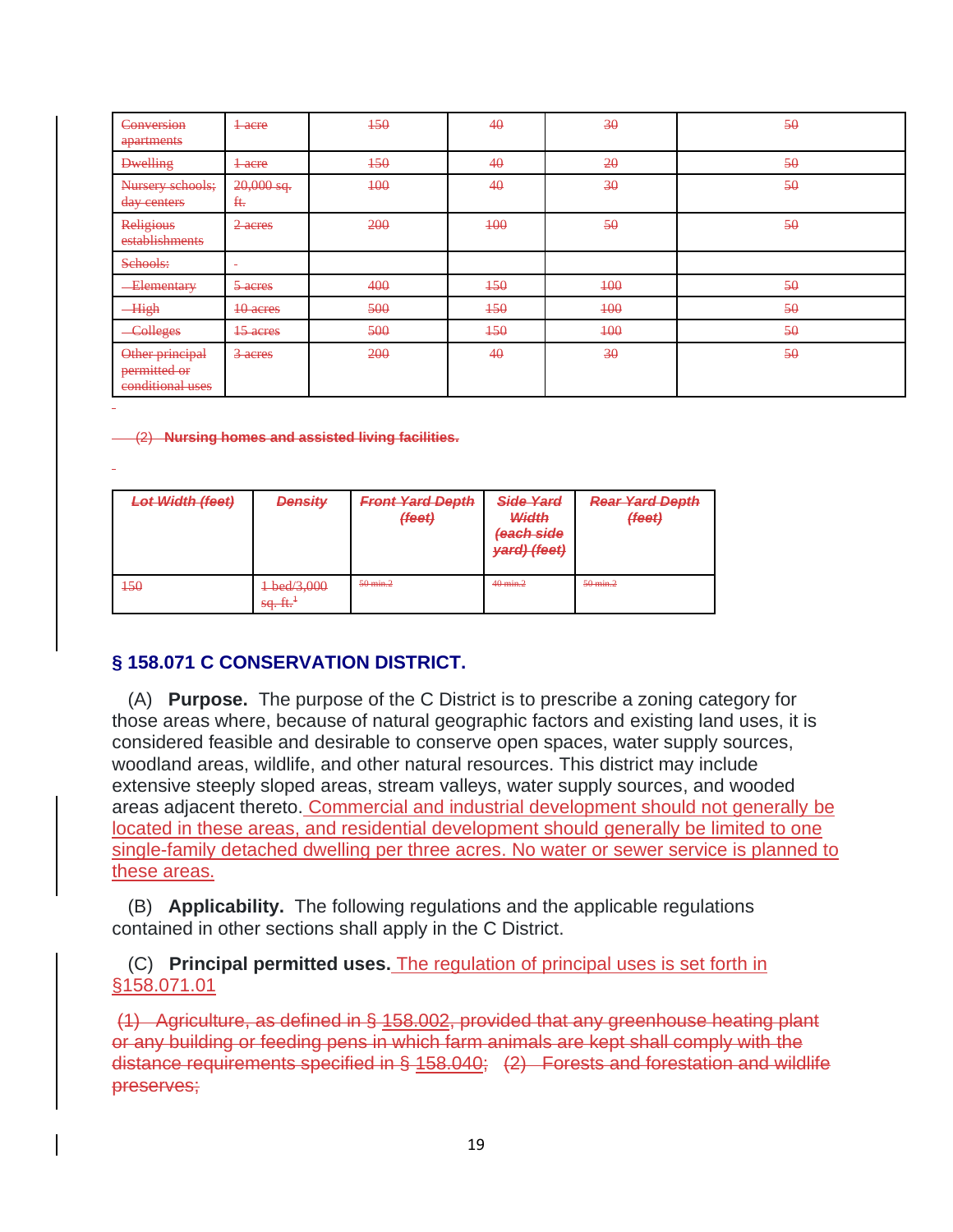(3) Publicly owned or private parks of a nonprofit nature, including campgrounds, riding trails, summer or winter resort areas, hunting, fishing, or country clubs, game preserves and similar uses for the purpose of preserving and enjoying the natural resources of the property;

 (4) Water supply works, flood control or watershed protection works, and fish and game hatcheries;

(5) Single-family dwellings;

 (6) Schools and colleges, subject to the approval of a site development plan by the County Planning Commission;

 (7) Conversion of buildings, existing prior to August 17, 1965, to accommodate not more than two families;

 (8) Public buildings, structures, and properties of the recreational, cultural, or administrative type; or public service-type buildings or properties, including fire, ambulance, or rescue services;

 (9) Cable television (CATV) facilities of any person, firm, or corporation which is franchised by the County Commissioners to provide cable television services within the county subject to site plan approval by the Planning Commission; and

 (10) Golf courses subject to site plan review under § 155.059 and the filing of a professionally prepared environmental impact plan demonstrating how use, maintenance, and activities will be conducted and operated so as to not adversely affect the natural resources and comply with water resources protection standards as may be adopted by the county.

#### (D) **Conditional uses requiring BZA authorization.**

 (1) Trap, skeet, rifle, or archery range, including gun clubs, provided that such use shall be five times the distance requirement specified in § 158.040;

 (2) Veterinary clinics, animal hospitals, or kennels with or without runways, provided that the minimum area is ten acres for any of the aforesaid uses, and provided that any structure or area used for such purposes shall be subject to twice the distance requirement as specified in § 158.040, except that a kennel for ten dogs or less shall require a minimum of five acres and shall be subject to the distance requirements of § 158.040;

(3) Cemeteries, mausoleums, and memorial gardens;

(4) Religious establishments;

 (5) Landscaping service (and the storage of vehicles in connection therewith) in conjunction with a nursery operation on the same premises, provided that:

(a) The minimum tract size shall be 20 acres;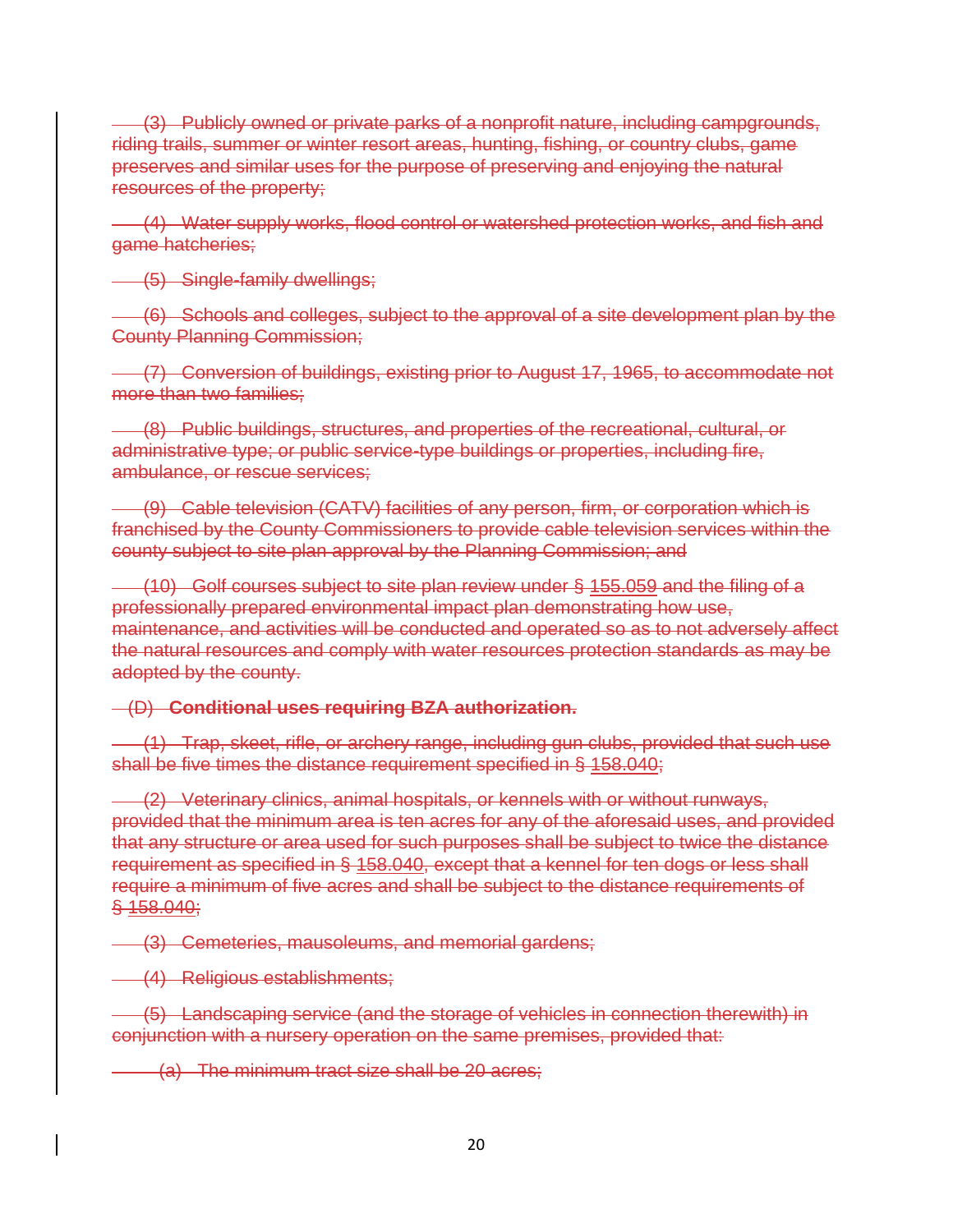(b) The storage of vehicles and other equipment shall be subject to two times the distance requirements of § 158.040, and the maximum size of such storage yard shall not exceed three acres; and

(c) A site plan shall be required and subject to § 155.059;

(6) Bed-and-breakfast inn, subject to the following minimum conditions:

(a) The primary use of the structure and property shall be residential;

 (b) Interior residential features shall be retained in a manner which allow reconversion to a residential use;

(c) The dwelling shall be owner-occupied and managed;

 (d) Parking shall be provided on site with one additional space required for each room that is available to be rented;

 (e) Other than an authorized sign, the bed-and-breakfast use shall be shown to be compatible with the neighborhood and shall be maintained and landscaped to eliminate outward signs of transient use;

 (f) Meals shall be served only to customers who are actually using the bed-andbreakfast accommodations overnight, nonpaying residents, or their bona fide guests;

 (g) No more than one nonresident person may be employed on the premises; and

 (h) A bed-and-breakfast shall not have any sign or other evidence of its use except one sign not exceeding two feet by three feet in area, which may be doublefaced and illuminated;

(7) Country inn, subject to the following conditions:

 (a) Individual rooms which are rented by paying occupants shall not contain cooking facilities;

(b) Unless owner-occupied, the manager must reside on the premises;

 (c) Parking shall be provided on site and screened by natural vegetation from public streets and adjoining properties. The BZA may require additional screening in its discretion in such form as it deems appropriate considering the proximity of the site to adjoining properties or the public street. In addition to any requirements otherwise contained in this chapter, one parking space shall be provided for each room that is available to be rented;

 (d) Except as provided for by division (D)(7)(g) below, meals shall be served only to customers who are actually using the country inn accommodations overnight, nonpaying residents, or their bona fide guests;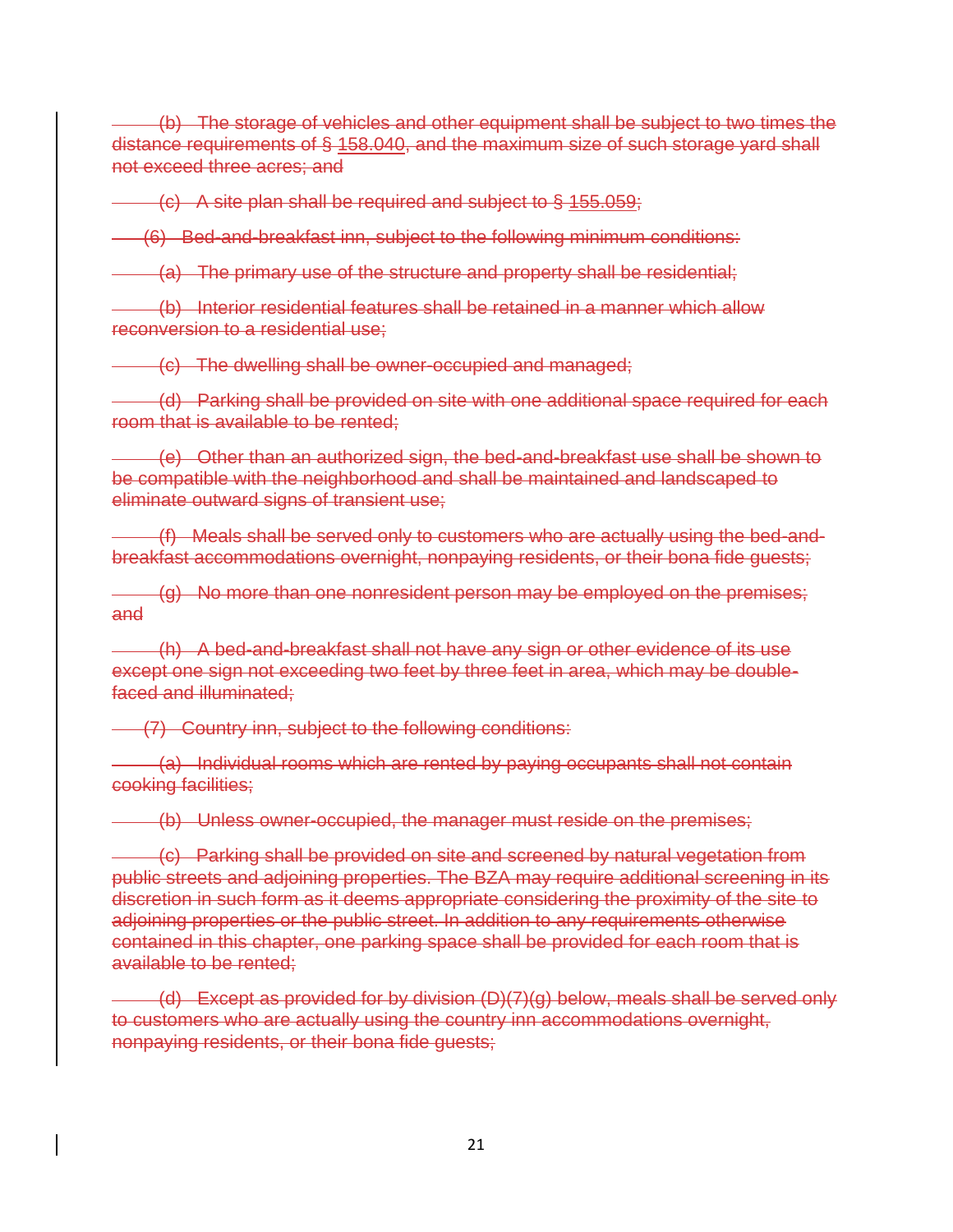(e) In addition to providing meals as allowed hereunder, the BZA may authorize a country inn to provide facilities and catering for banquets, weddings, receptions, reunions, and similar one-day events. These events shall not be open to the public;

(f) A country inn shall not be authorized on any lot of less than three acres; and

 (g) A country inn shall not have a sign in excess of two feet by three feet in area, which may be double-faced and illuminated:

 (8) Retreat or conference centers as defined in § 158.002, provided that a site development plan shall be approved by the Planning Commission, and subject to the following:

(a) The use shall be located on a property of not less than five acres;

 (b) All buildings and housing shall be located not less than 100 feet from adjoining property; and

 (c) The BZA may limit the maximum occupancy of the site based on such factors as its proximity to a public water supply and adequacy of the access to the site;

(9) Dance studios, when conducted within a dwelling by a resident thereof;

 (10) Blacksmith shops and shops for the service and repair of and sale of farm machinery and farm equipment, subject to the following conditions and limitations:

 (a) The use is limited to the sale, service, and repair of farm machinery and farm equipment, including welding;

(b) The use shall not occupy more than one acre;

(c) The use shall comply with twice the distance requirements of § 158.040; and

 (d) The person using the property shall obtain prior to filing an application for this use a certification from the appropriate county agency, as determined by the Zoning Administrator, that the use will have no detrimental effect on an existing or proposed water supply;

 (11) Nursing homes, continuing care retirement communities, and assisted-living facilities, all subject to prior concept site development plan and traffic study review and determination of density, exterior design, and site layout by the Planning Commission; and

 (12) Farm alcohol producers, provided that such use shall be subject to a front, rear, and side yard setback of 200 feet. Farm alcohol producer shall be subject to the same conditions and requirements outlined under § 158.070(E)(1)(aa), Agricultural District, conditional uses requiring BZA authorization.

(E) **Accessory uses.** Accessory uses shall be as follows: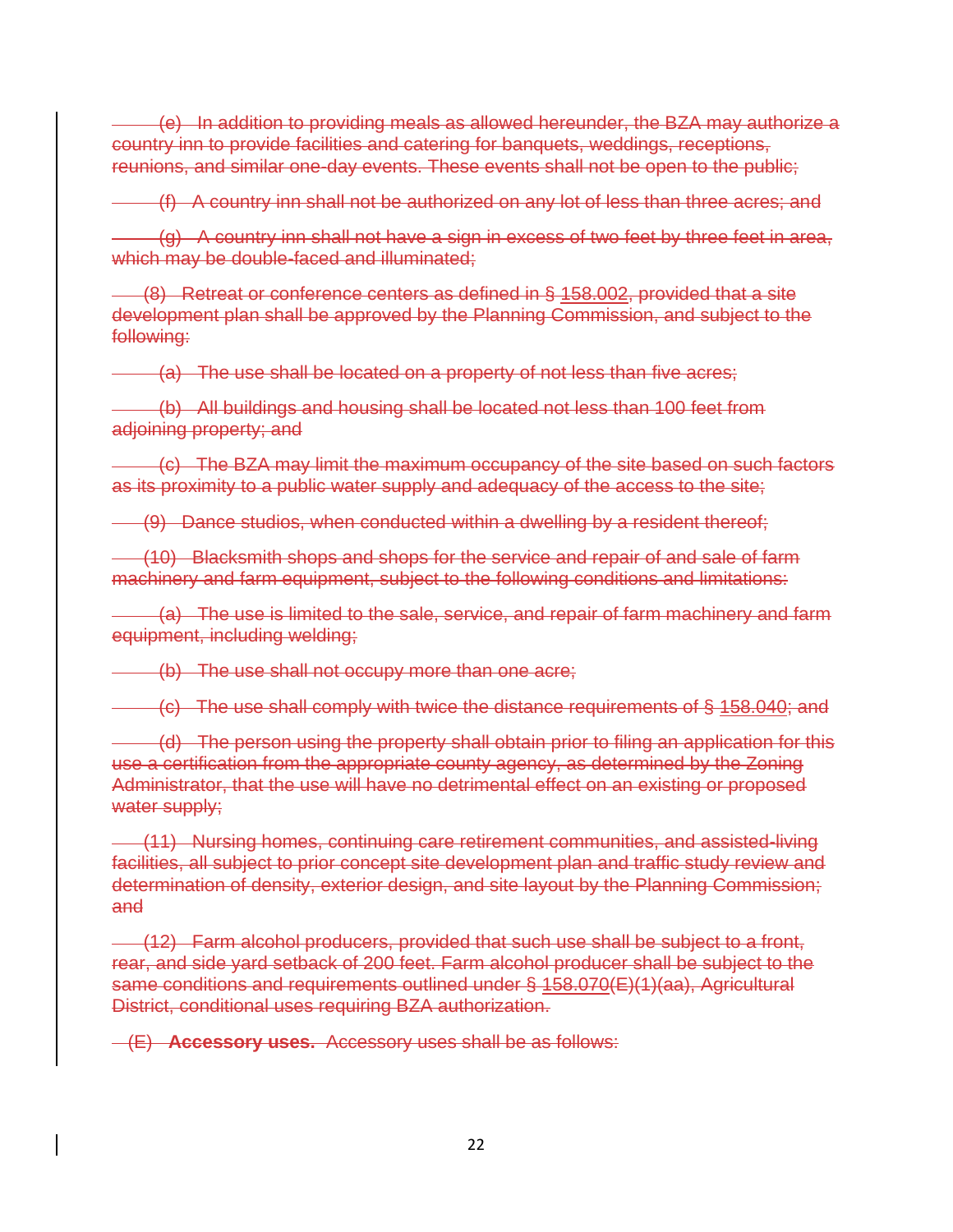(1) Accessory buildings and uses customarily incidental to any principal permitted use or authorized conditional use, including mobile homes subject to the applicable provisions of § 158.150;

 (2) One private stable as defined in § 158.002 in a rear yard on a lot or tract of three acres or more. A private stable shall be located a minimum of 75 feet from all property lines;

 (3) Saddlery and tack shop on the premises of any riding academy, boarding stable, or horse farm;

 (4) Storage modules may be used in conjunction with an approved business use of the property, provided that:

 (a) On property of less than ten acres, the storage module shall be subject to the following standards:

1. The maximum size shall be eight feet by 24 feet;

**2.** The exterior surface shall be painted and kept in good repair;

3. The storage module shall be vented where needed for safety purposes; and

 4. The storage module shall be screened from any adjacent roadway and from residences on adjoining properties.

 (b) On property of ten acres or more, the storage module shall be subject to the following standards:

1. The exterior surface shall be painted and kept in good repair;

2. The storage module shall be vented where needed for safety purposes; and

 3. The storage module shall be screened from any adjacent roadway and from residences on adjoining properties;

 (5) Outdoor parking of commercial vehicles and outdoor storage of unlicensed vehicles as accessory use to residential use as defined and provided in §§ 158.056 and 158.057;

(6) Attached accessory dwelling units which are subject to the following:

(a) An attached accessory dwelling must have direct access from the outside;

 (b) Only one attached accessory dwelling is permitted on any principal dwelling unit;

 (c) The property owner must occupy either the principal dwelling unit or the attached accessory dwelling unit on the property;

(d) The maximum size of an attached accessory dwelling shall be 800 square feet of the livable floor area or one-third of the total livable floor area of the principal dwelling unit, whichever is greater;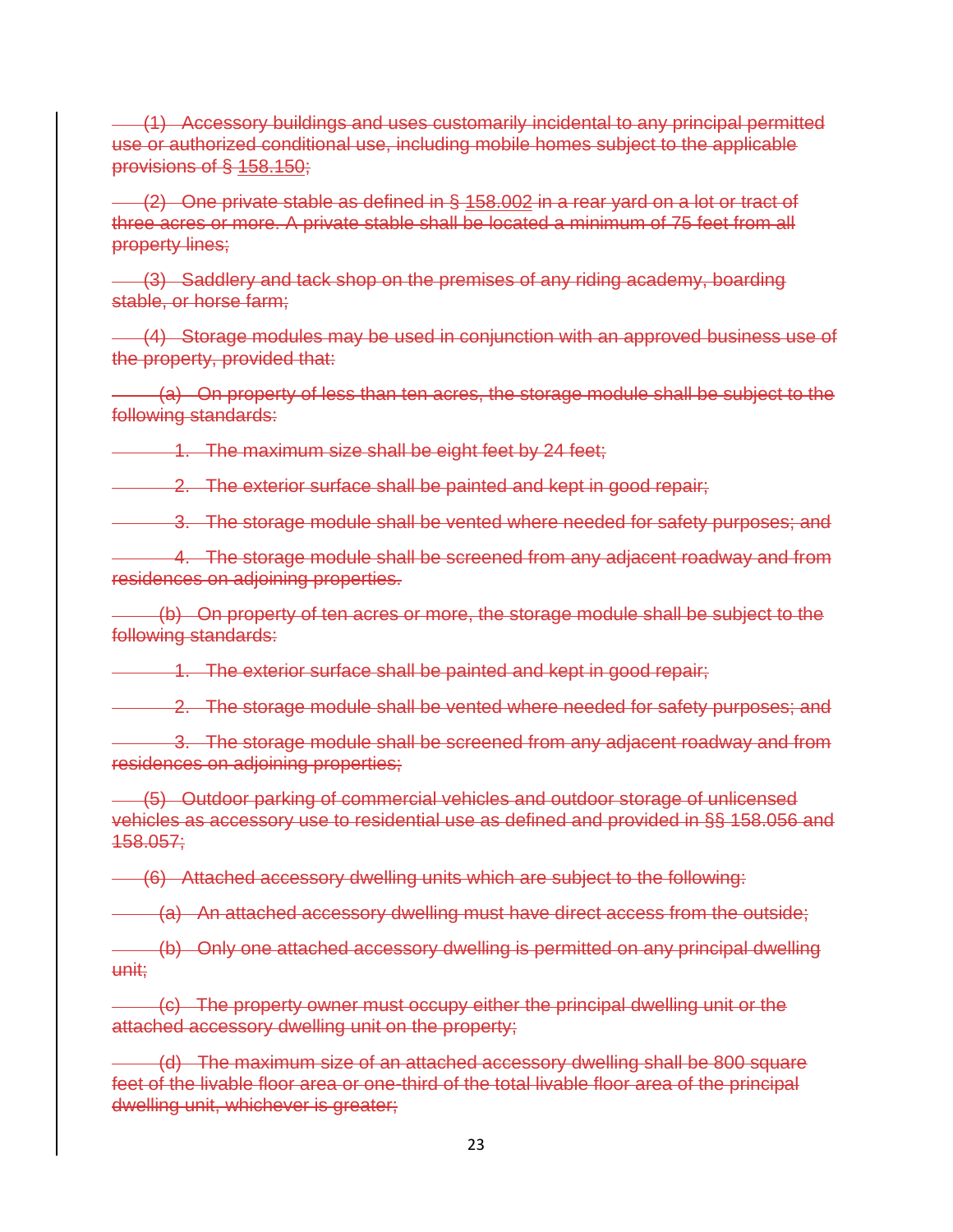(e) The attached accessory dwelling unit shall have no more than two bedrooms;

 (f) The attached accessory dwelling unit must meet all applicable building construction and Maryland Department of Health and Mental Hygiene and MDE Codes;

 (g) Two additional off street parking spaces must be provided for the attached accessory dwelling unit; and

 (h) Only one accessory dwelling unit (attached or detached) shall be permitted on a lot;

 (7) Detached accessory dwelling units, provided that the lot or parcel is eligible to be subdivided to separate the detached accessory dwelling and which are subject to the following:

 (a) Only one attached or detached accessory dwelling unit is permitted on any lot or parcel. Buildings converted in accordance with § 158.071(C)(7) shall be considered detached accessory dwelling units;

 (b) The property owner must occupy either the principal dwelling unit or the detached dwelling unit on the lot or parcel;

 (c) The detached accessory dwelling unit must meet all applicable building construction and Maryland Department of Health and Mental Hygiene and MDE Codes;

 (d) Two off street parking spaces must be provided for the detached accessory dwelling unit; and

(e) Detached accessory dwelling units shall not be subject to any size limits;

 (8) Home occupation, subject to Zoning Administrator approval after a public hearing in accordance with § 158.130(G);

 (9) Family day care, subject to Zoning Administrator approval after a public hearing in accordance with § 158.130(G);

 (10) Antique shops, barbershops, or beauty parlors, in conjunction with a residence or farm, subject to Zoning Administrator approval after a public hearing in accordance with § 158.130(G);

 (11) Within a dwelling, the professional office of a physician, insurance agent, realtor, or other profession determined by the Zoning Administrator to be similar in use and characteristics, subject to Zoning Administrator approval after a public hearing in accordance with § 158.130(G);

 (12) Lawn care and maintenance service, subject to Zoning Administrator approval after a public hearing in accordance with § 158.130(G);

 (13) The above or below ground storage of not greater than 2,000 gallons, in aggregate capacity of petroleum products which is not sold at retail or wholesale, and subject to Chapter 170 of the Carroll County Code and all applicable MDE and NFPA regulations;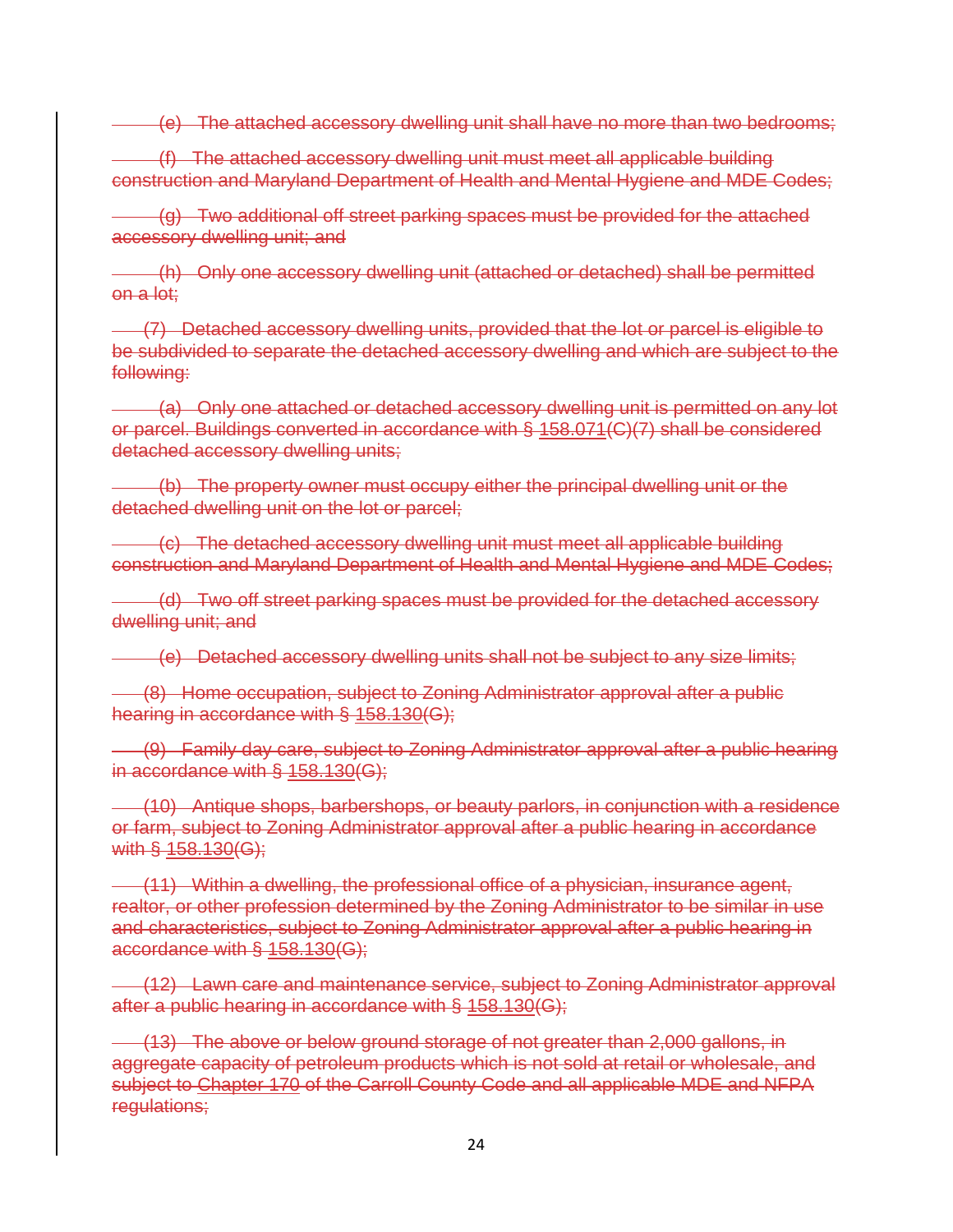(14) When associated with a farm alcohol producer:

(a) Tasting rooms;

(b) Accessory food sales to accompany the beverage tasting;

 (c) Retail sales facility for the sale of novelty and gift items related to the beverage;

(d) Sales of beverages produced on-site;

(e) Guided tours; and

(f) Promotional activities.

 (F) **Height regulations.** Except on farms and except as provided in § 158.130(E), no building or structure shall exceed two and one-half stories or 35 feet.

#### (G) **Bulk requirements.**

 (1) **Dimensions.** The following minimum requirements shall apply as hereinafter modified in § 158.130:

| Use                                                                                                                                                                                                                                          | <b>Lot Area</b> | <b>Lot Width (feet)</b> | <b>Front Yard (feet)</b> | Side Yard (feet) | <b>Rear Yard (feet)</b> |  |
|----------------------------------------------------------------------------------------------------------------------------------------------------------------------------------------------------------------------------------------------|-----------------|-------------------------|--------------------------|------------------|-------------------------|--|
|                                                                                                                                                                                                                                              |                 |                         |                          |                  |                         |  |
| CATV<br>facilities                                                                                                                                                                                                                           | 3 acres         | 200                     | 50                       | 50               | 50                      |  |
| <b>Dwellings*</b>                                                                                                                                                                                                                            | 3 acres         | 300                     | 50                       | 50               | 50                      |  |
| Other uses                                                                                                                                                                                                                                   | 5 acres         | 300                     | 50                       | 400              | 50                      |  |
| <u>*Requirements only annly to off conveyances and nonclustered subdivisions</u><br><b>Requirements only upply</b><br><b>TO OFFICIAL ACTIVITY CONTRACT AND ACTIVITY CONTRACT AND A PROPERTY CONTRACT OF A PROPERTY AND ACTIVITY OF A PRO</b> |                 |                         |                          |                  |                         |  |

(2) **Nursing homes and assisted living facilities.**

| Use                                                                                                                                                                                                                                             | <b>Lot Area</b> | <b>Lot Width (feet)</b> | <b>Density</b>                           | <b>Front Yard</b><br>Depth (feet) | Side Yard<br>Width (Each<br>Side yard)<br>(feet) | <b>Rear Yard Depth</b><br>(feet) |  |
|-------------------------------------------------------------------------------------------------------------------------------------------------------------------------------------------------------------------------------------------------|-----------------|-------------------------|------------------------------------------|-----------------------------------|--------------------------------------------------|----------------------------------|--|
| <b>Nursing</b><br>homes.<br>assisted living<br>facilities                                                                                                                                                                                       | 5 acres         | 450                     | $1$ bed/<br>$3,000$ sq. ft. <sup>1</sup> | 50 min.2                          | 40 min.2                                         | 50 min.2                         |  |
| 1 For those areas in excess of 180,000 square feet, the determination of the density factor will be made by the Planning Commission and the Carroll County Health Department upon the review and<br>approval of the site development plan.      |                 |                         |                                          |                                   |                                                  |                                  |  |
| 2 As lot area increases above minimum of 45,000 square feet, increased provision for front, side, and rear vards shall be determined by the Planning Commission and the Carroll County Health Department<br>based on the site development plan. |                 |                         |                                          |                                   |                                                  |                                  |  |

#### **§158.071.01 AGRICULTURAL AND CONSERVATION DISTRICTS: REGULATION OF PRINCIPAL USES.**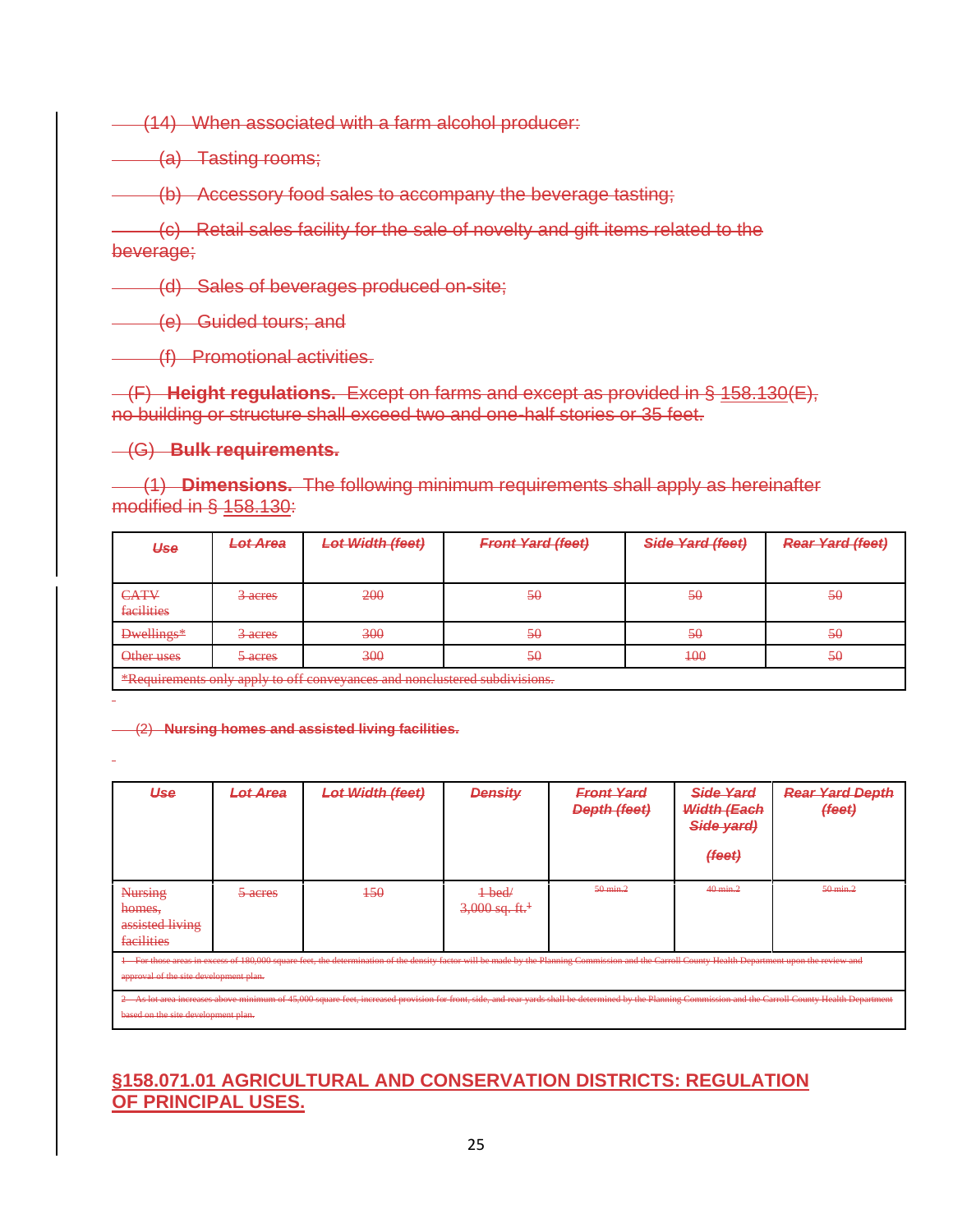(A) **Table of Principal Land Uses.** In the table below, the following applies:

(1) The letter "P" indicates that the use is permitted in the district indicated.

 (2) The letter "C" indicates that the use requires the conditional use authorization of the BZA in accordance with § [158.133.](https://codelibrary.amlegal.com/codes/carrollcounty/latest/carrollcounty_md/0-0-0-29016#JD_158.133)

(3) The letter "X" indicates that the use is prohibited.

(4) The letters "NA" indicate the use is not applicable to the district.

 (5) Any use not listed is prohibited unless the BZA determines that the use is similar in impact, nature, function, and duration to an allowed use listed in the table of uses, and which would not be otherwise detrimental to the public health, safety, or general welfare of the community, unless otherwise specifically prohibited.

(6) The particular and specific control the general.

 (7) In case of any difference of meaning or implication between the text and any caption, the text controls.

 (8) In case of any difference of meaning or implication between the text and any language in the definition of the use or the purpose and intent of the zoning district, the text controls.

(9) Words used in the singular include the plural (and vice versa).

 (10) Words of phrases not specifically defined in this chapter shall be construed according to the common and generally recognized usage of the language. Technical words and phrases, and others that have acquired a specific meaning in the law, shall be construed according to that meaning.

 (11) An administrative adjustment or variance may not be granted to permit a use in a district where the use is prohibited or to eliminate the requirement that a conditional use approval be granted for a use.

 (12) The Additional Regulations listed in the table below may not include all additional regulations that apply to the use, including the requirement for site plan review §155.059.

| <b>LAND USE CATEGORY</b><br><b>SUBCATEGORY</b> | <b>AGRICULTURAL</b> | <b>CONSERVATION</b> | <b>ADDITIONAL</b><br><b>REGULATIONS</b>                                                                                  |
|------------------------------------------------|---------------------|---------------------|--------------------------------------------------------------------------------------------------------------------------|
| <b>DESCRIPTION</b>                             |                     |                     |                                                                                                                          |
| <b>AGRICULTURAL</b>                            |                     |                     |                                                                                                                          |
| Agriculture                                    | P                   |                     | 158.002,158.035,<br>158.040 for nurseries<br>and greenhouses, and<br>any greenhouse heating<br>plant, or any building or |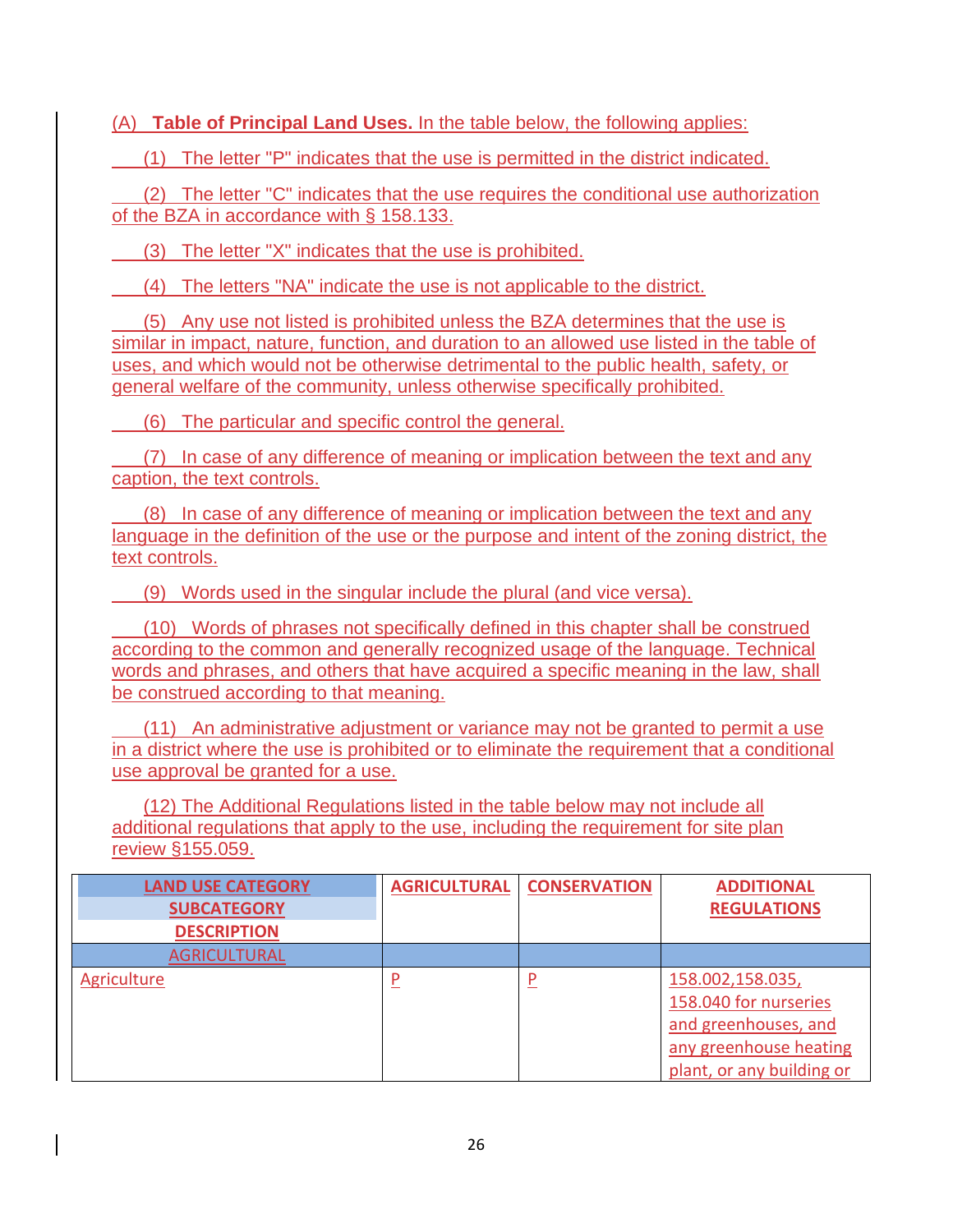| <b>LAND USE CATEGORY</b>                  | <b>AGRICULTURAL</b>                 | <b>CONSERVATION</b>        | <b>ADDITIONAL</b>     |
|-------------------------------------------|-------------------------------------|----------------------------|-----------------------|
| <b>SUBCATEGORY</b>                        |                                     |                            | <b>REGULATIONS</b>    |
| <b>DESCRIPTION</b>                        |                                     |                            |                       |
|                                           |                                     |                            | feeding pens in which |
|                                           |                                     |                            | farm animals are kept |
| <b>Agricultural research laboratory</b>   | $\overline{\mathsf{C}}$             | $\underline{X}$            | 158.167               |
| Agritourism                               | $\overline{P}$                      | $\overline{\mathsf{C}}$    | 158.002               |
| Farm alcohol producer                     | $\underline{\underline{C}}$         | $\overline{C}$             | 158.168               |
| Farm for the raising of animals for       | $\underline{\mathsf{C}}$            | $\underline{\mathsf{X}}$   | 158.040               |
| experimental purposes                     |                                     |                            |                       |
| Feed or grain sales, may include          | $\underline{\mathsf{C}}$            | $\underline{X}$            |                       |
| storage                                   |                                     |                            |                       |
| Flour or grain milling, drying, storage   | $\overline{\underline{C}}$          | $\underline{X}$            |                       |
| <b>Livestock sales yard and building</b>  | $\overline{\underline{C}}$          | $\underline{X}$            | 158.040, 158.162      |
| Shop for the service, repair, or sale     | $\underline{\mathsf{C}}$            | $\underline{\mathsf{X}}$   | 158.040               |
| exclusively of farm machinery and         |                                     |                            |                       |
| equipment                                 |                                     |                            |                       |
| <b>COMMUNICATIONS</b>                     |                                     |                            |                       |
| <b>Communications tower</b>               | $\underline{\mathsf{C}}$            | $\underline{\mathsf{C}}$   | 158.002,158.039,      |
|                                           |                                     |                            | 158.054               |
| <b>Communications tower complex</b>       | $\underline{X}$                     | $\underline{X}$            | 158.002,158.039,      |
|                                           |                                     |                            | 158.054               |
| <b>COMMERCIAL</b>                         |                                     |                            |                       |
| Vehicle Sales/ Service (all uses)         | X                                   | $\underline{X}$            |                       |
| <b>Eating and Drinking Establishments</b> | $\underline{X}$                     | $\underline{X}$            |                       |
| (all uses)                                |                                     |                            |                       |
| <b>Retail/Service</b>                     |                                     |                            |                       |
| <b>Butcher shop</b>                       | $\overline{\mathsf{C}}$             | $\underline{X}$            | 158.002               |
| <b>Garden supply center</b>               | $\overline{\underline{\mathsf{C}}}$ | $\overline{\mathsf{X}}$    | 158.002               |
| Liquid or dry fertilizer sales            | $\overline{\mathsf{C}}$             | $\underline{X}$            |                       |
| Retail/service all others                 | $\underline{X}$                     | $\underline{X}$            | 158.002               |
| <b>Funeral and Interment</b>              |                                     |                            |                       |
| Cemetery, mausoleum, or memorial          | $\underline{\mathsf{C}}$            | $\underline{\mathsf{C}}$   | 158.002               |
| garden                                    |                                     |                            |                       |
| Crematorium                               | $\underline{X}$                     | $\underline{X}$            | 158.002               |
| <b>Funeral establishment</b>              | $\underline{X}$                     | $\underline{X}$            | 158.002               |
| Lodging                                   |                                     |                            |                       |
| <b>Bed and breakfast</b>                  | $\overline{C}$                      | $\overline{\underline{C}}$ | 158.002, 158.163      |
| Lodging, all others                       | $\underline{X}$                     | $\underline{X}$            |                       |
| Office/Health Care                        |                                     |                            |                       |
| <b>Veterinary facility</b>                | $\overline{P}$                      | $\overline{\mathsf{C}}$    | 158.002, 158.040      |
| Office/health care, all others            | X                                   | X                          |                       |
| <b>Recreational/Entertainment</b>         |                                     |                            |                       |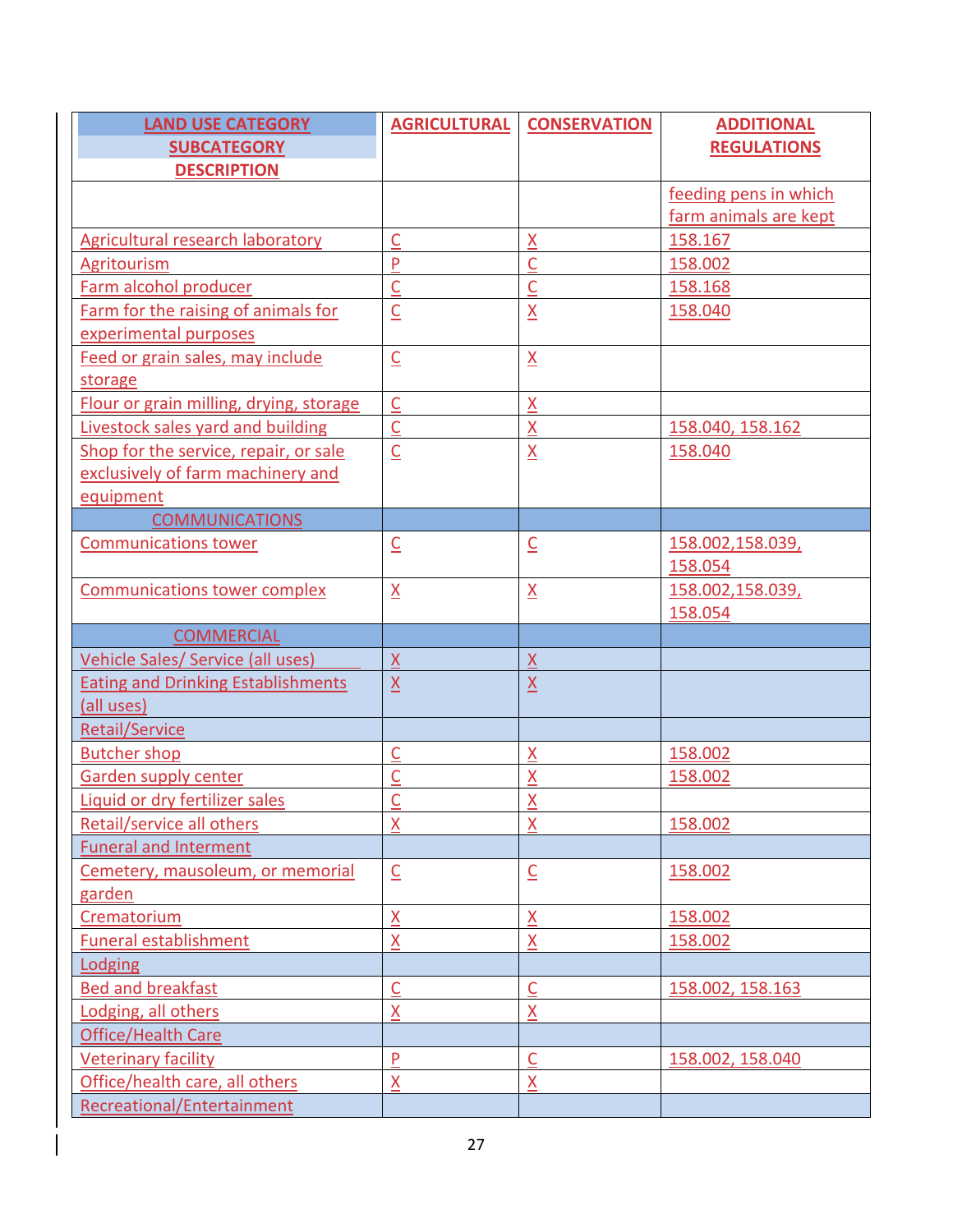| <b>LAND USE CATEGORY</b>                | <b>AGRICULTURAL</b>        | <b>CONSERVATION</b>         | <b>ADDITIONAL</b>  |
|-----------------------------------------|----------------------------|-----------------------------|--------------------|
| <b>SUBCATEGORY</b>                      |                            |                             | <b>REGULATIONS</b> |
| <b>DESCRIPTION</b>                      |                            |                             |                    |
| <b>Commercial camping area</b>          | $\mathsf C$                | $\overline{\mathsf{C}}$     | 158.002, 158.171   |
| <b>Wildlife preserve</b>                | $\mathsf{P}$               | $\mathsf{P}$                |                    |
| <b>Golf course</b>                      | $\mathsf{C}$               | $\overline{\mathsf{C}}$     | 158.002, 158.169   |
| Indoor recreational facility            | $\underline{X}$            | $\underline{X}$             | 158.002            |
| <b>Outdoor recreational area</b>        | $\overline{\underline{C}}$ | $\overline{\mathsf{C}}$     | 158.002            |
| Outdoor trap, skeet, rifle, or archery  | $\underline{\mathsf{C}}$   | $\underline{\underline{C}}$ | 158.040            |
| ranges, including gun clubs             |                            |                             |                    |
| Stable, commercial                      | ${\sf P}$                  | P                           | 158.040            |
| <b>RESIDENTIAL</b>                      |                            |                             |                    |
| <b>Household Living</b>                 |                            |                             |                    |
| Multifamily                             | $\underline{X}$            | <u>X</u>                    | 158.002            |
| <b>Retirement home</b>                  | $\underline{X}$            | X                           | 158.002            |
| <b>Retirement village</b>               | $\overline{\mathsf{X}}$    | $\overline{\mathsf{X}}$     | 158.002            |
| <b>Single-family dwelling</b>           | $\mathsf{P}$               | P                           | 158.002            |
| Townhouse                               | $\underline{X}$            | $\underline{X}$             | 158.002            |
| <b>Two-family dwelling</b>              | $\mathsf{P}$               | X                           | 158.002            |
| <b>Group Living</b>                     |                            |                             |                    |
| Assisted-living facility, < 8 residents | $\mathsf{P}$               | P                           | 158.002            |
| Assisted-living facility, >8 residents  | $\underline{\mathsf{C}}$   | $\overline{\mathsf{C}}$     | 158.002            |
| <b>Nursing home</b>                     | $\overline{C}$             | $\overline{\mathsf{C}}$     | 158.002            |
| INSTITUTIONAL/COMMUNITY SERVICE         |                            |                             |                    |
| Day care center/nursery school          | $\overline{P}$             | $\underline{\underline{C}}$ | 158.002            |
| Private school                          | $\mathsf{P}$               | $\overline{\mathsf{C}}$     |                    |
| Religious establishment                 | $\overline{P}$             | $\overline{\mathsf{C}}$     | 158.002            |
| <b>INDUSTRIAL</b>                       |                            |                             |                    |
| Manufacturing/Production                |                            |                             |                    |
| <b>Commercial wood processing</b>       |                            | $\mathsf{X}$                | 158.002.158.166    |
| Food processing and packing plant       | $\overline{\mathsf{C}}$    | $\underline{X}$             | 158.002, 158.040   |
| <b>Research laboratories conducting</b> | $\underline{\mathsf{C}}$   | $\underline{X}$             | 158.172            |
| bioscience research                     |                            |                             |                    |
| Slaughterhouse                          | $\overline{\underline{C}}$ | $\underline{X}$             | 158.040            |
| <b>Winery</b>                           | $\overline{\underline{C}}$ | $\overline{\underline{C}}$  | 158.040            |
| Manufacturing/production, all others    | $\underline{X}$            | $\underline{X}$             |                    |
| Trades (all uses)                       | $\underline{X}$            | $\underline{X}$             |                    |
| Warehouse/Storage/Distribution          |                            |                             |                    |
| Contractor's equipment storage          | $\overline{C}$             | $\underline{X}$             | 158.040, 158.173   |
| Liquid or dry fertilizer storage        | $\mathsf C$                | X                           |                    |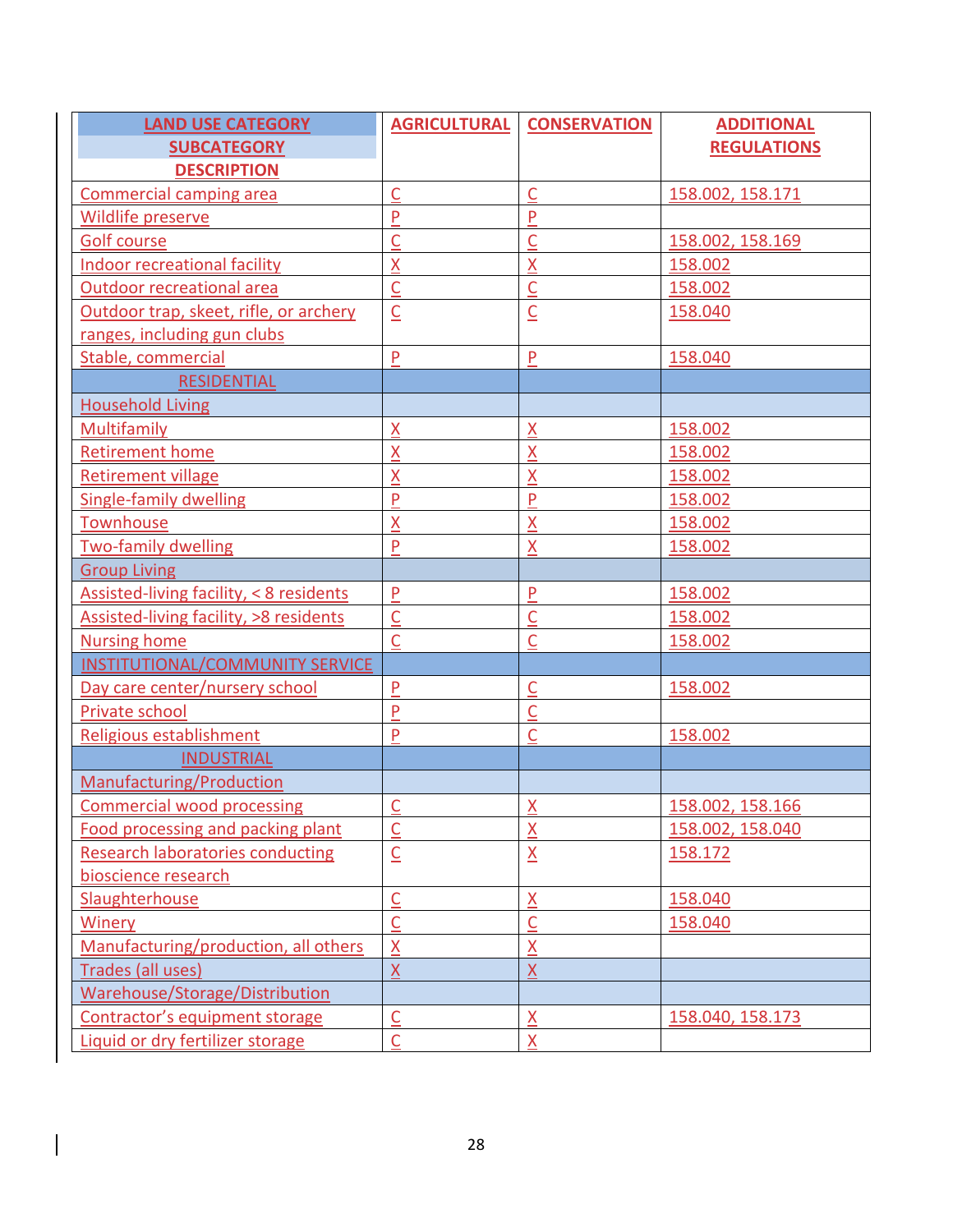| <b>LAND USE CATEGORY</b>                 | <b>AGRICULTURAL</b>         | <b>CONSERVATION</b>        | <b>ADDITIONAL</b>  |
|------------------------------------------|-----------------------------|----------------------------|--------------------|
| <b>SUBCATEGORY</b>                       |                             |                            | <b>REGULATIONS</b> |
| <b>DESCRIPTION</b>                       |                             |                            |                    |
| Storage lot for commercial vehicles,     | $\underline{\mathsf{C}}$    | $\underline{X}$            | 158.170            |
| not to include truck or motor freight    |                             |                            |                    |
| terminals                                |                             |                            |                    |
| Warehouse/storage/distribution, all      | $\underline{X}$             | $\underline{\mathsf{X}}$   |                    |
| others                                   |                             |                            |                    |
| <b>Waste-Related</b>                     |                             |                            |                    |
| <b>Rubble landfills</b>                  | $\overline{C}$              | $\underline{X}$            | 158.165            |
| <b>Transportation/Utilities</b>          |                             |                            |                    |
| Airfield                                 | $\underline{\underline{C}}$ | $\underline{X}$            | 158.002, 158.040   |
| <b>Airport</b>                           | $\overline{\underline{C}}$  | $\underline{X}$            | 158.002, 158.040   |
| <b>Community Energy Solar Generating</b> | $\underline{\mathsf{P}}$    | $\underline{\mathsf{X}}$   | 158.002, 158.153   |
| System                                   |                             |                            |                    |
| Utility equipment building, yard,        | $\overline{\underline{C}}$  | $\overline{\mathsf{C}}$    | 158.039            |
| above-ground station or substation, or   |                             |                            |                    |
| telephone exchange                       |                             |                            |                    |
| Utility equipment, all others            | P                           | $\mathsf{P}$               | 158.039            |
| Miscellaneous                            |                             |                            |                    |
| <b>Banquet/Event Facility</b>            | $\underline{\underline{C}}$ | $\underline{X}$            | 158.002, 158.040   |
| Commercial kennel, more than ten         | $\underline{\underline{C}}$ | $\overline{\underline{C}}$ | 158.040, 158.174   |
| dogs                                     |                             |                            |                    |
| Commercial kennel, ten or fewer dogs     | $\overline{C}$              | $\overline{C}$             | 158.040, 158.174   |
| Conveyor system                          | $\overline{P}$              | $\overline{\mathsf{C}}$    | 158.002, 158.039   |
| <b>Extractive-type industries</b>        | $\underline{\underline{C}}$ | X                          | 158.002, 158.096   |
| <b>Fairgrounds</b>                       | $\overline{\underline{C}}$  |                            | 158.040, 158.160   |
| <b>Growing of medical cannabis</b>       | $\underline{X}$             | $\underline{\mathsf{X}}$   | 158.002, 158.040,  |
|                                          |                             |                            | 158.059            |
| Mineral resource recovery operations,    | $\mathsf{P}$                | $\underline{X}$            | 158.002, 158.096   |
| with a MRO designation                   |                             |                            |                    |
| <b>Retreat facility</b>                  | $\overline{\mathsf{C}}$     | $\overline{\mathsf{C}}$    | 158.002, 158.164   |
| Use-off-the premises signs               | $\underline{X}$             | $\underline{X}$            | 158.115            |
| Water supply works, flood control or     | $\overline{P}$              | $\overline{P}$             |                    |
| watershed protection works, fish and     |                             |                            |                    |
| game hatcheries                          |                             |                            |                    |
| <b>PUBLIC</b>                            |                             |                            |                    |
| Cable television facilities when         | $\underline{X}$             | $\overline{P}$             |                    |
| franchised by the BCC                    |                             |                            |                    |
| <b>Public facility</b>                   | $\mathsf{P}$                | $\mathsf{P}$               | 158.049            |

 $\begin{array}{c} \hline \end{array}$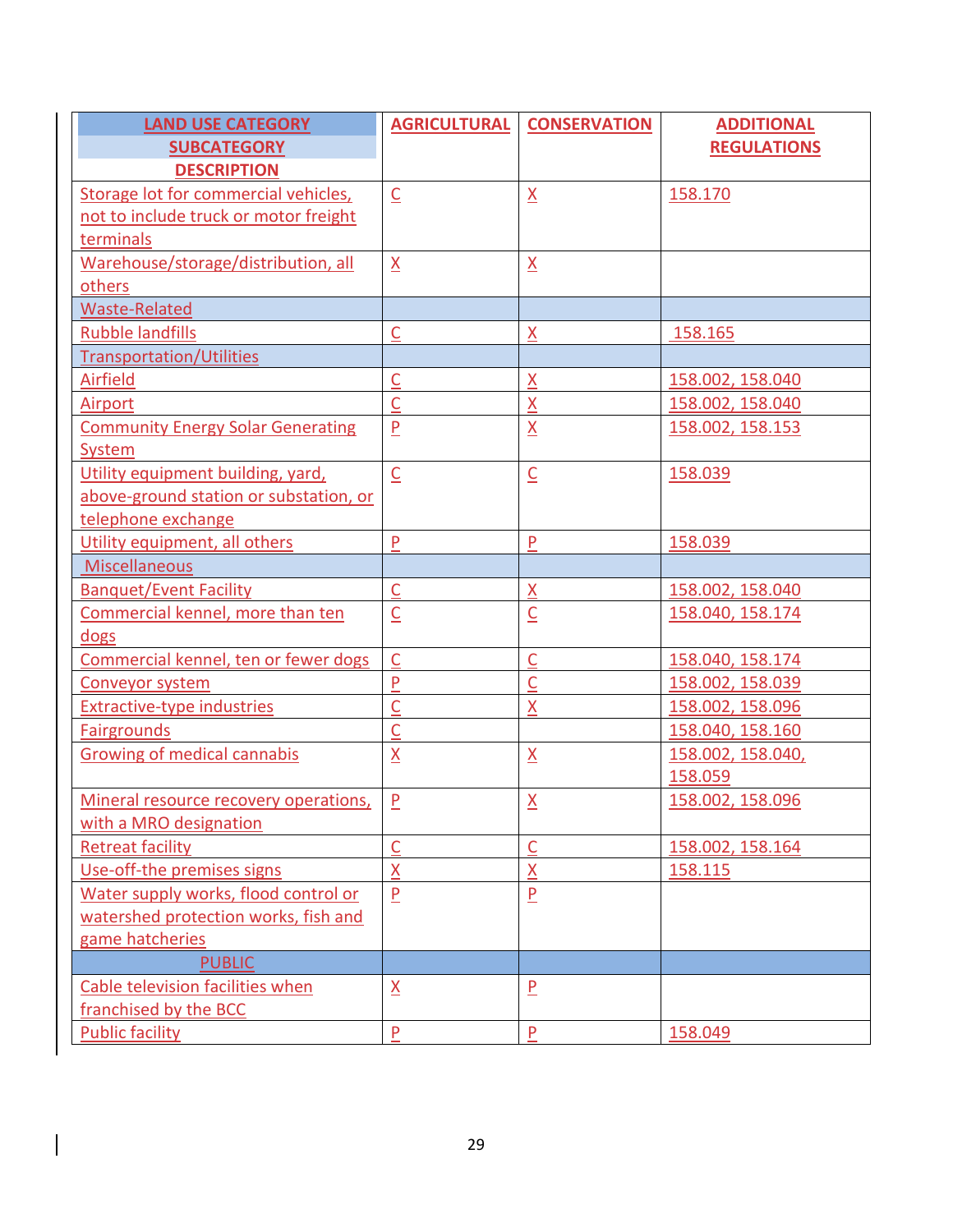### **§ 158.071.02 AGRICULTURAL AND CONSERVATION DISTRICTS: REGULATION OF ACCESSORY USES.**

### (A) **Accessory uses in the Agricultural and Conservation Districts**

(1) Accessory buildings and uses customarily incidental to any principal permitted use, nonconforming use, or authorized conditional use, including mobile homes subject to the applicable provisions of [§158.150;](https://codelibrary.amlegal.com/codes/carrollcounty/latest/carrollcounty_md/0-0-0-29119#JD_158.150)

 (2) Home occupation, subject to Zoning Administrator approval following submittal of a signed affidavit stating that the use:

(a) Does not utilize more than 500 square feet.

(b) Does not involve retail sales from the premises.

 (c) Involves no evidence from the outside of the dwelling to indicate that it is being used for anything other than residential purposes, other than a sign not exceeding three square feet;

(d) Involves no customers to the dwelling.

(3) Business signs, subject to the provisions of §§ [158.110](https://codelibrary.amlegal.com/codes/carrollcounty/latest/carrollcounty_md/0-0-0-28861#JD_158.110) through [158.115;](https://codelibrary.amlegal.com/codes/carrollcounty/latest/carrollcounty_md/0-0-0-28927#JD_158.115)

(4) One private stable on a lot or parcel of three acres or more for one animal unit, with a minimum fenced area of two acres. The minimum acreage is not applicable to the keeping of fowl.

(a) One additional acre of fenced area is required for each additional animal unit up to five animal units.

 (b) For up to five animal units, structures intended to shelter, feed, or care for livestock must be set back 100 feet from any adjoining existing residences but must meet the minimum side and rear yard setbacks for the district.

 (c) Beyond five animal units is considered an agricultural use and must meet the requirements for the agricultural use.

 (d) No administrative adjustment or variance is allowed to the minimum acreage or setbacks associated with this provision.

(5) Saddlery and tack shop on the premises of a commercial stable;

 (6) Storage modules may be used in conjunction with an approved business use of the property, provided that:

> (a) On property of ten acres and less, there shall be no more than one storage module located on the property, and on property greater than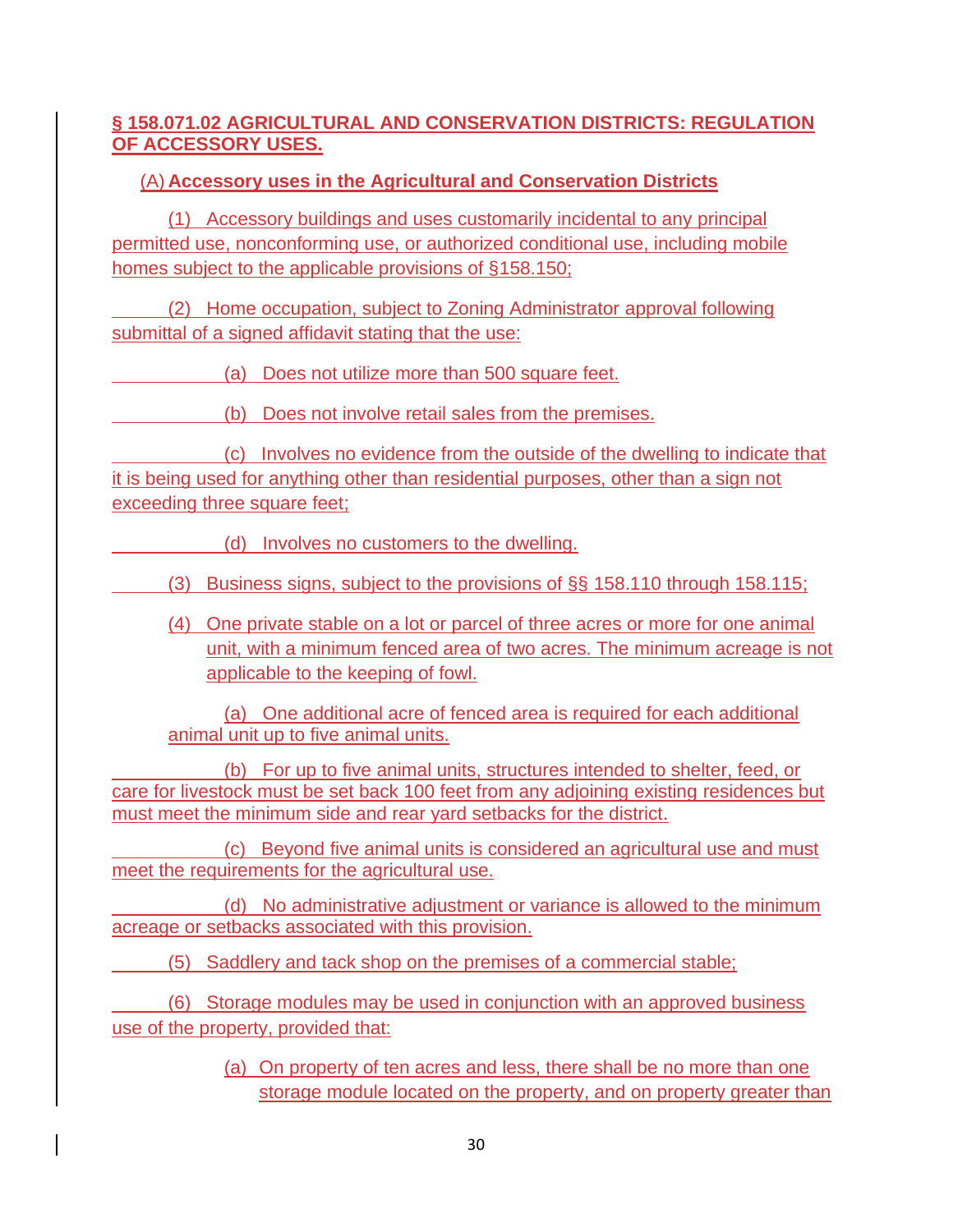10 acres, there shall be no more than one storage module for each additional ten acres;

(b) The storage module(s) shall be subject to the following standards:

 1. The maximum size shall be eight feet by 24 feet on property of ten acres or less.

2. The exterior surface shall be painted and kept in good repair.

3. The storage module shall be vented where needed for safety

purposes.

 4. The storage module shall be screened from adjacent roadway and from residences on adjoining properties.

 (7) Family day care, subject to Zoning Administrator approval following submittal of a signed affidavit stating that the use meets all applicable Maryland State requirements;

(8) Accessory dwelling units, which are subject to the following:

(a) An accessory dwelling must have direct access from the outside;

 (b) The property owner must occupy either the principal dwelling unit or the accessory dwelling unit on the property;

 (c) The maximum size of an attached accessory dwelling shall be not more than 1,000 square feet of livable floor area. No administrative adjustment or variance is allowed to this provision;

(d) The accessory dwelling unit shall have no more than two bedrooms;

 (e) The accessory dwelling unit must meet all applicable building construction and Maryland Department of Health and Mental Hygiene and MDE;

 (f) One additional off-street parking space must be provided for each bedroom in the accessory dwelling unit;

 (g) Only one accessory dwelling unit (attached or detached) shall be permitted on a lot; and

 (h) Detached accessory dwelling units shall be located on lots at least three acres in size and may not be located more than 50 feet from the principal dwelling.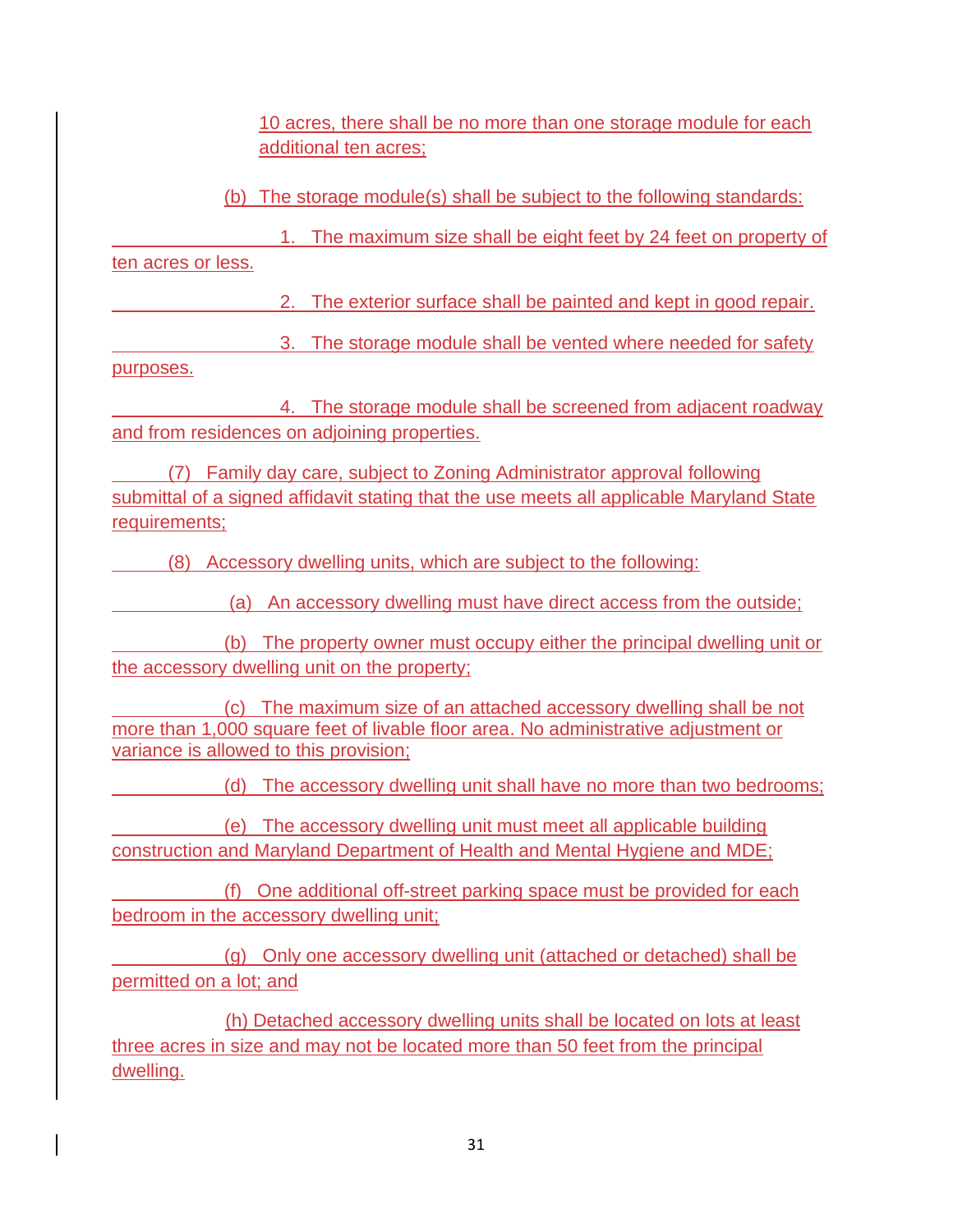(9) Antique and arts and crafts shops, in conjunction with a residence or farming operation, subject to Zoning Administrator approval in accordance with § [158.130\(](https://codelibrary.amlegal.com/codes/carrollcounty/latest/carrollcounty_md/0-0-0-28958#JD_158.130)G);

 (10) Beauty parlors and barbershops, in conjunction with a residence, subject to Zoning Administrator approval following submittal of a signed affidavit stating that the use will be conducted by a single practitioner. If the use is to be conducted by more than one practitioner, it shall be approved in accordance with [§158.130\(](https://codelibrary.amlegal.com/codes/carrollcounty/latest/carrollcounty_md/0-0-0-28958#JD_158.130)G);

 (11) Roadside stands for the sale of fresh fruits, vegetables, and other farm products, subject to Zoning Administrator approval in accordance with § [158.130\(](https://codelibrary.amlegal.com/codes/carrollcounty/latest/carrollcounty_md/0-0-0-28958#JD_158.130)G);

 (12) Dance studios, when conducted within a dwelling by a resident, subject to Zoning Administrator approval accordance with § [158.130\(](https://codelibrary.amlegal.com/codes/carrollcounty/latest/carrollcounty_md/0-0-0-28958#JD_158.130)G);

 (13) Cottage industry, provided that it is conducted by a resident within the dwelling or within an accessory building which does not exceed 2,000 square feet in area, subject to Zoning Administrator approval following submittal of a signed affidavit stating that the use meets all applicable requirements;

 (14) Within a dwelling, the professional office of a physician, insurance agent, realtor, or other profession determined by the Zoning Administrator to be similar in use and characteristics, subject to Zoning Administrator approval in accordance with § [158.130\(](https://codelibrary.amlegal.com/codes/carrollcounty/latest/carrollcounty_md/0-0-0-28958#JD_158.130)G);

 (15) Lawn care and maintenance service, subject to Zoning Administrator approval following submittal of a signed affidavit stating that the use meets all applicable requirements, provided there are no more than two vehicles, two trailers and four employees, including the owner of the business;

 (16) The above or below ground storage of not greater than 2,000 gallons, in aggregate capacity of petroleum products which is not sold at retail or wholesale, and subject to [Chapter 170](https://codelibrary.amlegal.com/codes/carrollcounty/latest/carrollcounty_md/0-0-0-25545#JD_Chapter170) of the Carroll County Code and all applicable Maryland Department of the Environment (MDE) and National Fire Protection Association (NFPA) regulations;

 (17) Above-ground petroleum storage exceeding 2,000 gallons but less than 50,000 gallons, in aggregate capacity, provided however, that no individual container may exceed 30,000 gallons. These petroleum products may not be sold at retail or wholesale, and shall be subject to the following:

 (a) One hundred feet of separation from all existing or proposed residential dwellings on the same property;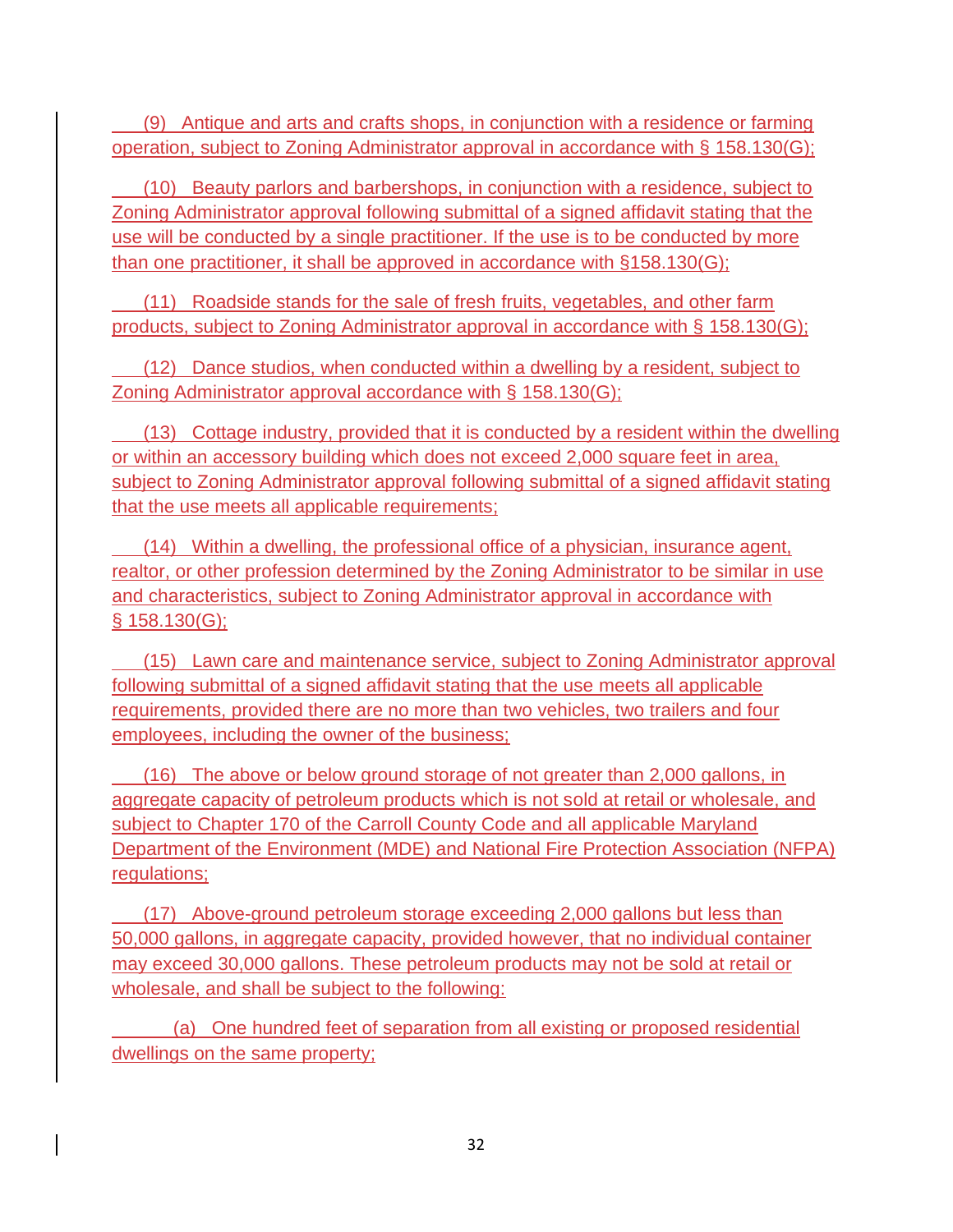(b) Setback requirements as specified by NFPA, but not less than 100 feet from all property lines;

(c) Compliance with [Chapter 170](https://codelibrary.amlegal.com/codes/carrollcounty/latest/carrollcounty_md/0-0-0-25545#JD_Chapter170) of the Carroll County Code;

(d) Compliance with all state and NFPA regulations; and

(e) No variances of the above requirements may be granted;

 (18) The production of firewood, humus, wood chips or mulch as an accessory use to the farming or residential parcels for land clearing or private use purposes. This use shall comply with the distance requirements of §158.040. No wood may be piled up over six feet. No variance to these requirements may be granted.

(19) When associated with a farm alcohol producer

(a) Tasting rooms;

(b) Accessory food sales to accompany the beverage tasting;

 (c) Retail sales facility for the sale of novelty and gift items related to the beverage;

(d) Sales of beverages produced on-site;

(e) Guided tours; and

(f) Promotional activities.

### **§ 158.071.03 AGRICULTURAL AND CONSERVATION DISTRICTS: BULK REQUIREMENTS.**

**Agricultural District**

**Height regulations**. Except as provided in §158.130 (E), no building or structure or part thereof shall be constructed or extended to exceed a height of 35 feet. The height limit for accessory buildings shall be not over 25 feet.

**Other bulk requirements**. The following minimum requirements shall apply, except as modified in §158.130 and elsewhere in this Chapter.

| <u>Use</u>      | <b>Lot Area</b> | <b>Lot Width</b><br>(feet) | <b>Front Yard</b><br><b>Depth</b><br>(feet) | <b>Side Yard</b><br>(Width<br><b>Each Side</b><br>Yard) (feet) | <b>Rear Yard</b><br><b>Depth</b><br>(feet) |
|-----------------|-----------------|----------------------------|---------------------------------------------|----------------------------------------------------------------|--------------------------------------------|
| <b>Dwelling</b> | acre            | 150                        | 40                                          | 20                                                             | 50                                         |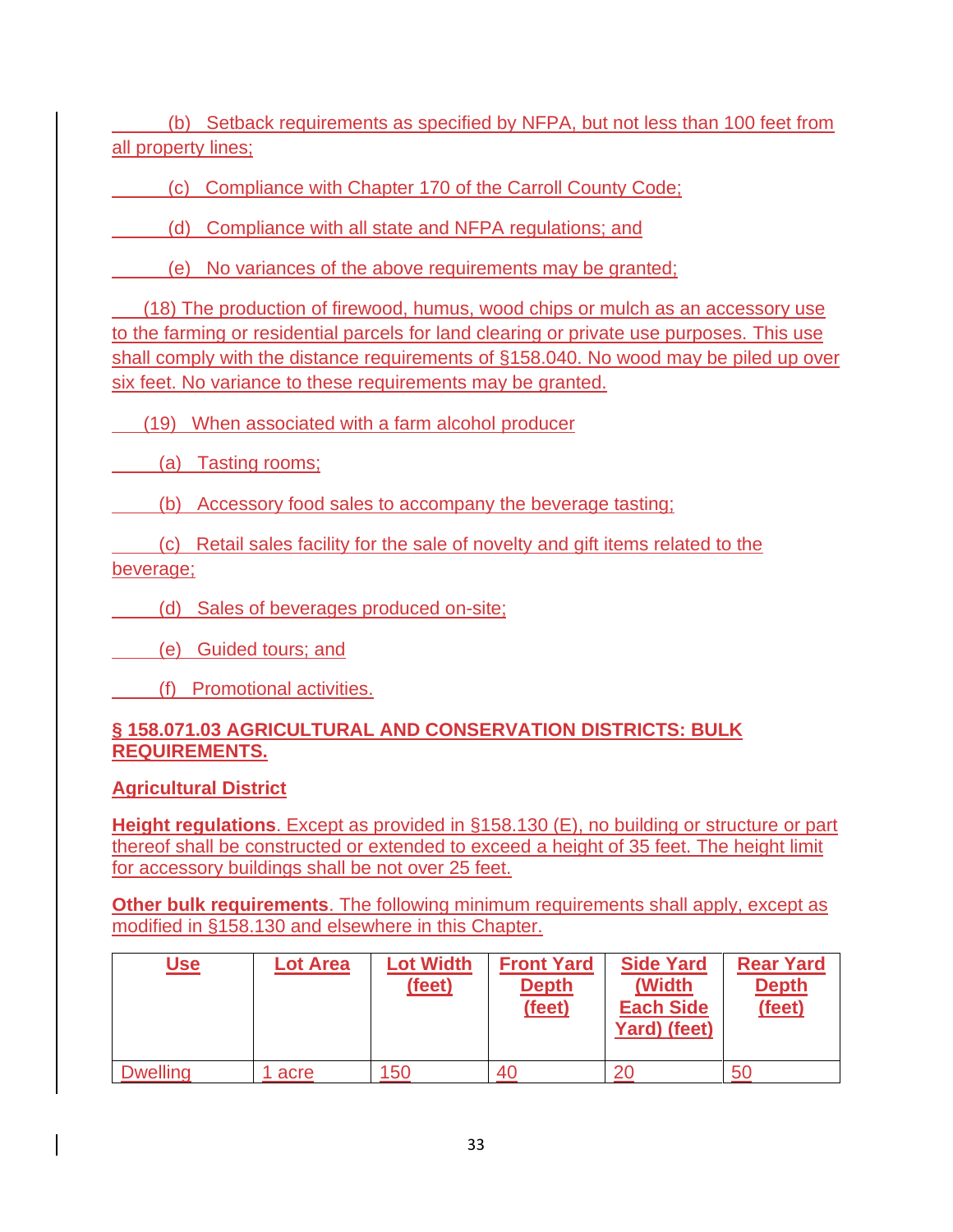| <b>Nursery</b><br>schools; day<br>care centers                | 2 acres  | <u>100</u> | 40              | 30               | 50 |
|---------------------------------------------------------------|----------|------------|-----------------|------------------|----|
| <b>Religious</b><br>establishment                             | 2 acres  | 200        | <u>100</u>      | $\underline{50}$ | 50 |
| Schools:                                                      |          |            |                 |                  |    |
| <b>Elementary</b>                                             | 15 acres | 400        | 150             | 100              | 50 |
| <b>Middle</b>                                                 | 20 acres | 400        | 150             | 100              | 50 |
| <b>High</b>                                                   | 40 acres | 500        | 150             | 100              | 50 |
| <b>Colleges</b>                                               | 15 acres | 500        | 150             | 100              | 50 |
| Nursing home,<br>assisted living<br>facility*                 | 3 acres  | <u>150</u> | 50              | 40               | 50 |
| Other principal<br><u>permitted or</u><br>conditional<br>uses | 3 acres  | 200        | $\overline{40}$ | $\frac{30}{5}$   | 50 |

• The density for nursing homes and assisted living facilities shall be no more than 1 bed/3,000 sq. ft. For those areas in excess of 180,000 square feet, the determination of the density factor will be made by the Commission and the Health Department upon the review and approval of the site development plan. In addition, as lot area increases above minimum of 45,000 square feet, increased provision of front, side, and rear yards shall be determined by the Planning Commission and the Carroll County Health Department based on the site development plan.

#### **Conservation District**

**Height Regulations.** Except on farms and except as provided in 158.130 (E), no building or structure shall exceed 35 feet.

| <u>Use</u>                                                              | <b>Lot Area</b> | <b>Lot Width</b><br>(feet) | <b>Front Yard</b><br>(feet) | <b>Side Yard</b><br>(feet) | <b>Rear Yard</b><br>(feet) |
|-------------------------------------------------------------------------|-----------------|----------------------------|-----------------------------|----------------------------|----------------------------|
| <b>CATV</b><br>facilities                                               | 3 acres         | 200                        | $\underline{50}$            | $\underline{50}$           | $\underline{50}$           |
| Dwellings <sup>*</sup>                                                  | 3 acres         | 300                        | 50                          | 50                         | 50                         |
| Schools:                                                                |                 |                            |                             |                            |                            |
| Elementary                                                              | 15 acres        | 400                        | 150                         | 100                        | 50                         |
| <b>Middle</b>                                                           | 20 acres        | 400                        | 150                         | 100                        | 50                         |
| <b>High</b>                                                             | 40 acres        | 500                        | 150                         | 100                        | 50                         |
| <b>Other</b><br>principal<br>permitted or<br>conditional<br><b>uses</b> | 5 acres         | 300                        | 50                          | <u>100</u>                 | 50                         |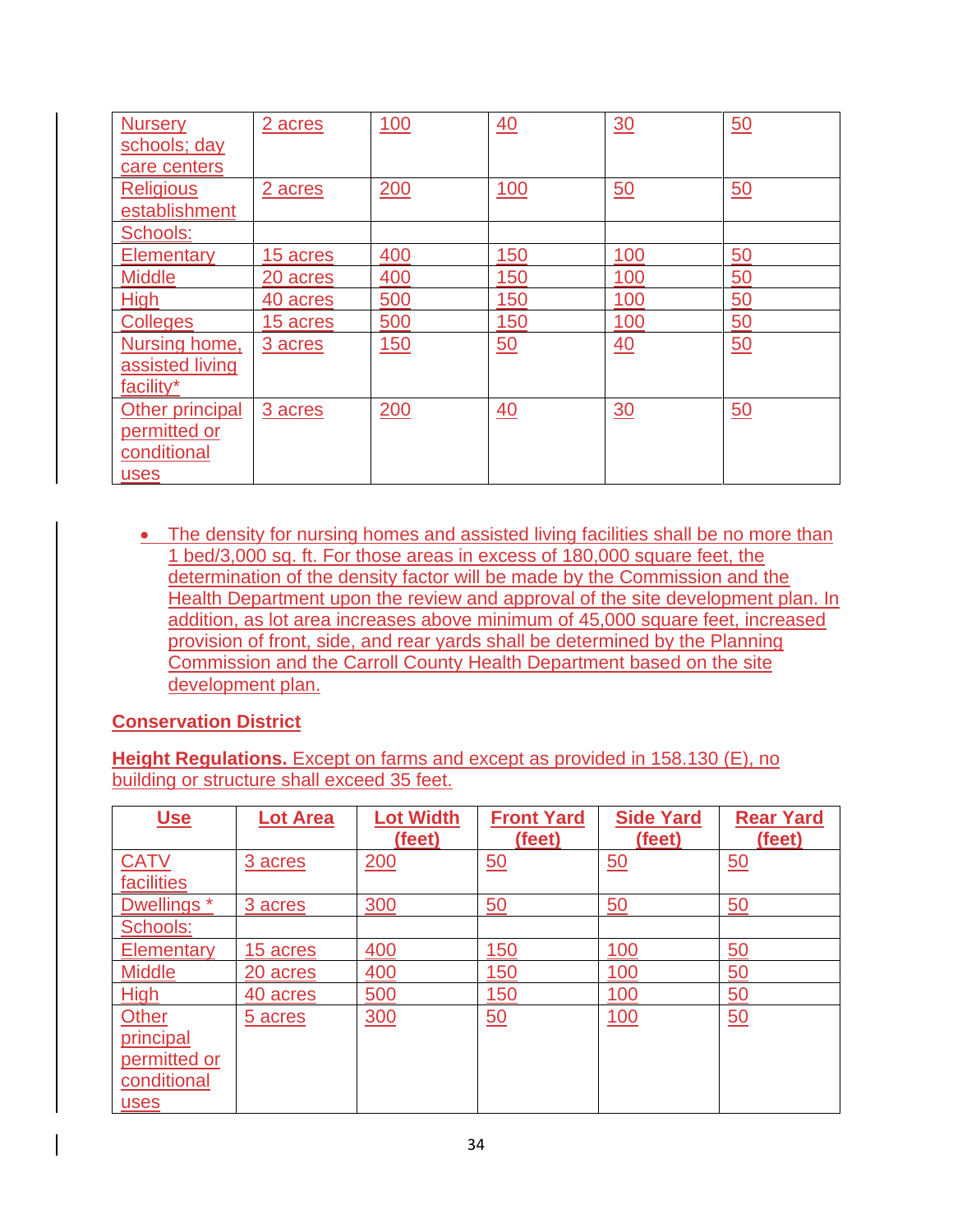• Requirements only apply to off conveyances and nonclustered subdivisions.

## **§ 158.075.01 RESIDENTIAL DISTRICTS: REGULATION OF PRINCIPAL USES.**

(A) **Table of Principal Land Uses.** In the table below, the following applies:

(1) The letter "P" indicates that the use is permitted in the district indicated.

 (2) The letter "C" indicates that the use requires the conditional use authorization of the BZA in accordance with § [158.133.](https://codelibrary.amlegal.com/codes/carrollcounty/latest/carrollcounty_md/0-0-0-29016#JD_158.133)

(3) The letter "X" indicates that the use is prohibited.

(4) The letters "NA" indicate the use is not applicable to the district.

 (5) Any use not listed is prohibited unless the BZA determines that the use is similar in impact, nature, function, and duration to an allowed use listed in the table of uses, and which would not be otherwise detrimental to the public health, safety, or general welfare of the community, unless otherwise specifically prohibited.

(6) The particular and specific control the general.

 (7) In case of any difference of meaning or implication between the text and any caption, the text controls.

 (8) In case of any difference of meaning or implication between the text and any language in the definition of the use or the purpose and intent of the zoning district, the text controls.

(9) Words used in the singular include the plural (and vice versa).

 (10) Words of phrases not specifically defined in this chapter shall be construed according to the common and generally recognized usage of the language. Technical words and phrases, and others that have acquired a specific meaning in the law, shall be construed according to that meaning.

 (11) An administrative adjustment or variance may not be granted to permit a use in a district where the use is prohibited or to eliminate the requirement that a conditional use approval be granted for a use.

 (12) The Additional Regulations listed in the table below may not include all additional regulations that apply to the use, including the requirement for site plan review §155.059.

| <b>LAND USE CATEGORY</b> | $R -$<br>40,000 | $R-$<br>20,000 | $R-$<br>10,000 | $R-$<br>7,500 | <b>ADDITIONAL</b><br><b>REGULATIONS</b> |
|--------------------------|-----------------|----------------|----------------|---------------|-----------------------------------------|
| <b>SUBCATEGORY</b>       |                 |                |                |               |                                         |
| <b>DESCRIPTION</b>       |                 |                |                |               |                                         |
| <b>COMMERCIAL</b>        |                 |                |                |               |                                         |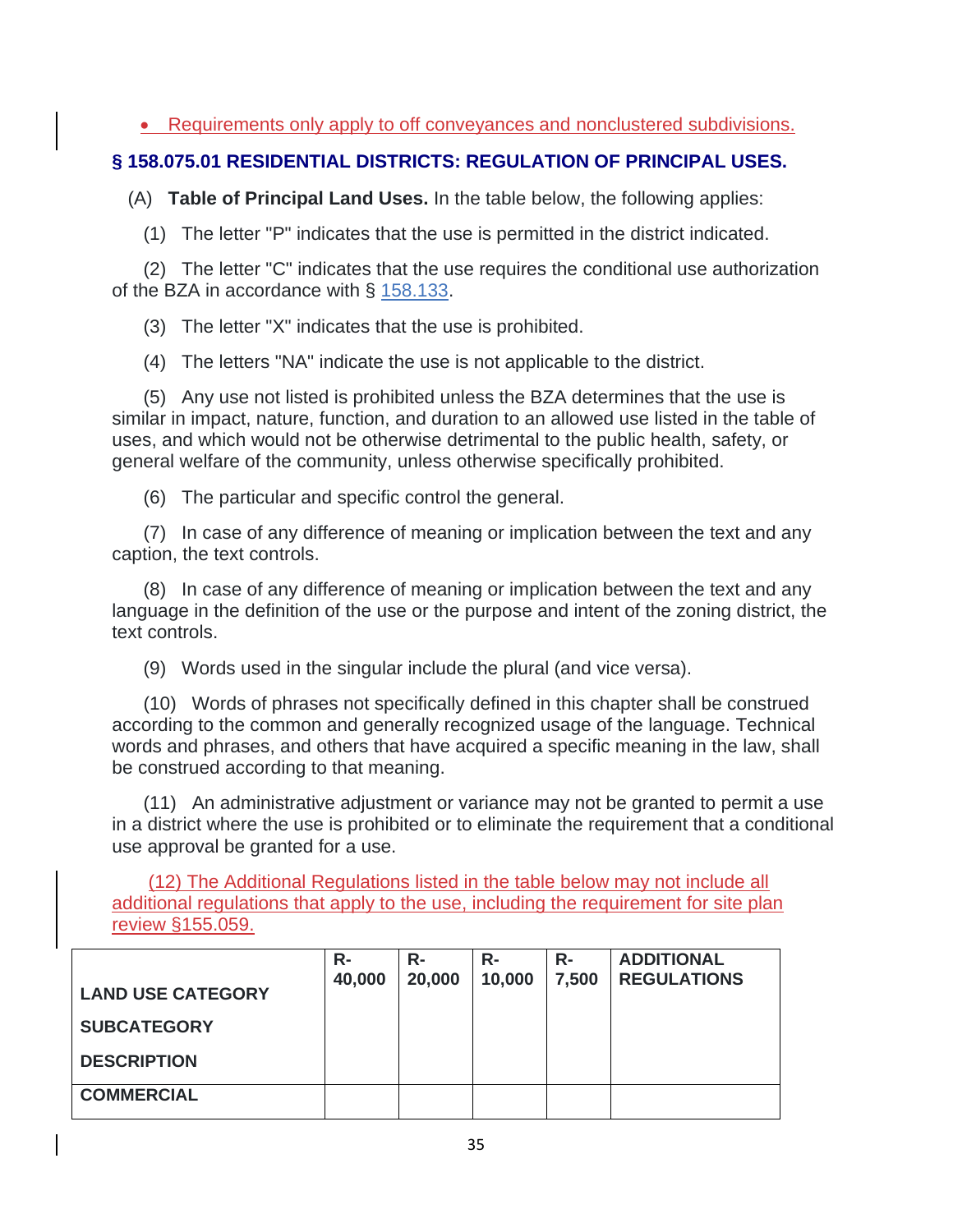| <b>LAND USE CATEGORY</b><br><b>SUBCATEGORY</b><br><b>DESCRIPTION</b> | $R -$<br>40,000          | $R -$<br>20,000         | $R -$<br>10,000         | $R-$<br>7,500           | <b>ADDITIONAL</b><br><b>REGULATIONS</b> |
|----------------------------------------------------------------------|--------------------------|-------------------------|-------------------------|-------------------------|-----------------------------------------|
| $***$                                                                |                          |                         |                         |                         |                                         |
| <b>Country Inn</b>                                                   | $\overline{\mathsf{X}}$  | $\overline{\mathsf{X}}$ | $\overline{\mathsf{X}}$ | $\overline{\mathsf{X}}$ | §158.002                                |
| $***$                                                                |                          |                         |                         |                         |                                         |
| <b>Banquet/event facility</b>                                        | $\underline{\mathsf{X}}$ | $\underline{X}$         | $\underline{X}$         | $\underline{X}$         | 158.002                                 |
| ***                                                                  |                          |                         |                         |                         |                                         |

\*\*\*

### **§ 158.075.02 RESIDENTIAL DISTRICTS: REGULATION OF ACCESSORY USES.**

\*\*\*

(A) **Accessory uses in the Residential Districts.** Accessory uses in the residential districts shall be as follows:

\*\*\*

(11) Private stable in a rear yard in the R-40,000 and R-20,000 Districts only, on a lot or parcel of three acres or more for one animal unit, with a minimum fenced area of two acres. The minimum acreage is not applicable to the keeping of fowl.

(a) One additional acre, and an additional acre of fenced area, is required for each additional animal unit up to five animal units.

 (b) For up to five animal units, structures intended to shelter, feed, or care for livestock must be set back 100 feet from any adjoining existing residences, but must meet the minimum side and rear yard setbacks for the district.

 (c) Beyond five animal units is considered an agricultural use and must meet the requirements for the agricultural use.

 (d) No administrative adjustment or variance is allowed to the minimum acreage or setbacks associated with this provision.

\*\*\*

(14) All other uses and structures customarily accessory and incidental to any principal permitted, nonconforming, or authorized conditional use.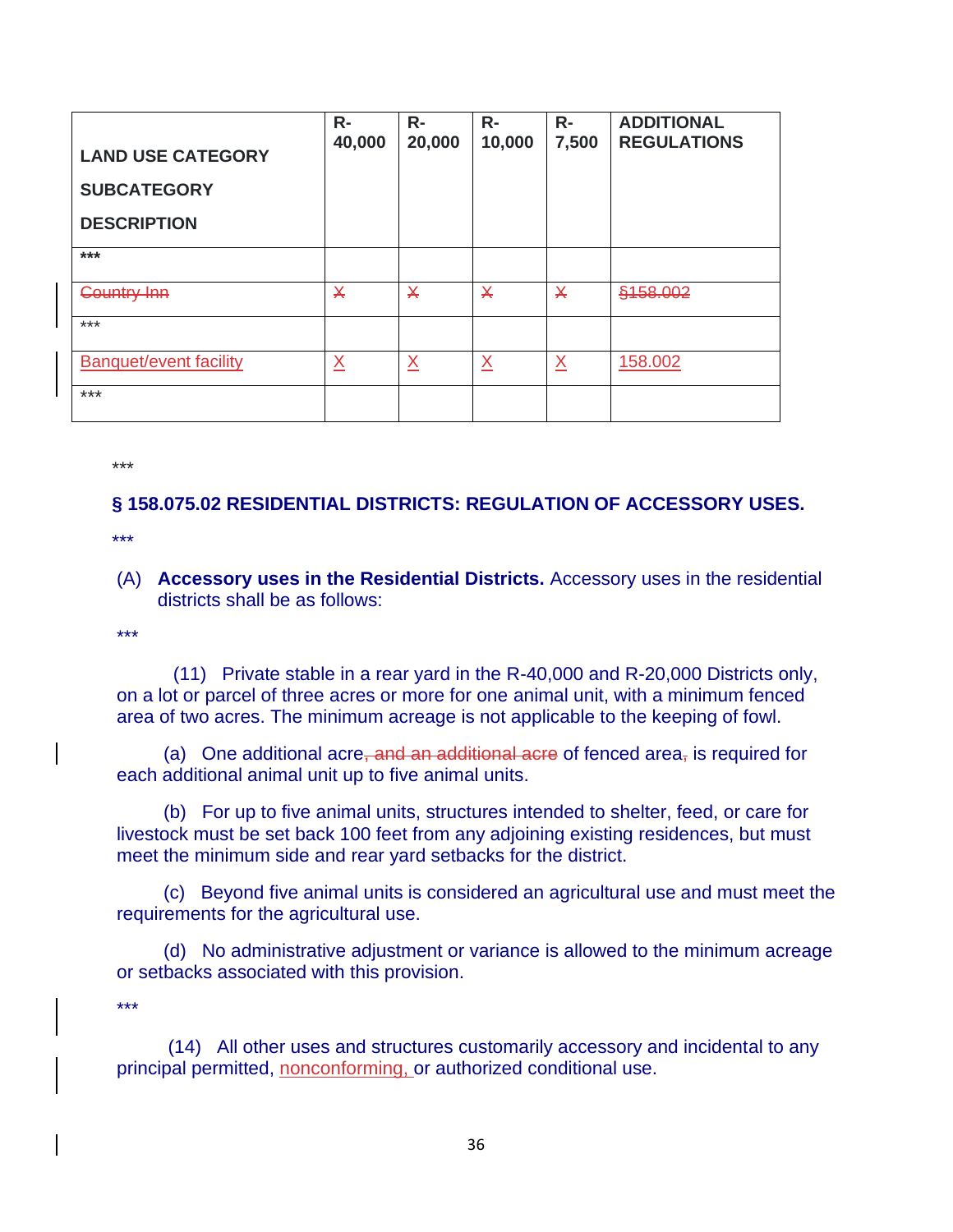#### **§ 158.082 COMMERCIAL, INDUSTRIAL, AND EMPLOYMENT CAMPUS DISTRICTS: REGULATION OF PRINCIPAL USES.**

(A) **Table of Principal Land Uses.** In the table below, the following applies:

(1) The letter "P" indicates that the use is permitted in the district indicated.

 (2) The letter "C" indicates that the use requires the conditional use authorization of the BZA in accordance with § [158.133.](https://codelibrary.amlegal.com/codes/carrollcounty/latest/carrollcounty_md/0-0-0-29016#JD_158.133)

(3) The letter "X" indicates that the use is prohibited.

(4) The letters "NA" indicate the use is not applicable to the district.

 (5) Any use not listed is prohibited unless the BZA determines that the use is similar in impact, nature, function, and duration to an allowed use listed in the table of uses, and which would not be otherwise detrimental to the public health, safety, or general welfare of the community, unless otherwise specifically prohibited.

(6) The particular and specific control the general.

 (7) In case of any difference of meaning or implication between the text and any caption, the text controls.

 (8) In case of any difference of meaning or implication between the text and any language in the definition of the use or the purpose and intent of the zoning district, the text controls.

(9) Words used in the singular include the plural (and vice versa).

 (10) Words of phrases not specifically defined in this chapter shall be construed according to the common and generally recognized usage of the language. Technical words and phrases, and others that have acquired a specific meaning in the law, shall be construed according to that meaning.

 (11) An administrative adjustment or variance may not be granted to permit a use in a district where the use is prohibited or to eliminate the requirement that a conditional use approval be granted for a use.

(12) The Additional Regulations listed in the table below may not include all additional regulations that apply to the use, including the requirement for site plan review §155.059.

| <b>LAND USE CATEGORY</b><br><b>SUBCATEGORY</b><br><b>DESCRIPTION</b> | င- | C-2 | C-<br>3 | <u>l-1</u> | $I-2$ | <b>EC</b> | <b>ADDITIONAL</b><br><b>REGULATIONS</b> |
|----------------------------------------------------------------------|----|-----|---------|------------|-------|-----------|-----------------------------------------|
| <b>Agricultural</b>                                                  |    |     |         |            |       |           |                                         |
| $***$                                                                |    |     |         |            |       |           |                                         |
| Agricultural research laboratories<br>and facilities                 |    | ◡   |         |            | D     | P         | 458.070                                 |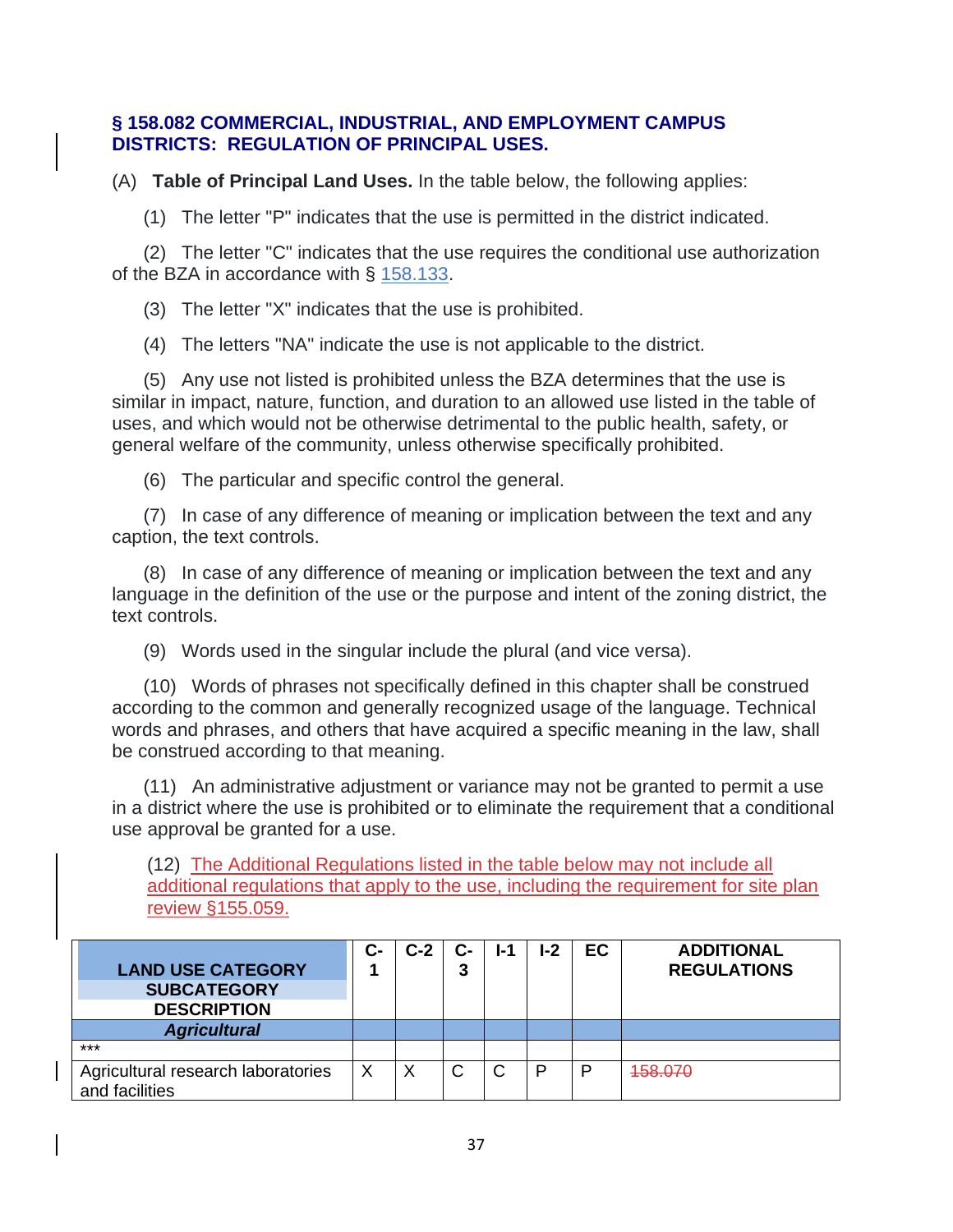| <b>LAND USE CATEGORY</b><br><b>SUBCATEGORY</b>      | $C-$<br>1               | $C-2$                   | $C -$<br>3              | $I-1$ | $I - 2$                 | <b>EC</b>               | <b>ADDITIONAL</b><br><b>REGULATIONS</b> |
|-----------------------------------------------------|-------------------------|-------------------------|-------------------------|-------|-------------------------|-------------------------|-----------------------------------------|
| <b>DESCRIPTION</b><br>$***$                         |                         |                         |                         |       |                         |                         |                                         |
| <b>Commercial</b>                                   |                         |                         |                         |       |                         |                         |                                         |
| <b>Eating and Drinking</b><br><b>Establishments</b> |                         |                         |                         |       |                         |                         |                                         |
| Catering establishment or banquet<br>facility       | P                       | P                       | P                       | X     | $\times$                | P                       | 158.002                                 |
| ***                                                 |                         |                         |                         |       |                         |                         |                                         |
| <b>Banquet/event facility</b><br>$***$              | P                       | P                       | P                       | X     | X                       | P                       | 158.002                                 |
| Lodging                                             |                         |                         |                         |       |                         |                         |                                         |
| Bed and breakfast                                   | C                       | X                       | X                       | X     | X                       | X                       | 158.002, 158.071 158.163                |
| <b>Country Inn</b>                                  | $\overline{\mathsf{C}}$ | $\overline{\mathsf{X}}$ | $\overline{\mathsf{X}}$ | X     | $\overline{\mathsf{X}}$ | $\overline{\mathsf{X}}$ | 158.002, 158.071                        |
| $***$                                               |                         |                         |                         |       |                         |                         |                                         |
| <b>Recreational/Entertainment</b>                   |                         |                         |                         |       |                         |                         |                                         |
| ***                                                 |                         |                         |                         |       |                         |                         |                                         |
| Conference center                                   | X                       | C                       | P                       | X     | X                       | P                       | 158.002, 158.070                        |
| ***                                                 |                         |                         |                         |       |                         |                         |                                         |
| <b>Retreat facility</b>                             | X                       | X                       | X                       | X     | X                       | X                       | 158.002, 458.070                        |
| ***                                                 |                         |                         |                         |       |                         |                         |                                         |
| <b>Industrial</b>                                   |                         |                         |                         |       |                         |                         |                                         |
| <b>Manufacturing/Production</b>                     |                         |                         |                         |       |                         |                         |                                         |
| ***                                                 |                         |                         |                         |       |                         |                         |                                         |
| Food processing and packing<br>plant                | $\sf X$                 | X                       | X                       | P     | P                       | X                       | 158.002, 158.040                        |
| ***                                                 |                         |                         |                         |       |                         |                         |                                         |

#### **§ 158.082 COMMERCIAL AND INDUSTRIAL DISTRICTS: REGULATION OF ACCESSORY USES.**

- **(A) Accessory uses in the Commercial Districts.**
	- (1) Uses and structures customarily accessory and incidental to any principal permitted use, nonconforming use, or authorized conditional use, including but not limited to:
	- \*\*\*

#### **(B) Accessory uses in the Industrial Districts.**

- (1) Uses and structures customarily accessory and incidental to any principal permitted use, nonconforming use, or authorized conditional use, including but not limited to:
- \*\*\*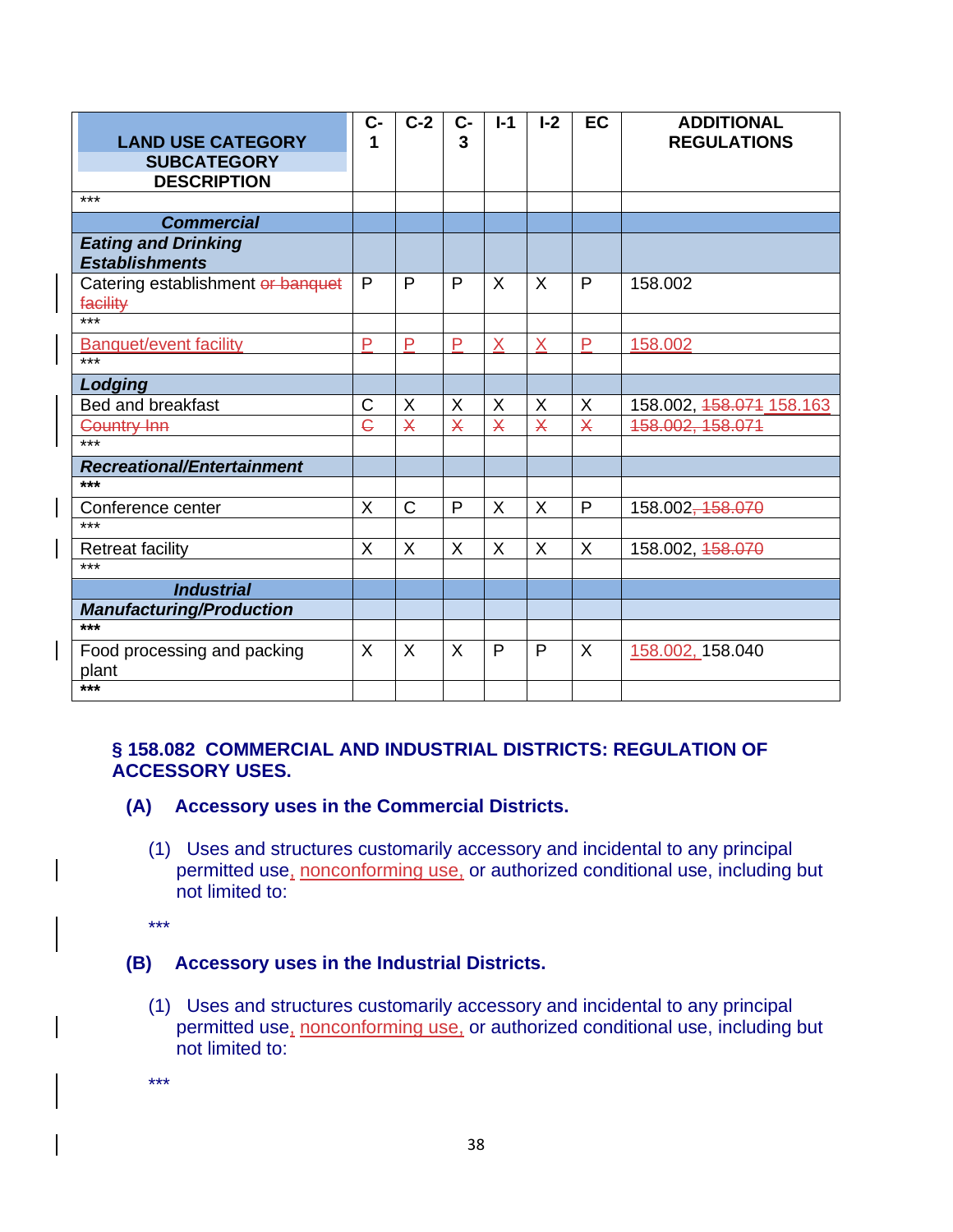# **OVERLAY DISTRICTS**

#### **§ 158.097 H HERITAGE DISTRICT.**

**\*\*\***

- **(D) Accessory uses**. Accessory uses shall be those enumerated in §158.073(E) 158.075.02.
- **(E) Height Regulations**. Height regulations shall be those enumerated in §158.073(F) 158.075.03.

\*\*\*

#### **§ 158.098 COMMERCIAL CAMPING AREA.**

 (A) **General regulations.** Every commercial camping area shall comply with all sanitary and other requirements prescribed by law or regulations, and the following requirements, unless the following requirements are waived or modified by the Planning Commission:

 (1) Every such area where permitted shall be generally located in a wooded area or be screened either by a wooded area or by the natural topography and be at least 1,000 feet from any Residence District, 500 feet from any existing dwelling on adjacent property, or officially designated federal or state numbered highway or county road designated as a primary or secondary highway on the Major Road Plan of Carroll County, 100 feet from any other public road, and 50 feet from any property line in any case.

 (2) Each campsite shall have an area of at least 2,000 square feet including parking space for one car, and no camp site shall be closer than 100 feet to any property line. The campsites, together with any nonaccessory buildings, shall not occupy in the aggregate more than 35% of the gross area of the designated camping area.

 (3) An adequate water supply having the approval of the Carroll County Health Department shall be provided at one or more convenient locations in every camping area, not less than 150 feet from every site.

 (4) Sanitary toilet facilities approved by the Carroll County Health Department shall be provided not more than 600 feet from any site, and if not of a flush-type connection with a sewage disposal unit, such disposal facilities shall be at least 200 feet from all campsites.

 (5) Showers or other commonly accepted bathing facilities shall be provided at a ratio of four (two for men, two for women) per 30 campsites at one or more locations, provided that the Planning Commission may waive this requirement when the camping area is of a small primitive type and contains less than 15 campsites.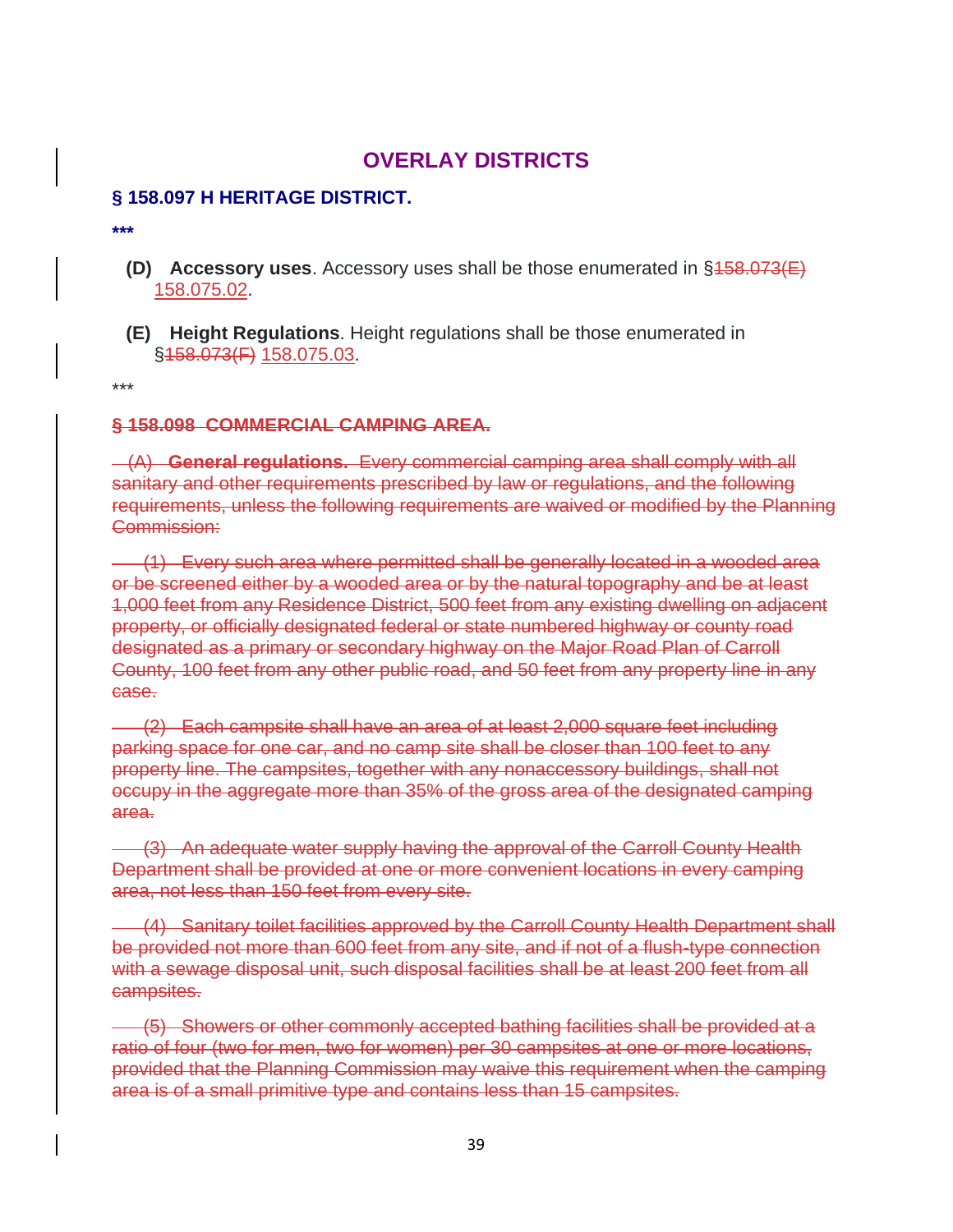(6) Sanitary receptacles for the collection and storage of refuse shall be provided at convenient locations to be emptied regularly and the contents disposed of in a sanitary manner.

 (7) No vehicular entrance to or exit from any camping area containing more than 15 individual campsites shall be located within 400 feet along the roads of any school, religious establishment, or any institution for children or dependents.

 (8) No retail business or merchandising other than that which is subordinate to the operation of the camping areas and intended only for its occupants shall be permitted.

#### (B) **Standards.**

 (1) **Access points.** Provision for separating entering and exiting traffic shall be by means of a grassed median or island-type arrangement, unless owing to exceptional or unusual topographic conditions the Planning Commission agrees to an alternate method.

 (2) **Camping area road/drives.** Provision shall be made to limit two-way traffic whenever possible; where necessary, such roads should be a minimum width of 25 feet. One-way roads and drives should be a minimum of 12 feet in width. All roads and drives shall be designed with regard to the topography and constructed and stabilized to withstand all weather, with dust controlled wherever possible.

 (3) **Clearing.** This activity shall be strictly limited in order to retain as much natural cover as possible. In this connection, provision shall be made for stable and level areas or pads on each individual site to safely accommodate camping vehicles and facilities.

 (4) **Campsite arrangements.** Campsites shall be arranged along loop, horseshoe, or daisy-type drives in order to promote the maximum amount of privacy possible to the individual campsite unless an alternate method can be clearly demonstrated to carry out the objective of maximum privacy and adequate design. Open space areas shall effectively separate groups of campsites (usually not exceeding 30) from one another. Each individual campsite shall be numbered and clearly marked on a concrete, redwood, or other acceptable permanent marker and correspond with any approved site development plan.

 (5) **Fencing and screening.** This shall be provided wherever necessary and needed by virtue of topographic or other conditions.

 (6) **Fire control.** In addition to any requirements of state or county fire laws, a fire control plan shall be outlined and submitted for the Planning Commission's review and consideration. In addition, the site development plan shall indicate fire pits to be provided and designed to discourage indiscriminate fire building throughout the camping area.

 (7) **Site development plan.** Any new commercial camping area or any expansion or modification of an existing commercial camping area shall be subject to the requirements of § 155.059 and the Development Review Manual.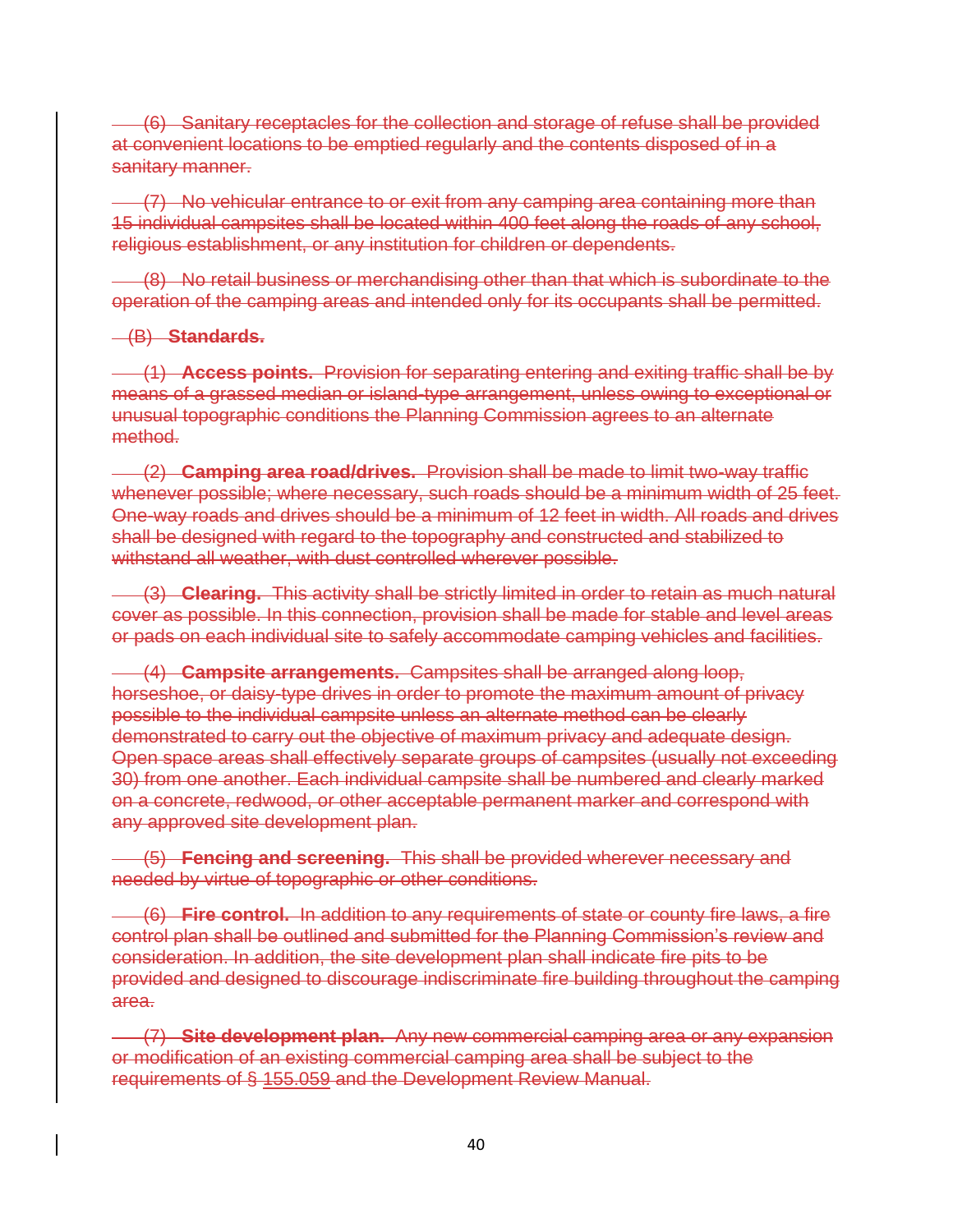### **SIGNS**

#### **§ 158.114 USE-ON-THE-PREMISES SIGNS.**

Business signs pertaining to use-on-the-premises, as an accessory use in all districts, provided that the following provisions are adhered to:

\*\*\*

(G) Temporary signs located on the premises of a business which advertise special events of the business, such as grand openings, anniversaries, holiday sales, or other unique occasions of limited duration, subject to all distance, yard, and setback requirements and subject to the following limitations:

 (1) **Area.** The sign shall be no larger than 36 square feet per side and shall have no more than two sides. If temporary single faced signs are used, no more than two temporary single faced signs may be used.

 (2) **Time limit.** The sign may not be located at the business for longer than 30 days prior to the special event. The Zoning Administrator shall prohibit the use of temporary signs if it appears that the use is intended to avoid the restrictions on permanent signs. Temporary signs may be used no more than twice per calendar year.

 (3) **Anchoring.** The sign must be anchored to the ground or to a permanent structure to prevent it from being moved by force of nature.

 (4) **Signs on wheels.** Signs on wheels are prohibited, as are signs designed to be affixed to a wheeled chassis but which have either been removed from the chassis or have never been so attached.

 (5) **Approval.** Prior to using the sign, a person shall have been issued a zoning certificate and must obtain the approval of the Zoning Administrator, who shall review the request to determine if the sign constitutes a potential hazard to health, safety, or welfare; or whether the use of the sign is for a truly temporary purpose rather than for a purpose that would require additional regulation under other provisions of this chapter.

 (6) **May be allowed.** The Zoning Administrator may allow the use of pennants, banners, streamers, tethered balloons, or inflatables.

# **SPECIFIC USES**

#### **§ 158.160 TEMPORARY AND SEASONAL USES.**

 The following temporary and seasonal uses and other similar uses shall be subject to approval by the Zoning Administrator and shall meet the requirements of § .

 $-(A)$  Carnivals and fairs sponsored by a nonprofit organization, a volunteer fire company, school, church, or other charitable, social, civic, or educational organization.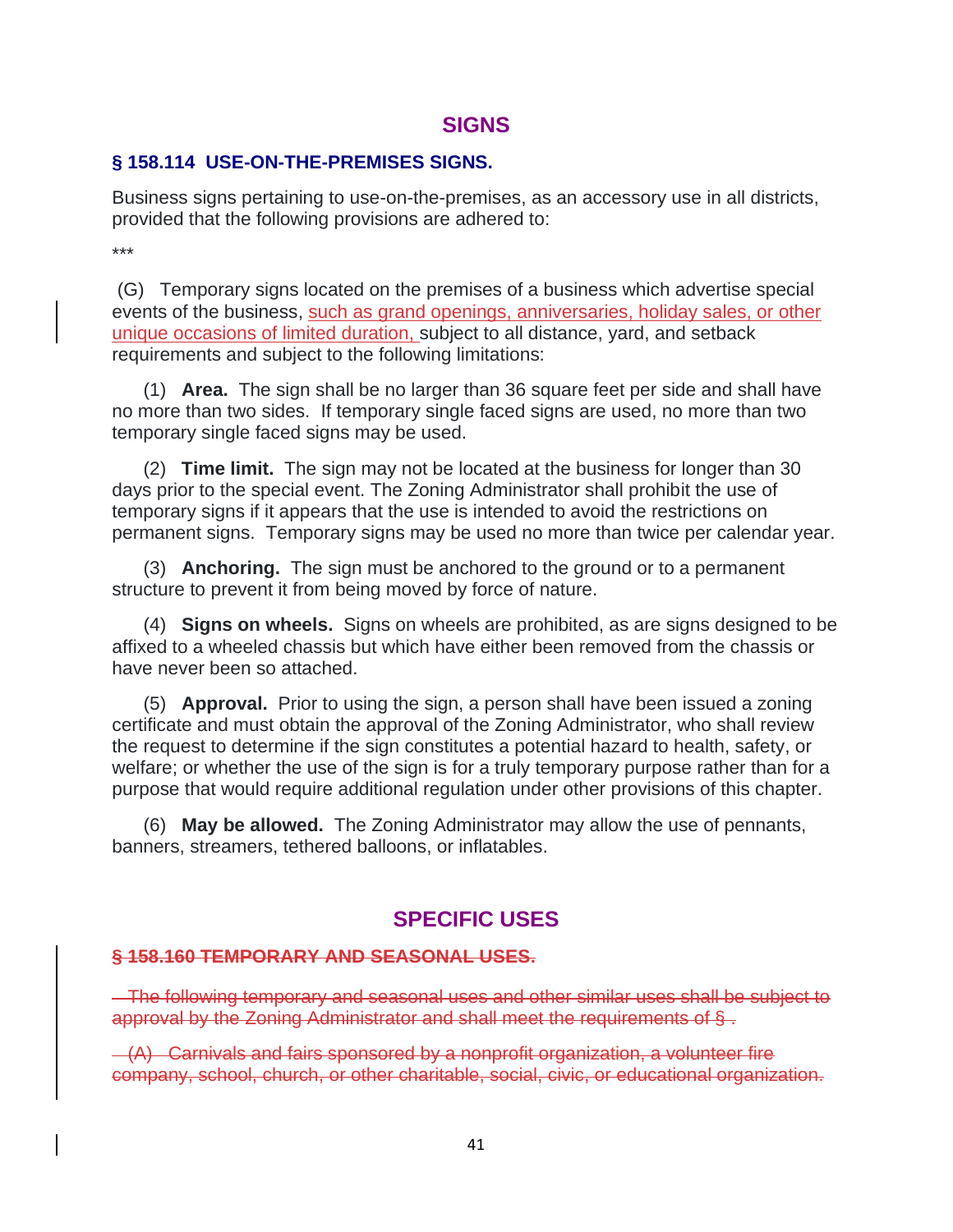(1) Such use shall operate for a period of time not to exceed ten days per event.

(2) The use shall not be held more than once in any 30-day period at the same location.

 (B) Seasonal sales of items, including but not limited to Christmas trees, pumpkins, plants, flowers, or other decorative plant materials for a period of not more than 90 consecutive days. Each seasonal item not sold within the same 90-day period requires a separate temporary zoning certificate.

(C) Stands for snowballs and similar confections:

(1) The floor area of the structure shall be no greater than 150 square feet.

(2) The use shall operate only between April 1 and October 1.

(D) Sidewalk sales.

(E) Produce stands of a seasonal nature.

(F) Temporary shelter for commercial displays, sales, and services.

 (1) The uses may include all commercial displays, sales, and services permitted in the respective business and industrial zones for promotional displays or sales, seasonal activities, fireworks, truckload sales of products, sidewalk sales, and demonstration of products in a parking lot;

(2) The shelter may include a trailer or tent; and

(3) The use shall operate no longer than 30 consecutive days.

(G) Farmer's market or flea market:

 (1) The zoning certificate shall only be issued for 30 days for a flea market and no more than 120 days for a farmer's market in any one calendar year; and

 (2) Stalls, sales tables, and any other facilities related to the farmer's or flea market shall be located at least 25 feet from any abutting street. If located within a parking lot, the facilities shall be located so as to provide sufficient parking facilities for the patrons.

 (H) Dumpsters and self-contained portable storage containers may be used on a residential property.

 (1) A dumpster or self-contained portable storage unit may be used in conjunction with a valid residential building permit during the time the construction is active.

 (2) When not used in conjunction with a valid residential building permit, a dumpster or self-contained storage unit may be used for a period up to 60 days with up to two 60-day extensions for good cause, for no more than six months in any calendar year.

 (3) In the R-10,000 and R-7,500 Districts, self-contained storage units shall be limited to a length of 20 feet.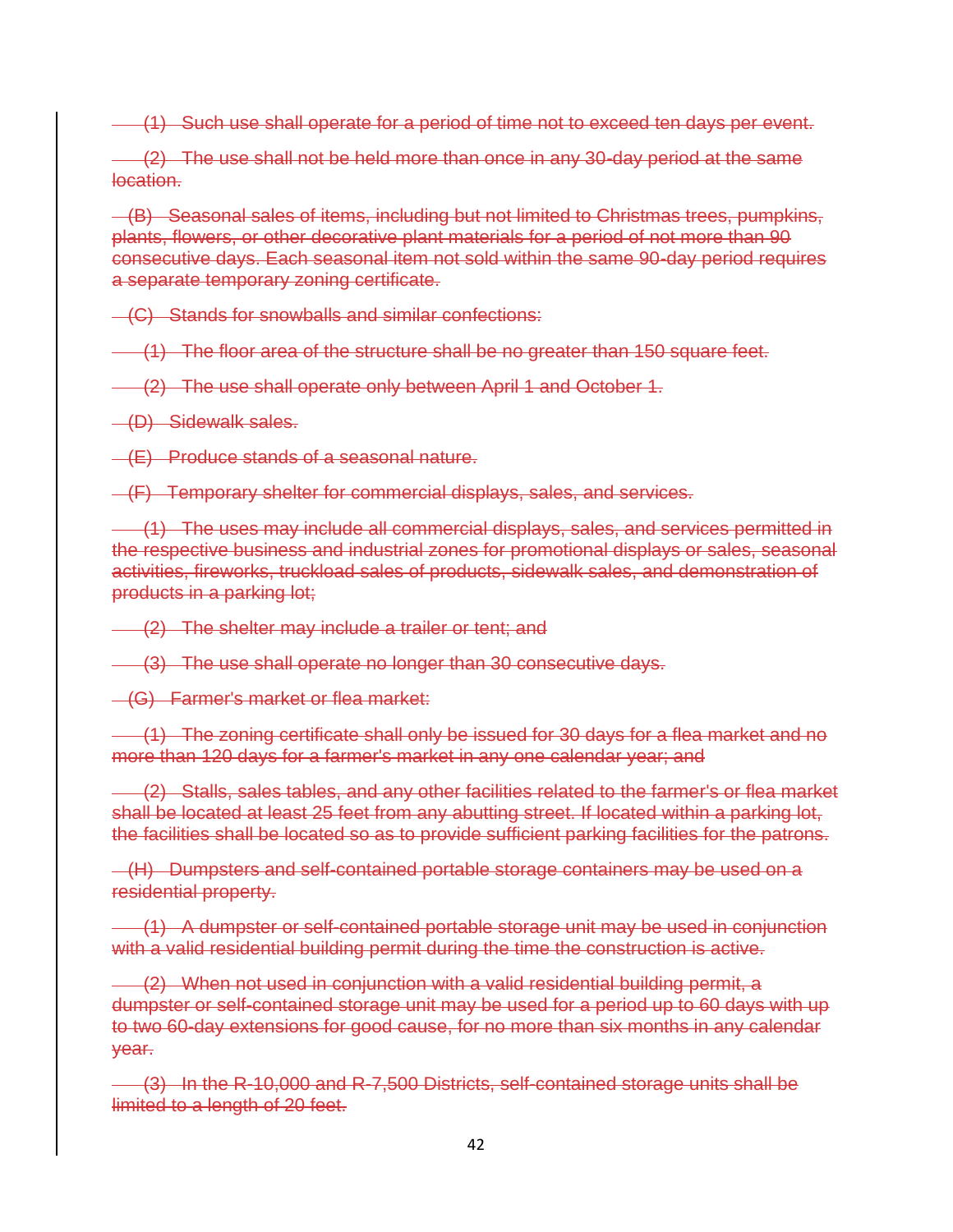(I) Farm alcohol producer events or activities, subject to the provision of § 158.070(E)(1)(aa)(13) and § (E)(1)(aa)(14).

 (J) Temporary activities and structures needed based on hardship resulting from the destruction of any existing building or structure from a natural disaster or other health and safety emergencies, such as fire, windstorm, flood, explosion, act of public enemy, accident, or pandemic. Temporary activities may include food, water, and equipment distribution centers, warming or cooling shelters, and triage stations. Temporary structures may include emergency housing and outdoor storage. The use shall operate no longer than the duration of the emergency or the duration of an active building permit to restore the principal structure, whichever is shorter.

# **§ 158.160 FAIRGROUNDS, RACETRACKS, OR COURSES**

Fairgrounds, racetracks, or courses for the conduct of seasonal or periodic meets of horses, dogs, aircraft, automobiles, motorcycles, off-road vehicles, and the like, may be authorized by conditional use provided that such uses shall be subject to three times the distance requirements specified in [§158.040;](https://codelibrary.amlegal.com/codes/carrollcounty/latest/carrollcounty_md/0-0-0-27819#JD_158.040) and provided further that such uses shall require the filing of an environmental site delineation prepared in accordance with [Chapter 155](https://codelibrary.amlegal.com/codes/carrollcounty/latest/carrollcounty_md/0-0-0-22197#JD_Chapter155) to demonstrate how use, maintenance, and activities will be conducted and operated so as not to adversely affect the natural resources.

# **§ 158.162 LIVESTOCK SALES YARDS AND BUILDINGS**

A livestock sales yard and buildings may be authorized by conditional use in the Agricultural District, provided that:

- (A) The area used shall be a minimum of ten acres;
- (B) A minimum front yard of 400 feet is provided; and
- (C) Such buildings or use shall be subject to four times the distance requirements specified in §158.040.

# **§ 158.163 BED AND BREAKFAST**

A bed and breakfast may be authorized by conditional use in the Agricultural or Conservation District, provided that:

(A) The primary use of the structure and property shall be residential;

 (B) Interior residential features shall be retained in a manner which allow reconversion to a residential use;

(C) The dwelling shall be owner-occupied and managed;

 (D) Parking shall be provided on site with one additional space required for each room that is available to be rented;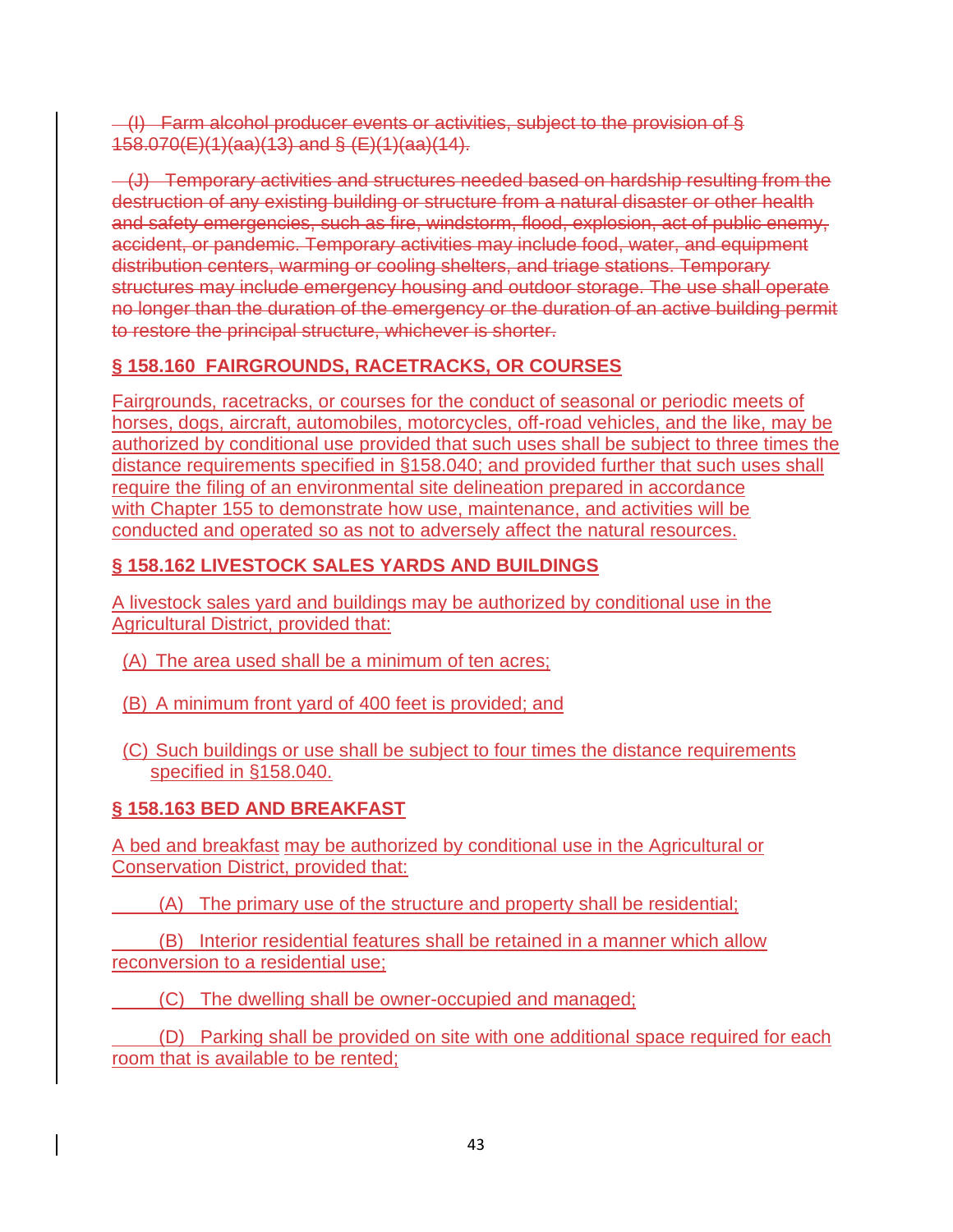(E) Other than an authorized sign, the bed-and-breakfast use shall be shown to be compatible with the neighborhood and shall be maintained and landscaped to eliminate outward signs of transient use;

 (F) Meals shall be served only to customers who are actually using the accommodations overnight, nonpaying residents, or their bona fide guests;

 (G) No more than one nonresident person may be employed on the premises; and

 (H) A bed-and-breakfast shall not have any sign or other evidence of its use except one sign not exceeding two feet by three feet in area, which may be doublefaced and illuminated.

# **§ 158.164 RETREAT FACILITY**

A retreat facility may be authorized by conditional use, provided that:

(A) A site development plan shall be approved by the Planning Commission;

(B) The use shall be located on a property of not less than five acres;

- (C) All buildings and housing shall be located not less than 100 feet from adjoining property;
- (D) In the Agricultural District, such use shall be designed so as to preserve the maximum amount of land for agricultural purposes; and

# **§ 158.165 RUBBLE LANDFILLS**

A rubble fill may be authorized by conditional use, subject to the following requirements, conditions, and limitations;

- (A) The use shall not be allowed unless authorized by valid permits issued by all governmental agencies which require a permit for any part of the activity or use performed;
- (B) (B) Unless a valid close out permit has been issued and maintained for the site, termination or revocation of any permit required by the preceding section terminates any authority granted hereunder and constitutes a violation of this chapter;
- (C)This use shall be subject to §155.059;
- (D) This use shall be subject to five times the distance requirements of §158.040; and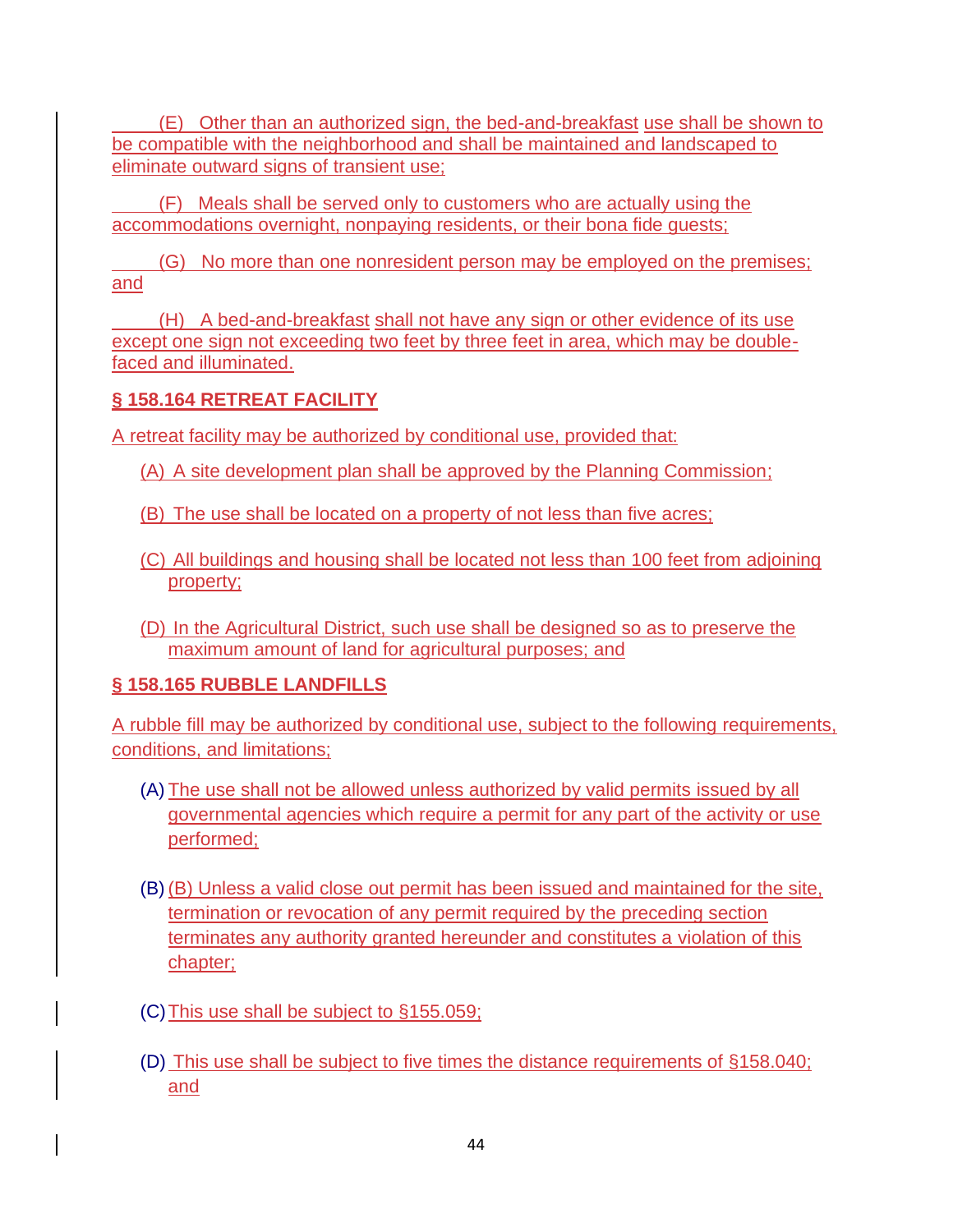(E) Prior to beginning to use any property for this use, the owner shall enter into an indenture with the County Commissioners which guarantees that all of the requirements of this chapter and any permit required to conduct the use are met and further guarantees that the cost of eliminating any nuisance created by the rubble landfill, including fires, shall be borne by the property owner, and the owner shall provide a bond or other suitable guaranty to the County Commissioners (in the discretion of the County Commissioners) to ensure the proper use of the property and performance of the covenants contained in the indenture. For purposes of this section, the County Commissioners may include any provisions in the indenture it deems necessary to protect the health, safety, and welfare of the people of the county, and the County Commissioners shall be the sole arbiters of what constitutes a nuisance.

### **§ 158.166 COMMERCIAL WOOD PROCESSING**

Commercial wood processing, including processing, storage, and sale at retail and wholesale, may be authorized by conditional use, provided that a site development plan shall be approved by the Commission, and subject to the following conditions:

(A) The use shall not be located within 600 feet from any property line;

- (B) The use shall be shown by the owner not to adversely affect the quantity or quality of groundwater or surface waters, or be otherwise detrimental to neighboring properties;
- (C)The BZA may limit the intensity of use on the site based on factors, including but not limited to the proximity to a public water supply and adequacy of access of the site;
- (D)The BZA may require an environmental impact study based on the scale of the project and on the recommendation of technical staff;
- (E) The BZA shall limit the hours and days of operations; and
- (F) No zoning certificate shall be issued until documentation of all necessary permits or exemptions from state and county agencies are presented to the Zoning Administrator.

# **§ 158.167 AGRICULTURAL RESEARCH LABORATORY IN THE AGRICULTURAL DISTRICT**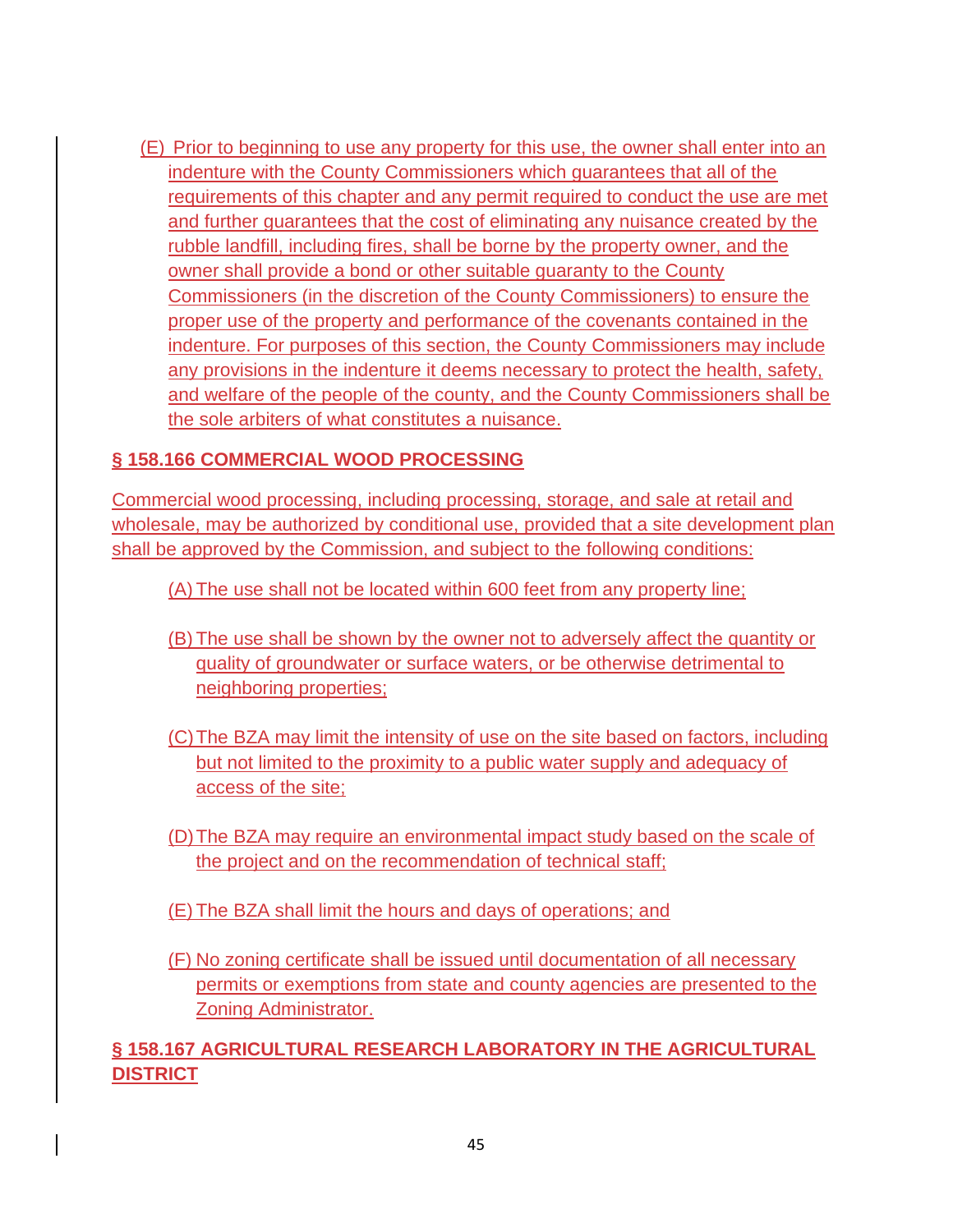An agricultural research laboratory may be authorized by conditional use in the Agricultural District, provided that:

# (A) the facility is located on a lot at least 25 acres in size. The lot size may be reduced if the BZA finds that the nature and scale of the operation can be appropriately accommodated, and

(B) provided that a site development plan shall be approved by the Commission.

# **§ 158.168 FARM ALCOHOL PRODUCER**

A farm alcohol producer may be authorized by conditional use, subject to the following requirements, conditions, and limitations:

(A) The primary use of the property shall continue to be agricultural in nature and any commercial aspects of this use shall not be used solely to warrant or justify the assignment of future land use designations or rezoning petitions.

 (B) A farm alcohol producer must have a valid Class 4 limited winery, Class 8 farm brewery, or Class 1 distillery Maryland alcohol manufacturer license, or as may be amended.

 (C) The alcoholic beverage shall be manufactured with an ingredient from a Carroll County agricultural product produced on the licensed farm. If Maryland Department of Agriculture determines for the calendar year that an insufficient supply of Maryland agricultural products exist, a farm alcohol producer may use agricultural products from outside Carroll County or outside the state to manufacture its alcohol products.

 (D) The farm alcohol producer may purchase bulk beverage fermented, brewed, or distilled by a licensed alcohol manufacturer and blend the beverage with the farm alcohol producer's alcoholic beverage, if the aggregate purchase does not exceed 25% of the farm alcohol producer's annual beverage production.

 (E) All associated structures shall be subject to a 200-foot front, rear, and side yard setback. Parking must be consistent with Chapter 155, Development and Subdivision of Land, Parking Space Requirements.

 (F) Accessory uses at the farm alcohol producer are permitted, as outlined in § 158.071.02. The floor area for beverage tasting, sales of alcohol produced on-site or other non-alcoholic beverages, accessory food sales related to the beverage tasting, and retail sales facility for sale of novelty and gift items related to the beverage shall not exceed the on-site floor area being used for production and storage of such beverage.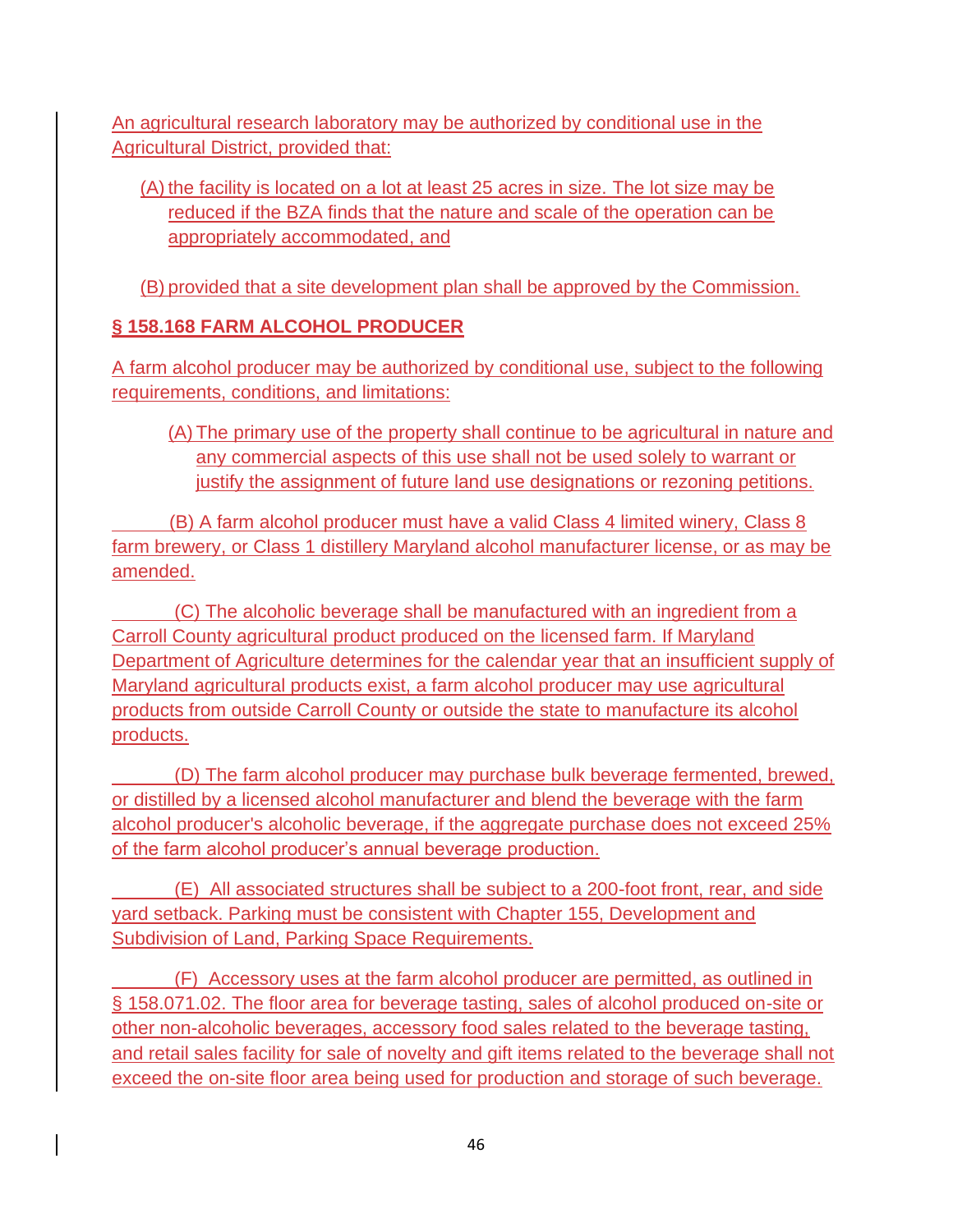Sales of non-agricultural products shall be limited to no more than 25% of the floor area of the entire retail sales facility.

 (G) *TOURS AND TASTINGS* means tours of the farm alcohol producer and/or tastings of beverages produced by the farm alcohol producer during the operating hours prescribed in the license. The farm alcohol producer may serve food in conjunction with tours and tastings, provided:

(1) All advertising to the public is only for tours and/or tastings;

(2) The amount and type of food is intended to be secondary and complementary to the alcohol as part of the tours and tastings; and

(3) The food arrives at the establishment ready for service or in a state generally ready for consumption.

(H) Storage of beverages produced on the property is allowed.

(I) A Health Department food service license is required if food is served.

(J) Health Department approval for water supply and wastewater disposal systems is required. For farm alcohol producer facilities served by individual on-site sewage disposal systems (OSDS), the OSDS must provide adequate treatment and hydraulic capacity for the proposed or intended use.

- (K) Approval is required from the Bureau of Permits and Inspections for the use of any structures by the public, including sanitation facilities, as outlined in [Chapter 170,](https://codelibrary.amlegal.com/codes/carrollcounty/latest/carrollcounty_md/0-0-0-25545#JD_Chapter170) Construction Codes.
- (L) All vehicles parked must be parked on an approved property and may not be parked on public roads or rights-of-way.
- (M) Any on-site event or activity at a farm alcohol producer that is expected to exceed site plan approval is considered a temporary/seasonal use and shall obtain a temporary zoning certificate from the Zoning Administrator by submitting a simplified application form as prescribed by the Zoning Administrator.
- (N)Those events or activities which require a temporary zoning certificate are subject to the following additional conditions and requirements: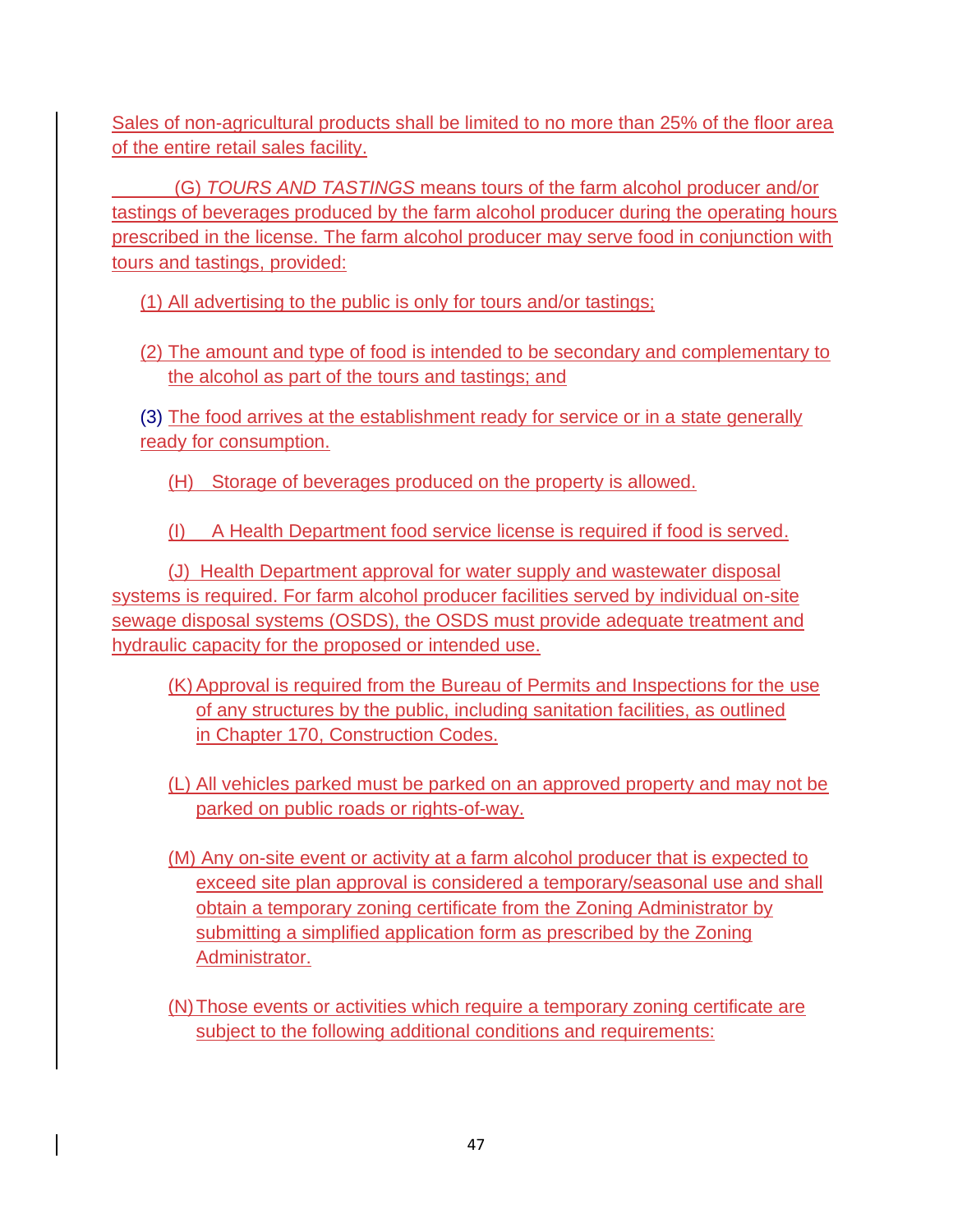- (1) The event or activity is intended to assist in the sale and direct marketing of alcoholic beverages produced by a Carroll County farm alcohol producer;
- (2) The event or activity must be clearly incidental, related, and subordinate to the farm alcohol producer's agricultural farming product and must be consistent with state manufacturing license requirements;
- (3) The event or activity must comply with the provisions of [Chapter 93,](https://codelibrary.amlegal.com/codes/carrollcounty/latest/carrollcounty_md/0-0-0-19328#JD_Chapter93) Nuisances, Noise;
- (4) The event or activity requires a temporary zoning certificate subject to the provisions of [§158.048](https://codelibrary.amlegal.com/codes/carrollcounty/latest/carrollcounty_md/0-0-0-27922#JD_158.048) and must be consistent with state manufacturing license requirements. Multiple events may be approved under one temporary zoning certificate. Modifications and additions to an approved temporary zoning certificate may occur with the prior approval of the Zoning Administrator;
- (5) A temporary food permit license must be approved by the Health Department; and
- (6) Approval of a zoning certificate for a temporary use will be determined on a case-by-case basis depending on individual site conditions and the applicant's demonstration that potential impacts to neighboring properties will be adequately addressed and minimized, including, but not limited to, access and traffic impacts, off-street parking, availability of water and sanitation facilities, and anticipated noise levels. The Zoning Administrator may revoke the temporary zoning certificate for a temporary/seasonal use if the use constitutes a nuisance because of noise, traffic, trash, or other cause.

(O) Banquet and meeting facilities.

- (1) The BZA may also authorize, in conjunction with a farm alcohol producer, facilities and catering for private events, such as banquets, weddings, receptions, and reunions.
- (2) Events at these facilities shall not be open to the public.
- (3) Food must be provided and served by a licensed caterer.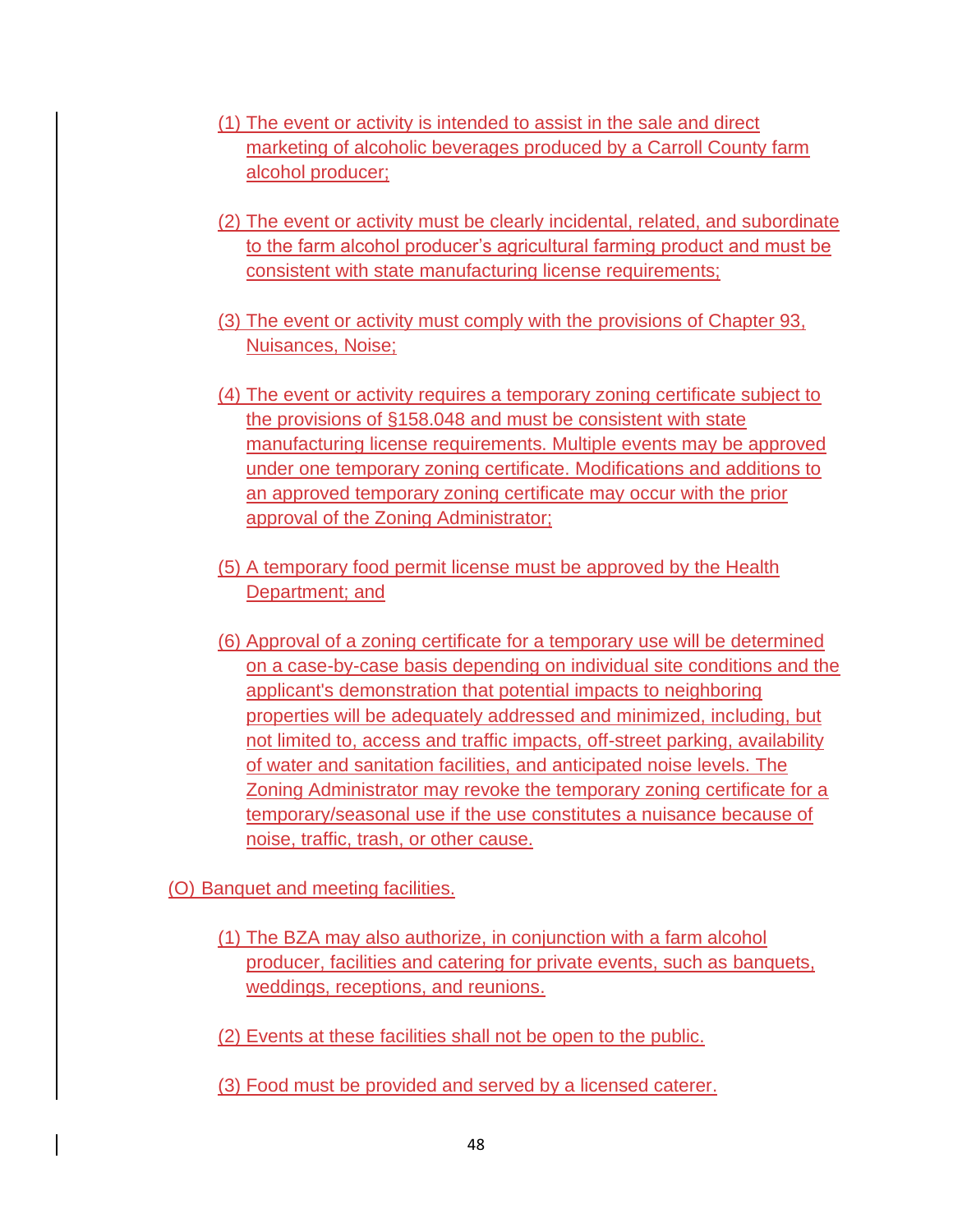## (4) Site plan approval is required.

(P) No variances of the above requirements may be granted, with the exception of those provisions specified in § [158.130\(](https://codelibrary.amlegal.com/codes/carrollcounty/latest/carrollcounty_md/0-0-0-28958#JD_158.130)F), Application; limits.

## **§ 158.169 GOLF COURSE**

Golf courses may be authorized by conditional use in the Agricultural and Conservation Districts subject to site plan review under [§155.059](https://codelibrary.amlegal.com/codes/carrollcounty/latest/carrollcounty_md/0-0-0-22554#JD_155.059) and the filing of a professionally prepared environmental impact plan demonstrating how use, maintenance, and activities will be conducted and operated so as to not adversely affect the natural resources and comply with water resources protection standards as may be adopted by the county in the Water Resources Manual.

# **§ 158.170 STORAGE LOT FOR COMMERCIAL VEHICLES IN THE AGRICULTURAL DISTRICT**

Storage lots for commercial vehicles, not to include truck or motor freight terminals, provided that the BZA shall have the authority to limit the number of vehicles based on the considerations enumerated in § 158.133 (G), and provided that the BZA determines sufficient space is available to park the vehicles without disturbance to neighboring properties. Notwithstanding the area requirements of §158.071.03, the BZA may consider applications on sites of less than three acres.

### **§ 158.171 COMMERCIAL CAMPING AREA.**

 (A) **General regulations.** Every commercial camping area shall comply with all sanitary and other requirements prescribed by law or regulations, and the following requirements, unless the following requirements are waived or modified by the Planning Commission:

 (1) Every such area where permitted shall be generally located in a wooded area or be screened either by a wooded area or by the natural topography and be at least 1,000 feet from any Residence District, 500 feet from any existing dwelling on adjacent property, or officially designated federal or state numbered highway or county road designated as a primary or secondary highway on the Major Road Plan of Carroll County, 100 feet from any other public road, and 50 feet from any property line in any case.

 (2) Each campsite shall have an area of at least 2,000 square feet including parking space for one car, and no camp site shall be closer than 100 feet to any property line. The campsites, together with any nonaccessory buildings, shall not occupy in the aggregate more than 35% of the gross area of the designated camping area.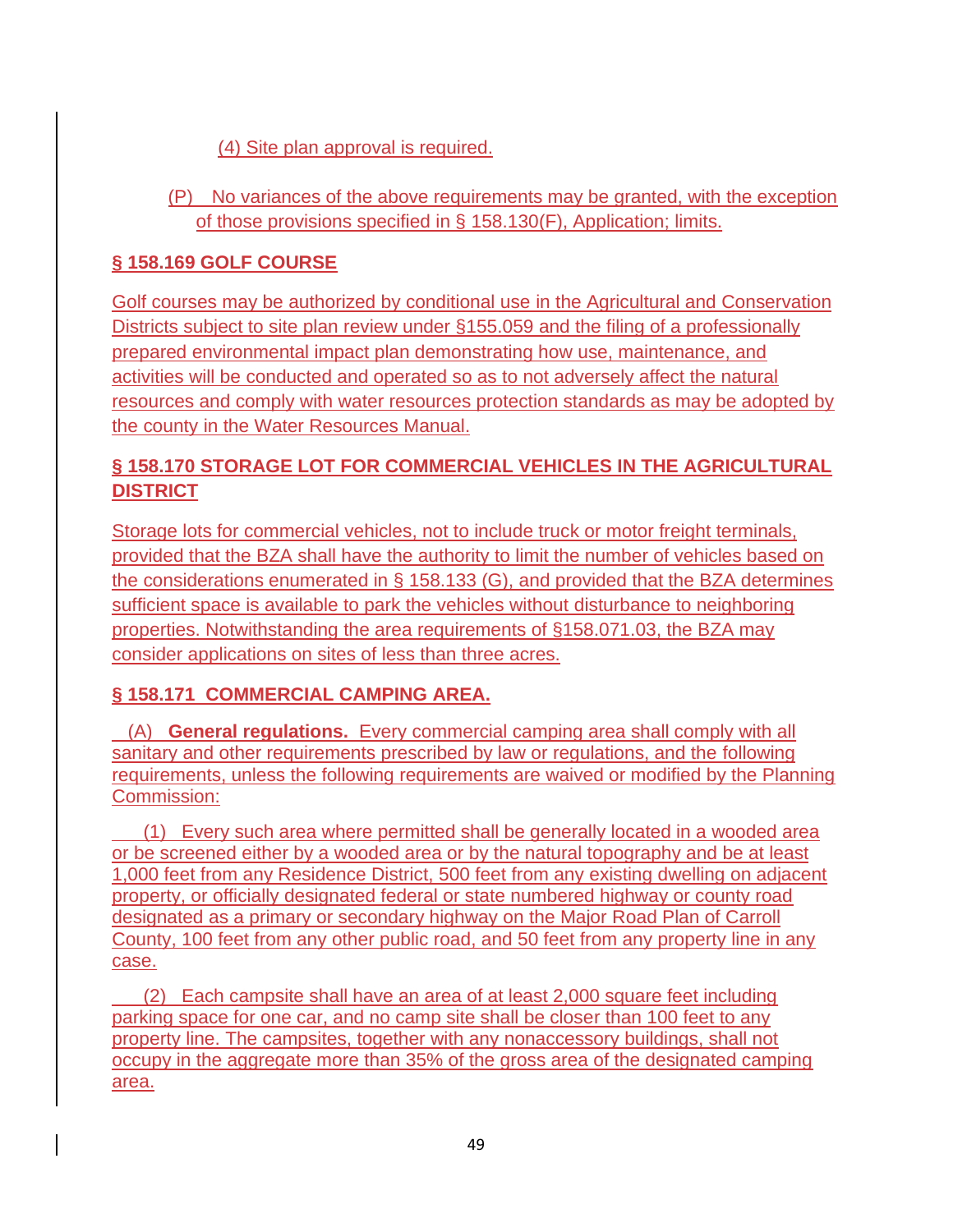(3) An adequate water supply having the approval of the Carroll County Health Department shall be provided at one or more convenient locations in every camping area, not less than 150 feet from every site.

 (4) Sanitary toilet facilities approved by the Carroll County Health Department shall be provided not more than 600 feet from any site, and if not of a flush-type connection with a sewage disposal unit, such disposal facilities shall be at least 200 feet from all campsites.

 (5) Showers or other commonly accepted bathing facilities shall be provided at a ratio of four (two for men, two for women) per 30 campsites at one or more locations, provided that the Planning Commission may waive this requirement when the camping area is of a small primitive type and contains less than 15 campsites.

 (6) Sanitary receptacles for the collection and storage of refuse shall be provided at convenient locations to be emptied regularly and the contents disposed of in a sanitary manner.

 (7) No vehicular entrance to or exit from any camping area containing more than 15 individual campsites shall be located within 400 feet along the roads of any school, religious establishment, or any institution for children or dependents.

 (8) No retail business or merchandising other than that which is subordinate to the operation of the camping areas and intended only for its occupants shall be permitted.

### (B) **Standards.**

 (1) **Access points.** Provision for separating entering and exiting traffic shall be by means of a grassed median or island-type arrangement, unless owing to exceptional or unusual topographic conditions the Planning Commission agrees to an alternate method.

 (2) **Camping area road/drives.** Provision shall be made to limit two-way traffic whenever possible; where necessary, such roads should be a minimum width of 25 feet. One-way roads and drives should be a minimum of 12 feet in width. All roads and drives shall be designed with regard to the topography and constructed and stabilized to withstand all weather, with dust controlled wherever possible.

 (3) **Clearing.** This activity shall be strictly limited in order to retain as much natural cover as possible. In this connection, provision shall be made for stable and level areas or pads on each individual site to safely accommodate camping vehicles and facilities.

 (4) **Campsite arrangements.** Campsites shall be arranged along loop, horseshoe, or daisy-type drives in order to promote the maximum amount of privacy possible to the individual campsite unless an alternate method can be clearly demonstrated to carry out the objective of maximum privacy and adequate design. Open space areas shall effectively separate groups of campsites (usually not exceeding 30) from one another. Each individual campsite shall be numbered and clearly marked on a concrete, redwood, or other acceptable permanent marker and correspond with any approved site development plan.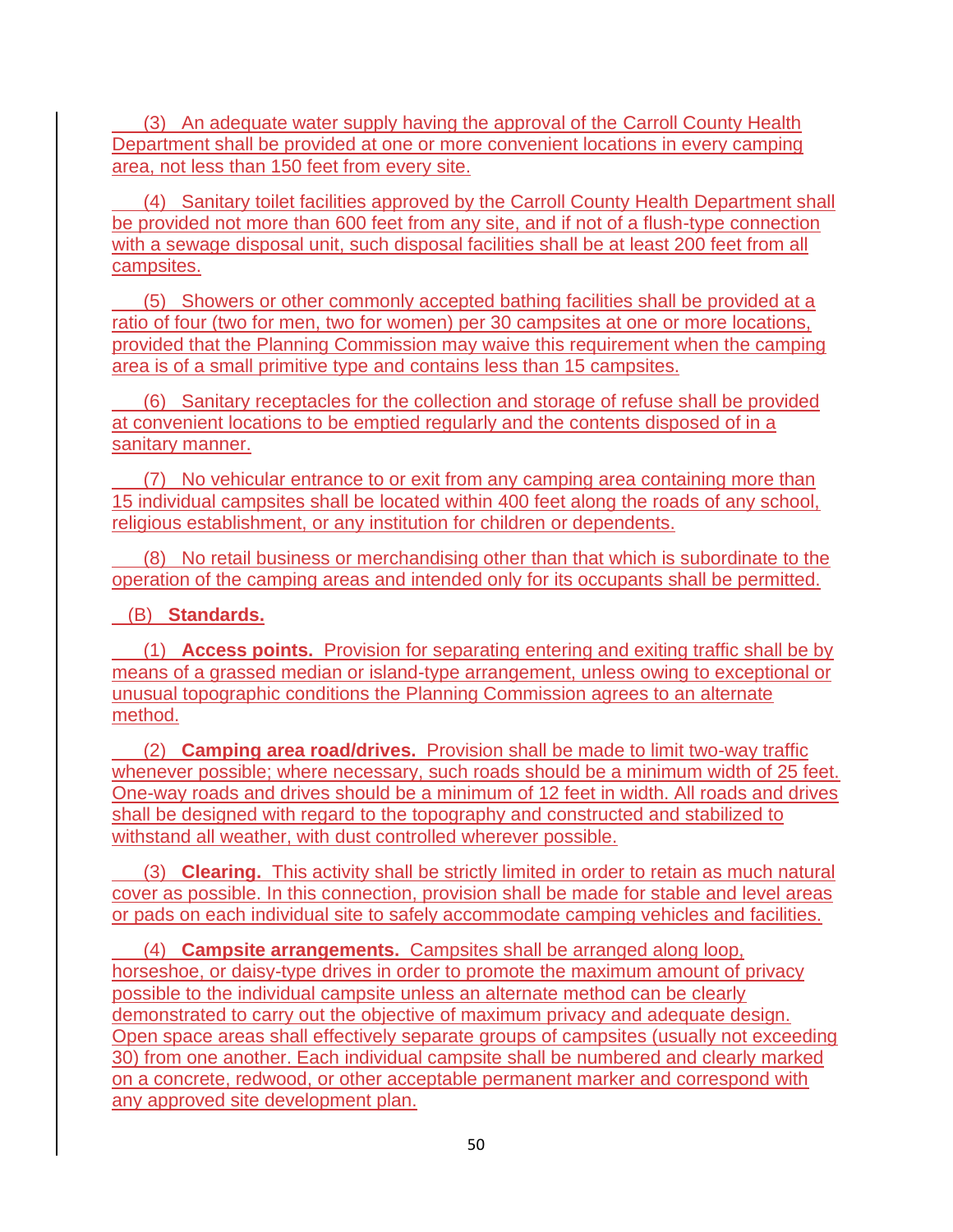(5) **Fencing and screening.** This shall be provided wherever necessary and needed by virtue of topographic or other conditions.

 (6) **Fire control.** In addition to any requirements of state or county fire laws, a fire control plan shall be outlined and submitted for the Planning Commission's review and consideration. In addition, the site development plan shall indicate fire pits to be provided and designed to discourage indiscriminate fire building throughout the camping area.

 (7) **Site development plan.** Any new commercial camping area or any expansion or modification of an existing commercial camping area shall be subject to the requirements of § [155.059.](https://codelibrary.amlegal.com/codes/carrollcounty/latest/carrollcounty_md/0-0-0-22554#JD_155.059)

# **§ 158.172 RESEARCH LABORATORIES CONDUCTING BIOSCIENCE RESEARCH IN THE AGRICULTURAL DISTRICT**

Research laboratories and facilities conducting bioscience research through clinical and preclinical testing on animals, plants, or foods for the purpose of developing products which are technically, scientifically, or clinically useful, may be authorized by conditional use subject to the following requirements:

- (A) Such uses shall be located on a minimum lot of 25 acres;
- (B) The use shall be subject to a front, rear, or side yard of 200 feet, unless the use includes any exterior animal holding or living areas including kennels with or without runs, pens, corrals, barns or sheds, then the use shall be subject to a front, rear, or side yard of 400 feet;
- (C) Such uses may not exceed a classification of Biosafety Level (BSL) 2 as that term is defined by the Centers for Disease Control (CDC) as of May 1, 2004;
- (D)Such uses shall comply with all applicable federal certifications that apply to the testing and research being performed on site if recommended or mandatory for the industry; and
- (E) Such uses must meet all applicable Carroll County Health Department regulations and standards.

# **§ 158.173 CONTRACTORS' EQUIPMENT STORAGE IN THE AGRICULUTURAL DISTRICT**

Contractors' equipment storage may be authorized by conditional use in the Agricultural District subject to the following requirements:

(A) The area within which the use is located shall be no more than one acre in size;